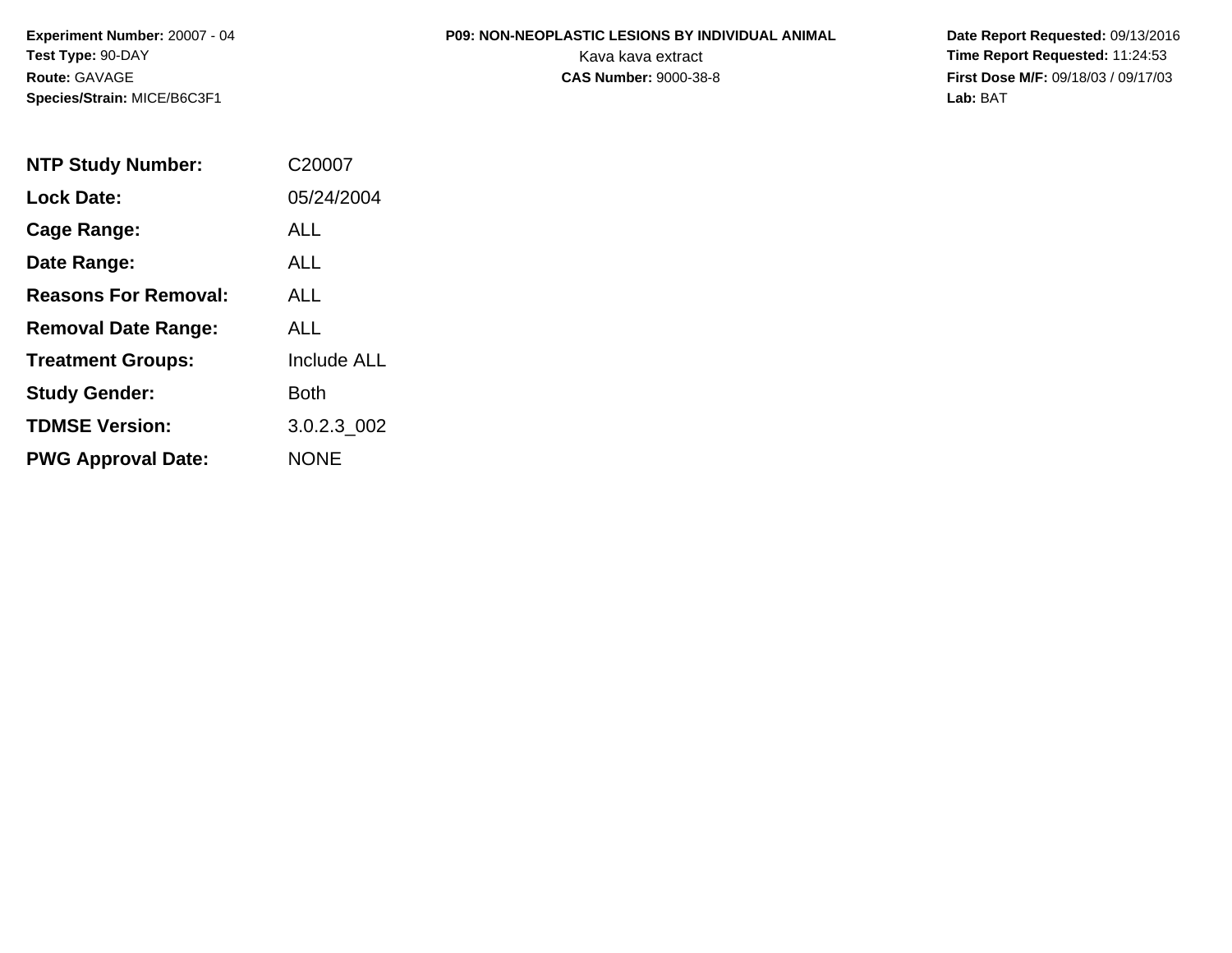## **P09: NON-NEOPLASTIC LESIONS BY INDIVIDUAL ANIMAL**

 **Date Report Requested:** 09/13/2016 Kava kava extract **Time Report Requested:** 11:24:53<br>**CAS Number:** 9000-38-8 **Time Report Requested:** 11:24:53 **First Dose M/F:** 09/18/03 / 09/17/03<br>**Lab:** BAT **Lab:** BAT

| <b>B6C3F1 MICE MALE</b>            | DAY ON TEST      | $\pmb{0}$<br>$\pmb{0}$<br>$\boldsymbol{9}$<br>$\overline{3}$                                  | $\pmb{0}$<br>$\pmb{0}$<br>$\boldsymbol{9}$<br>$\overline{3}$ | $\pmb{0}$<br>$\mathsf{O}\xspace$<br>$\boldsymbol{9}$<br>$\overline{3}$ | $\begin{array}{c} 0 \\ 0 \\ 9 \\ 3 \end{array}$            | $\pmb{0}$<br>$\mathbf 0$<br>$\frac{9}{3}$                            | $\boldsymbol{0}$<br>$\mathbf 0$<br>$9\,$<br>$\overline{3}$                     | $\pmb{0}$<br>$\pmb{0}$<br>9<br>3                        | $\pmb{0}$<br>$\mathbf 0$<br>$9\,$<br>$\mathbf{3}$ | $\pmb{0}$<br>$\mathbf 0$<br>$\boldsymbol{9}$<br>$\overline{3}$ | $\mathbf 0$<br>$\mathbf 0$<br>$\boldsymbol{9}$<br>$\overline{3}$ |    |                    |
|------------------------------------|------------------|-----------------------------------------------------------------------------------------------|--------------------------------------------------------------|------------------------------------------------------------------------|------------------------------------------------------------|----------------------------------------------------------------------|--------------------------------------------------------------------------------|---------------------------------------------------------|---------------------------------------------------|----------------------------------------------------------------|------------------------------------------------------------------|----|--------------------|
| 0 G/KG                             | <b>ANIMAL ID</b> | $\boldsymbol{0}$<br>$\begin{smallmatrix} 0\\0 \end{smallmatrix}$<br>$\pmb{0}$<br>$\mathbf{1}$ | 0<br>$\mathbf 0$<br>$\pmb{0}$<br>$\pmb{0}$<br>$\overline{c}$ | 0<br>$\mathbf 0$<br>$\mathbf 0$<br>$\pmb{0}$<br>$\mathbf{3}$           | $\pmb{0}$<br>0<br>$\pmb{0}$<br>$\pmb{0}$<br>$\overline{4}$ | $\pmb{0}$<br>$\overline{0}$<br>$\begin{array}{c} 0 \\ 5 \end{array}$ | $\pmb{0}$<br>$\ddot{\mathbf{0}}$<br>$\mathbf 0$<br>$\boldsymbol{0}$<br>$\,6\,$ | 0<br>$\mathbf{0}$<br>$\mathbf 0$<br>0<br>$\overline{7}$ | $\mathbf 0$<br>$\Omega$<br>$\mathbf 0$<br>0<br>8  | $\pmb{0}$<br>0<br>$\pmb{0}$<br>$\pmb{0}$<br>9                  | $\mathbf 0$<br>$\mathbf 0$<br>0<br>$\mathbf{1}$<br>$\mathbf 0$   |    | * TOTALS           |
| <b>ALIMENTARY SYSTEM</b>           |                  |                                                                                               |                                                              |                                                                        |                                                            |                                                                      |                                                                                |                                                         |                                                   |                                                                |                                                                  |    |                    |
| Esophagus                          |                  |                                                                                               |                                                              |                                                                        |                                                            |                                                                      |                                                                                |                                                         |                                                   |                                                                | $\overline{1}$                                                   | 10 |                    |
| Gallbladder                        |                  |                                                                                               |                                                              |                                                                        |                                                            |                                                                      |                                                                                |                                                         |                                                   | $\div$                                                         | $+$                                                              | 10 |                    |
| Intestine Large, Cecum             |                  |                                                                                               |                                                              |                                                                        |                                                            |                                                                      |                                                                                |                                                         |                                                   | $\ddot{}$                                                      | $+$                                                              | 10 |                    |
| Intestine Large, Colon             |                  |                                                                                               |                                                              |                                                                        |                                                            |                                                                      |                                                                                |                                                         |                                                   | $\div$                                                         | $\overline{+}$                                                   | 10 |                    |
| Intestine Large, Rectum            |                  |                                                                                               |                                                              |                                                                        |                                                            |                                                                      |                                                                                |                                                         |                                                   | $\ddot{}$                                                      | $+$                                                              | 10 |                    |
| Intestine Small, Duodenum          |                  |                                                                                               |                                                              |                                                                        |                                                            |                                                                      |                                                                                |                                                         |                                                   |                                                                | $\overline{+}$                                                   | 10 |                    |
| Intestine Small, Ileum             |                  |                                                                                               |                                                              |                                                                        |                                                            |                                                                      |                                                                                |                                                         |                                                   |                                                                | $\ddot{}$                                                        | 10 |                    |
| Intestine Small, Jejunum           |                  |                                                                                               |                                                              |                                                                        |                                                            |                                                                      |                                                                                |                                                         |                                                   |                                                                | $+$                                                              | 10 |                    |
| Liver<br>Inflammation, Chronic     |                  |                                                                                               | 1                                                            |                                                                        |                                                            |                                                                      | -1                                                                             |                                                         |                                                   |                                                                | +<br>$\overline{1}$                                              | 10 | 6 1.0              |
| Pancreas<br>Artery, Inflammation   |                  |                                                                                               | $\ddot{}$                                                    |                                                                        |                                                            |                                                                      |                                                                                |                                                         |                                                   |                                                                | $\ddot{}$                                                        | 10 | $1 1.0$            |
| Salivary Glands                    |                  | ÷                                                                                             | $\div$                                                       |                                                                        |                                                            |                                                                      |                                                                                |                                                         |                                                   | $\div$                                                         | $+$                                                              | 10 |                    |
| Stomach, Forestomach               |                  |                                                                                               |                                                              |                                                                        |                                                            |                                                                      |                                                                                |                                                         |                                                   |                                                                | $\ddot{}$                                                        | 10 |                    |
| Stomach, Glandular<br>Inflammation |                  | $+$                                                                                           | $\ddot{}$                                                    | ÷<br>$\overline{c}$                                                    | $\ddot{}$                                                  | +                                                                    |                                                                                |                                                         |                                                   | $\div$                                                         | $+$                                                              | 10 | 2.0<br>$\mathbf 1$ |

\* .. Total animals with tissue examined microscopically; Total animals with lesion and mean severity grade

+ .. Tissue examined microscopically

X .. Lesion present

I .. Insufficient tissue

M .. Missing tissue

Lesion present A .. Autolysis precludes evaluation 1) Minimal 3) Moderate

1-4 .. Lesion qualified as:<br>1) Minimal 3) Moderate BLANK .. Not examined microscopically 2) Mild 4) Marked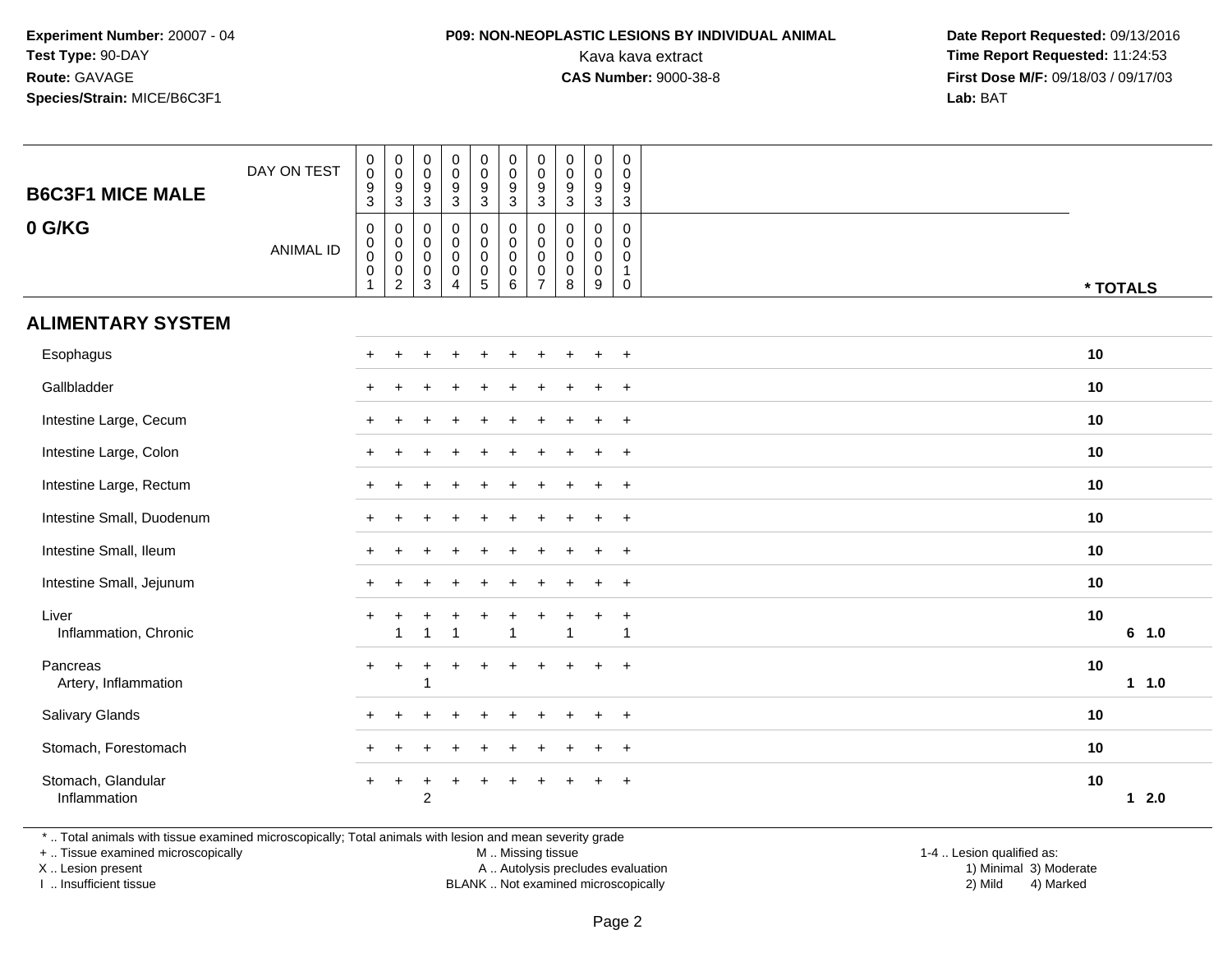# **P09: NON-NEOPLASTIC LESIONS BY INDIVIDUAL ANIMAL**

| <b>B6C3F1 MICE MALE</b>                                                                                                                                                                       | DAY ON TEST      | $\pmb{0}$<br>$\mathsf{O}\xspace$<br>$\boldsymbol{9}$<br>$\mathbf{3}$          | $\pmb{0}$<br>$\mathbf 0$<br>9<br>$\sqrt{3}$            | $\pmb{0}$<br>$\mathbf 0$<br>$\boldsymbol{9}$<br>$\ensuremath{\mathsf{3}}$ | $\pmb{0}$<br>$\pmb{0}$<br>$\boldsymbol{9}$<br>$\mathbf{3}$     | $_{\rm 0}^{\rm 0}$<br>$\boldsymbol{9}$<br>$\mathfrak{S}$              | $\pmb{0}$<br>$\mathbf 0$<br>$\boldsymbol{9}$<br>$\sqrt{3}$    | $\pmb{0}$<br>$\pmb{0}$<br>$9\,$<br>$\mathbf{3}$                   | $\pmb{0}$<br>$\mathbf 0$<br>9<br>$\mathbf 3$            | $\pmb{0}$<br>$\pmb{0}$<br>$\boldsymbol{9}$<br>$\ensuremath{\mathsf{3}}$            | $\mathsf 0$<br>$\Omega$<br>9<br>$\mathbf{3}$                                  |                                      |                                     |
|-----------------------------------------------------------------------------------------------------------------------------------------------------------------------------------------------|------------------|-------------------------------------------------------------------------------|--------------------------------------------------------|---------------------------------------------------------------------------|----------------------------------------------------------------|-----------------------------------------------------------------------|---------------------------------------------------------------|-------------------------------------------------------------------|---------------------------------------------------------|------------------------------------------------------------------------------------|-------------------------------------------------------------------------------|--------------------------------------|-------------------------------------|
| 0 G/KG                                                                                                                                                                                        | <b>ANIMAL ID</b> | $\mathbf 0$<br>$\pmb{0}$<br>$\boldsymbol{0}$<br>$\mathbf 0$<br>$\overline{1}$ | $\mathbf 0$<br>0<br>$\mathsf 0$<br>0<br>$\overline{c}$ | $\Omega$<br>$\mathbf 0$<br>$\mathbf 0$<br>0<br>3                          | 0<br>$\mathbf 0$<br>$\mathsf 0$<br>$\pmb{0}$<br>$\overline{4}$ | $\Omega$<br>$\mathbf 0$<br>$\mathbf 0$<br>$\pmb{0}$<br>$\overline{5}$ | $\mathbf 0$<br>$\pmb{0}$<br>$\pmb{0}$<br>$\pmb{0}$<br>$\,6\,$ | $\mathbf{0}$<br>$\mathbf 0$<br>$\mathbf 0$<br>0<br>$\overline{7}$ | $\Omega$<br>$\Omega$<br>$\mathbf 0$<br>$\mathbf 0$<br>8 | $\mathbf 0$<br>$\mathsf{O}\xspace$<br>$\mathbf 0$<br>$\pmb{0}$<br>$\boldsymbol{9}$ | $\Omega$<br>$\mathbf 0$<br>$\mathbf 0$<br>$\mathbf{1}$<br>$\mathsf{O}\xspace$ |                                      | * TOTALS                            |
| <b>CARDIOVASCULAR SYSTEM</b>                                                                                                                                                                  |                  |                                                                               |                                                        |                                                                           |                                                                |                                                                       |                                                               |                                                                   |                                                         |                                                                                    |                                                                               |                                      |                                     |
| <b>Blood Vessel</b>                                                                                                                                                                           |                  |                                                                               |                                                        |                                                                           |                                                                |                                                                       |                                                               |                                                                   |                                                         |                                                                                    |                                                                               |                                      | 10                                  |
| Heart                                                                                                                                                                                         |                  |                                                                               |                                                        |                                                                           |                                                                |                                                                       |                                                               |                                                                   |                                                         |                                                                                    |                                                                               |                                      | 10                                  |
| <b>ENDOCRINE SYSTEM</b>                                                                                                                                                                       |                  |                                                                               |                                                        |                                                                           |                                                                |                                                                       |                                                               |                                                                   |                                                         |                                                                                    |                                                                               |                                      |                                     |
| <b>Adrenal Cortex</b><br>Hypertrophy<br>Subcapsular, Hyperplasia                                                                                                                              |                  | $+$                                                                           | $\ddot{}$                                              | 1                                                                         | 1                                                              |                                                                       | $\mathbf{1}$                                                  | $\mathbf{1}$                                                      | $\overline{1}$                                          | $\ddot{}$<br>$\overline{1}$                                                        | $+$                                                                           |                                      | 10<br>1 1.0<br>5 1.0                |
| Adrenal Medulla                                                                                                                                                                               |                  |                                                                               |                                                        |                                                                           |                                                                |                                                                       |                                                               |                                                                   |                                                         | $\div$                                                                             | $+$                                                                           |                                      | 10                                  |
| Islets, Pancreatic                                                                                                                                                                            |                  |                                                                               |                                                        |                                                                           |                                                                |                                                                       |                                                               |                                                                   |                                                         | $\ddot{}$                                                                          | $\overline{+}$                                                                |                                      | 10                                  |
| Parathyroid Gland<br>Cyst                                                                                                                                                                     |                  | м                                                                             | $+$                                                    | м                                                                         |                                                                |                                                                       |                                                               |                                                                   | м                                                       | $+$                                                                                | $\ddot{}$<br>Χ                                                                |                                      | $\overline{7}$<br>$\mathbf{1}$      |
| <b>Pituitary Gland</b>                                                                                                                                                                        |                  |                                                                               |                                                        |                                                                           |                                                                |                                                                       |                                                               |                                                                   |                                                         |                                                                                    | $+$                                                                           |                                      | 10                                  |
| <b>Thyroid Gland</b>                                                                                                                                                                          |                  |                                                                               |                                                        |                                                                           |                                                                |                                                                       |                                                               |                                                                   |                                                         | $\ddot{}$                                                                          | $\div$                                                                        |                                      | 10                                  |
| <b>GENERAL BODY SYSTEM</b>                                                                                                                                                                    |                  |                                                                               |                                                        |                                                                           |                                                                |                                                                       |                                                               |                                                                   |                                                         |                                                                                    |                                                                               |                                      |                                     |
| <b>NONE</b>                                                                                                                                                                                   |                  |                                                                               |                                                        |                                                                           |                                                                |                                                                       |                                                               |                                                                   |                                                         |                                                                                    |                                                                               |                                      |                                     |
| <b>GENITAL SYSTEM</b>                                                                                                                                                                         |                  |                                                                               |                                                        |                                                                           |                                                                |                                                                       |                                                               |                                                                   |                                                         |                                                                                    |                                                                               |                                      |                                     |
| Epididymis                                                                                                                                                                                    |                  |                                                                               |                                                        |                                                                           |                                                                |                                                                       |                                                               |                                                                   |                                                         |                                                                                    | $\ddot{}$                                                                     |                                      | 10                                  |
| *  Total animals with tissue examined microscopically; Total animals with lesion and mean severity grade<br>+  Tissue examined microscopically<br>X  Lesion present<br>I. Insufficient tissue |                  |                                                                               |                                                        |                                                                           |                                                                |                                                                       | M  Missing tissue                                             |                                                                   |                                                         |                                                                                    | A  Autolysis precludes evaluation<br>BLANK  Not examined microscopically      | 1-4  Lesion qualified as:<br>2) Mild | 1) Minimal 3) Moderate<br>4) Marked |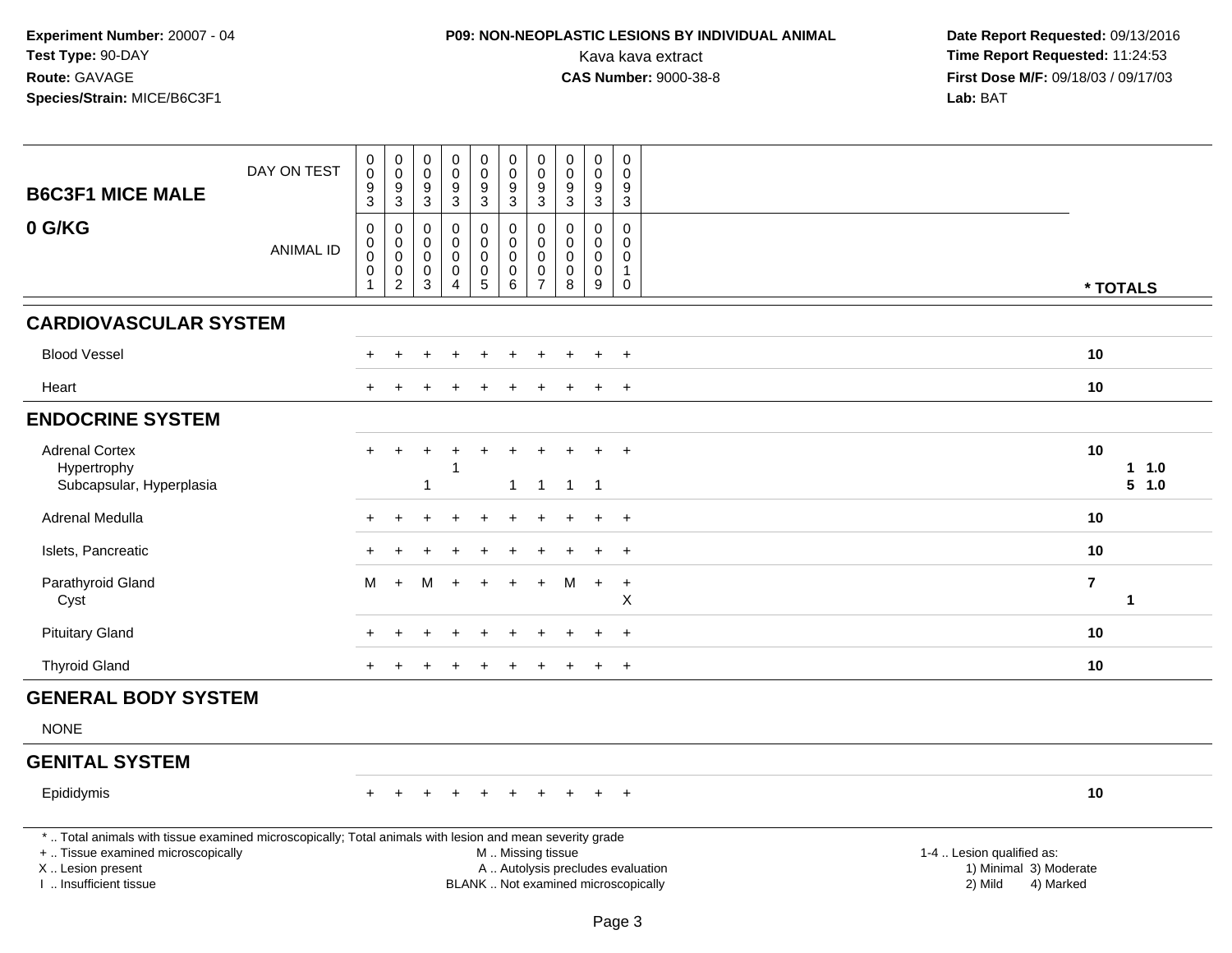## **P09: NON-NEOPLASTIC LESIONS BY INDIVIDUAL ANIMAL**

 **Date Report Requested:** 09/13/2016 Kava kava extract **Time Report Requested:** 11:24:53<br>**CAS Number:** 9000-38-8 **Time Report Requested:** 11:24:53 **First Dose M/F:** 09/18/03 / 09/17/03<br>**Lab:** BAT **Lab:** BAT

| <b>B6C3F1 MICE MALE</b>                                                                                  | DAY ON TEST      | $\pmb{0}$<br>$\,0\,$<br>$\boldsymbol{9}$<br>$\ensuremath{\mathsf{3}}$ | 0<br>$\pmb{0}$<br>9<br>$\sqrt{3}$    | 0<br>0<br>9<br>$\sqrt{3}$ | $\pmb{0}$<br>$\pmb{0}$<br>$\frac{9}{3}$    | 0<br>$\mathbf 0$<br>$\frac{9}{3}$                                   | $\mathbf 0$<br>$\pmb{0}$<br>$\frac{9}{3}$ | 0<br>0<br>9<br>$\mathbf{3}$               | $\pmb{0}$<br>0<br>9<br>$\ensuremath{\mathsf{3}}$ | 0<br>$\mathbf 0$<br>9<br>$\mathbf{3}$ | 0<br>0<br>9<br>$\mathbf{3}$  |          |
|----------------------------------------------------------------------------------------------------------|------------------|-----------------------------------------------------------------------|--------------------------------------|---------------------------|--------------------------------------------|---------------------------------------------------------------------|-------------------------------------------|-------------------------------------------|--------------------------------------------------|---------------------------------------|------------------------------|----------|
| 0 G/KG                                                                                                   | <b>ANIMAL ID</b> | 0<br>0<br>$\pmb{0}$<br>$\pmb{0}$<br>$\mathbf{1}$                      | 0<br>0<br>0<br>0<br>$\boldsymbol{2}$ | 0<br>0<br>0<br>0<br>3     | 0<br>0<br>0<br>$\pmb{0}$<br>$\overline{4}$ | 0<br>0<br>$\boldsymbol{0}$<br>$\begin{array}{c} 0 \\ 5 \end{array}$ | 0<br>0<br>0<br>$\overline{0}$<br>$\,6\,$  | 0<br>$\Omega$<br>0<br>0<br>$\overline{7}$ | 0<br>$\Omega$<br>0<br>0<br>8                     | 0<br>0<br>0<br>0<br>9                 | 0<br>$\Omega$<br>0<br>1<br>0 | * TOTALS |
| <b>Preputial Gland</b>                                                                                   |                  |                                                                       |                                      |                           |                                            |                                                                     |                                           |                                           |                                                  | $\ddot{}$                             | $\ddot{}$                    | 10       |
| Prostate                                                                                                 |                  |                                                                       |                                      |                           |                                            |                                                                     |                                           |                                           |                                                  | $\ddot{}$                             | $+$                          | 10       |
| Seminal Vesicle                                                                                          |                  |                                                                       |                                      |                           |                                            |                                                                     |                                           |                                           |                                                  |                                       | $\overline{+}$               | 10       |
| <b>Testes</b>                                                                                            |                  |                                                                       |                                      |                           |                                            |                                                                     |                                           |                                           |                                                  | $\ddot{}$                             | $+$                          | 10       |
| <b>HEMATOPOIETIC SYSTEM</b>                                                                              |                  |                                                                       |                                      |                           |                                            |                                                                     |                                           |                                           |                                                  |                                       |                              |          |
| <b>Bone Marrow</b>                                                                                       |                  |                                                                       |                                      | $\ddot{}$                 | $\pm$                                      | $\pm$                                                               | $\pm$                                     | $\pm$                                     | $\div$                                           | $\overline{+}$                        | $+$                          | 10       |
| Lymph Node, Mandibular                                                                                   |                  |                                                                       |                                      |                           |                                            |                                                                     |                                           |                                           |                                                  |                                       | $\overline{+}$               | 10       |
| Lymph Node, Mesenteric                                                                                   |                  |                                                                       |                                      |                           |                                            |                                                                     |                                           |                                           |                                                  |                                       | $+$                          | 10       |
| Spleen                                                                                                   |                  |                                                                       |                                      |                           |                                            |                                                                     |                                           |                                           |                                                  |                                       | $\ddot{}$                    | 10       |
| Thymus                                                                                                   |                  | $+$                                                                   | $\ddot{}$                            | $\pm$                     | $+$                                        | $+$                                                                 | $+$                                       | $\ddot{}$                                 | $\pm$                                            | $+$                                   | $+$                          | 10       |
| <b>INTEGUMENTARY SYSTEM</b>                                                                              |                  |                                                                       |                                      |                           |                                            |                                                                     |                                           |                                           |                                                  |                                       |                              |          |
| <b>Mammary Gland</b>                                                                                     |                  | М                                                                     | M                                    | м                         | M                                          | M                                                                   | M                                         | M                                         |                                                  |                                       | M M M                        | 0        |
| Skin                                                                                                     |                  |                                                                       |                                      |                           | $\pm$                                      | $\pm$                                                               | $\div$                                    | $\pm$                                     |                                                  | $\ddot{}$                             | $+$                          | 10       |
| <b>MUSCULOSKELETAL SYSTEM</b>                                                                            |                  |                                                                       |                                      |                           |                                            |                                                                     |                                           |                                           |                                                  |                                       |                              |          |
| Bone                                                                                                     |                  | $+$                                                                   | $\ddot{}$                            | $\ddot{}$                 | $\ddot{}$                                  | $\ddot{}$                                                           | $\ddot{}$                                 | $\ddot{}$                                 | $\ddot{}$                                        | $+$                                   | $+$                          | 10       |
| <b>NERVOUS SYSTEM</b>                                                                                    |                  |                                                                       |                                      |                           |                                            |                                                                     |                                           |                                           |                                                  |                                       |                              |          |
| *  Total animals with tissue examined microscopically; Total animals with lesion and mean severity grade |                  |                                                                       |                                      |                           |                                            |                                                                     |                                           |                                           |                                                  |                                       |                              |          |

+ .. Tissue examined microscopically

X .. Lesion present

I .. Insufficient tissue

M .. Missing tissue

BLANK .. Not examined microscopically

1-4 .. Lesion qualified as:<br>1) Minimal 3) Moderate A .. Autolysis precludes evaluation 19 and 10 minimal 3) Moderate 1 and 20 minimal 3) Moderate 19 minimal 3) Moderat<br>19 and 19 and 19 and 19 and 19 and 19 and 19 and 19 and 19 and 19 and 19 and 19 and 19 and 19 and 19 and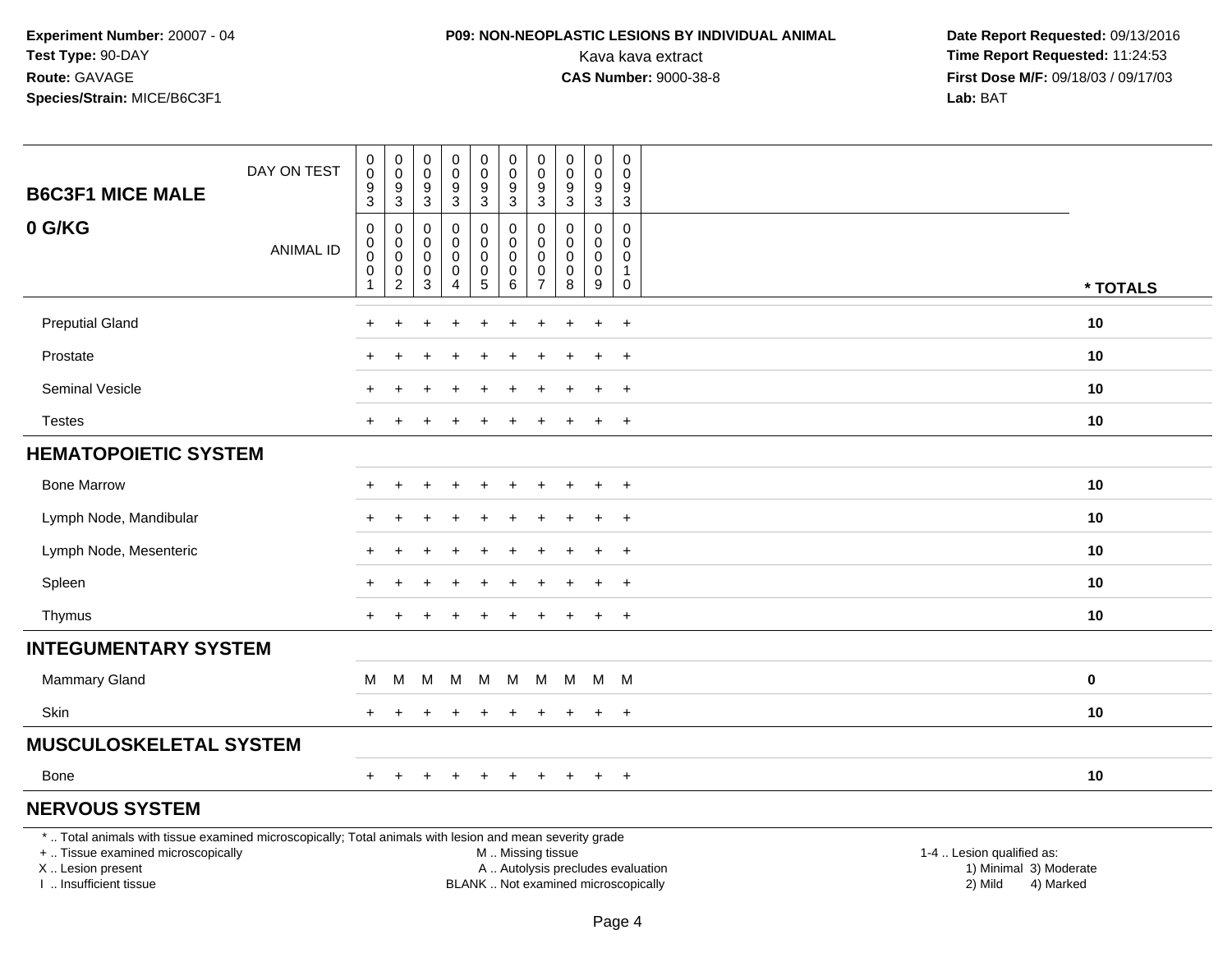## **P09: NON-NEOPLASTIC LESIONS BY INDIVIDUAL ANIMAL**

 **Date Report Requested:** 09/13/2016 Kava kava extract **Time Report Requested:** 11:24:53<br>**CAS Number:** 9000-38-8 **Time Report Requested:** 11:24:53 **First Dose M/F:** 09/18/03 / 09/17/03<br>**Lab:** BAT **Lab:** BAT

| <b>B6C3F1 MICE MALE</b>                 | DAY ON TEST      | $\boldsymbol{0}$<br>$\pmb{0}$<br>$\boldsymbol{9}$<br>3 | $\begin{array}{c} 0 \\ 0 \\ 9 \\ 3 \end{array}$        | $\begin{array}{c} 0 \\ 0 \\ 9 \\ 3 \end{array}$                    | $\begin{array}{c} 0 \\ 0 \\ 9 \\ 3 \end{array}$                 | $\begin{smallmatrix} 0\\0 \end{smallmatrix}$<br>$\frac{9}{3}$ | $\begin{smallmatrix} 0\\0 \end{smallmatrix}$<br>9<br>$\sqrt{3}$ | $\pmb{0}$<br>$\mathbf 0$<br>9<br>$\mathbf{3}$ | $\begin{array}{c} 0 \\ 0 \\ 9 \\ 3 \end{array}$ | $\pmb{0}$<br>$\pmb{0}$<br>$\frac{9}{3}$                           | $\pmb{0}$<br>$\mathbf 0$<br>9<br>$\sqrt{3}$                              |          |                 |
|-----------------------------------------|------------------|--------------------------------------------------------|--------------------------------------------------------|--------------------------------------------------------------------|-----------------------------------------------------------------|---------------------------------------------------------------|-----------------------------------------------------------------|-----------------------------------------------|-------------------------------------------------|-------------------------------------------------------------------|--------------------------------------------------------------------------|----------|-----------------|
| 0 G/KG                                  | <b>ANIMAL ID</b> | $\mathbf 0$<br>$\mathbf 0$<br>$\pmb{0}$<br>$\pmb{0}$   | 0<br>$_{\rm 0}^{\rm 0}$<br>$\pmb{0}$<br>$\overline{2}$ | $\mathbf 0$<br>$\begin{matrix}0\\0\\0\end{matrix}$<br>$\mathbf{3}$ | $\begin{smallmatrix}0\0\0\0\end{smallmatrix}$<br>$\overline{4}$ | $\pmb{0}$<br>$\overline{0}$<br>$\pmb{0}$<br>$\overline{5}$    | 0<br>$\pmb{0}$<br>$\pmb{0}$<br>0<br>6                           | 0<br>0<br>$\pmb{0}$<br>0<br>$\overline{7}$    | 0<br>$_{\rm 0}^{\rm 0}$<br>$\pmb{0}$<br>8       | 0<br>$\mathbf 0$<br>$\mathsf{O}$<br>$\pmb{0}$<br>$\boldsymbol{9}$ | $\mathbf 0$<br>$\mathbf 0$<br>$\mathbf 0$<br>$\mathbf{1}$<br>$\mathbf 0$ | * TOTALS |                 |
| <b>Brain</b>                            |                  | $\ddot{}$                                              |                                                        |                                                                    | $\ddot{}$                                                       |                                                               |                                                                 | $\ddot{}$                                     | $\ddot{}$                                       | $+$                                                               | $+$                                                                      | 10       |                 |
| <b>RESPIRATORY SYSTEM</b>               |                  |                                                        |                                                        |                                                                    |                                                                 |                                                               |                                                                 |                                               |                                                 |                                                                   |                                                                          |          |                 |
| Lung<br>Inflammation, Chronic Active    |                  | $\ddot{}$                                              |                                                        | $\ddot{}$                                                          | ٠                                                               | ÷.                                                            |                                                                 | ÷.                                            | $+$                                             | $+$                                                               | $+$                                                                      | 10       | 1 1.0           |
| Nose                                    |                  | $+$                                                    | $+$                                                    | $\overline{+}$                                                     | $+$                                                             | $\ddot{}$                                                     | $+$                                                             | $+$                                           | $\overline{+}$                                  | $+$                                                               | $+$                                                                      | 10       |                 |
| Trachea                                 |                  |                                                        |                                                        |                                                                    |                                                                 |                                                               |                                                                 |                                               |                                                 | $\pm$                                                             | $+$                                                                      | 10       |                 |
| <b>SPECIAL SENSES SYSTEM</b>            |                  |                                                        |                                                        |                                                                    |                                                                 |                                                               |                                                                 |                                               |                                                 |                                                                   |                                                                          |          |                 |
| Eye                                     |                  | $\div$                                                 |                                                        | $\ddot{}$                                                          | $\div$                                                          |                                                               |                                                                 | ÷                                             | $\pm$                                           | $+$                                                               | $+$                                                                      | 10       |                 |
| Harderian Gland                         |                  | $\pm$                                                  |                                                        |                                                                    |                                                                 |                                                               |                                                                 |                                               |                                                 | $\ddot{}$                                                         | $+$                                                                      | 10       |                 |
| <b>URINARY SYSTEM</b>                   |                  |                                                        |                                                        |                                                                    |                                                                 |                                                               |                                                                 |                                               |                                                 |                                                                   |                                                                          |          |                 |
| Kidney<br>Mineralization<br>Nephropathy |                  | $\ddot{}$                                              | $\ddot{}$                                              | +                                                                  | $\ddot{}$                                                       | $\ddot{}$                                                     | $\mathbf 1$                                                     |                                               | $\div$                                          | $\ddot{}$                                                         | $+$                                                                      | 10       | 2, 1.0<br>2 1.0 |
| <b>Urinary Bladder</b>                  |                  | $\ddot{}$                                              |                                                        |                                                                    |                                                                 |                                                               |                                                                 |                                               |                                                 | $\ddot{}$                                                         | $+$                                                                      | 10       |                 |

\* .. Total animals with tissue examined microscopically; Total animals with lesion and mean severity grade

+ .. Tissue examined microscopically

X .. Lesion present

I .. Insufficient tissue

M .. Missing tissue

 Lesion present A .. Autolysis precludes evaluation 1) Minimal 3) ModerateBLANK .. Not examined microscopically 2) Mild 4) Marked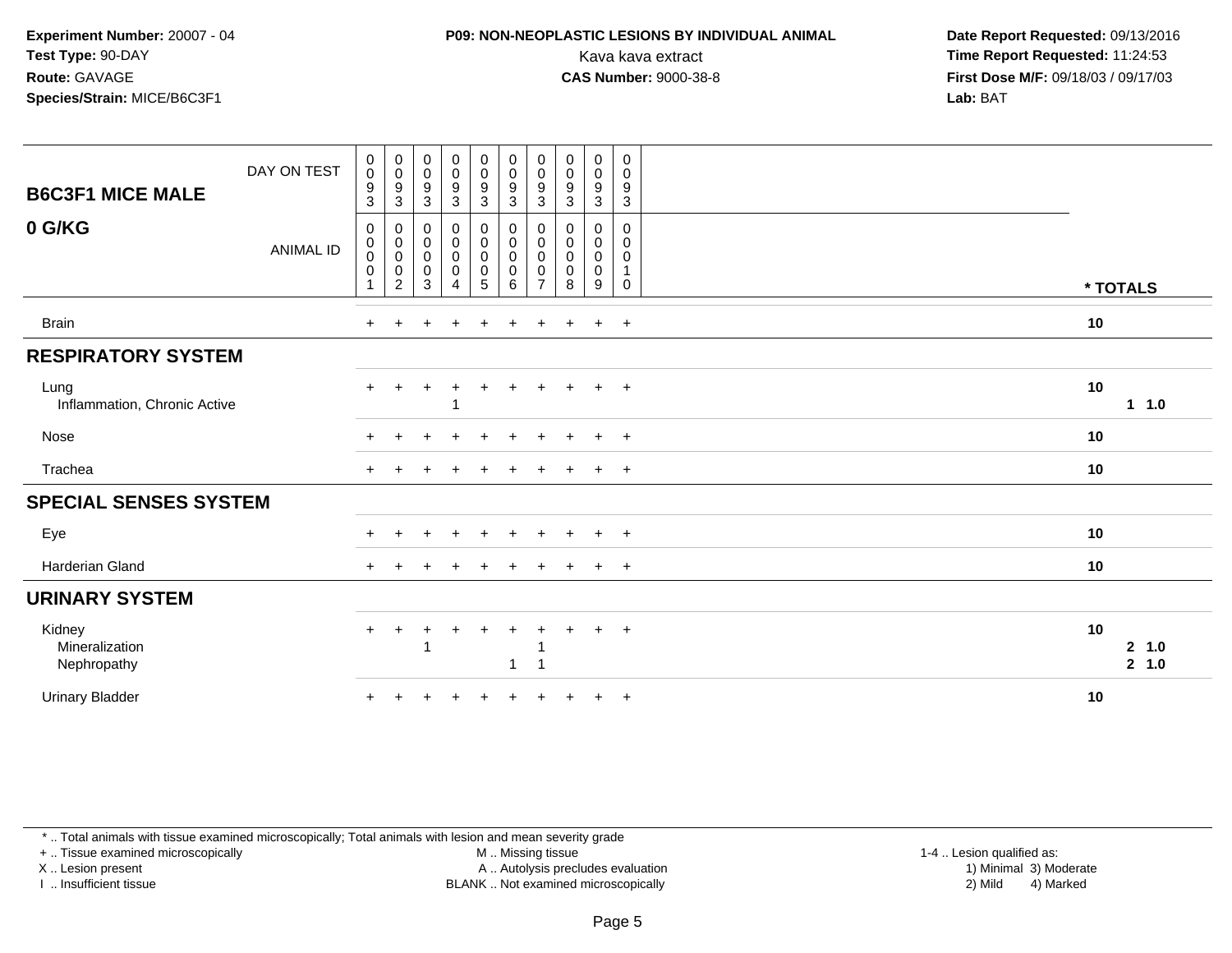# **P09: NON-NEOPLASTIC LESIONS BY INDIVIDUAL ANIMAL**

 **Date Report Requested:** 09/13/2016 Kava kava extract **Time Report Requested:** 11:24:53<br>**CAS Number:** 9000-38-8 **Time Report Requested:** 11:24:53 **First Dose M/F:** 09/18/03 / 09/17/03<br>**Lab:** BAT **Lab:** BAT

|                                                                                                         |                  | 0                | $\pmb{0}$                       | 0                 | 0              | $\mathbf 0$       | $\pmb{0}$         | $\mathbf 0$                    | $\mathbf 0$  | $\mathbf 0$      | 0                             |                  |
|---------------------------------------------------------------------------------------------------------|------------------|------------------|---------------------------------|-------------------|----------------|-------------------|-------------------|--------------------------------|--------------|------------------|-------------------------------|------------------|
|                                                                                                         | DAY ON TEST      | $\mathbf 0$<br>9 | $\mathbf 0$<br>$\boldsymbol{9}$ | 0<br>9            | 9              | $\mathbf 0$<br>9  | $\mathbf 0$<br>9  | $\mathbf 0$<br>9               | 0<br>9       | 0<br>9           | $\Omega$<br>9                 |                  |
| <b>B6C3F1 MICE MALE</b>                                                                                 |                  | 3                | 3                               | 3                 | 3              | 3                 | 3                 | $\mathbf{3}$                   | 3            | 3                | 3                             |                  |
| 0.125 G/KG                                                                                              |                  | 0<br>0           | 0<br>0                          | 0<br>0            | 0              | 0<br>$\mathbf 0$  | 0<br>0            | $\mathbf 0$<br>$\mathbf{0}$    | 0<br>0       | $\mathbf 0$<br>0 | 0<br>0                        |                  |
|                                                                                                         | <b>ANIMAL ID</b> | $\mathbf 0$      | 0                               | 0                 | 0              | $\pmb{0}$         | $\pmb{0}$         | $\mathbf 0$                    | 0            | 0                | 0                             |                  |
|                                                                                                         |                  |                  | $\mathbf{1}$<br>2               | $\mathbf{1}$<br>3 | $\overline{4}$ | $\mathbf{1}$<br>5 | $\mathbf{1}$<br>6 | $\mathbf{1}$<br>$\overline{7}$ | 1<br>8       | $\mathbf 1$<br>9 | $\overline{c}$<br>$\mathbf 0$ | * TOTALS         |
| <b>ALIMENTARY SYSTEM</b>                                                                                |                  |                  |                                 |                   |                |                   |                   |                                |              |                  |                               |                  |
| Liver                                                                                                   |                  |                  |                                 |                   |                |                   |                   |                                |              |                  | $\ddot{}$                     | 10               |
| Inflammation, Chronic<br><b>Necrosis</b>                                                                |                  | $\mathbf{1}$     | $\overline{1}$                  |                   | 1              |                   | $\overline{1}$    |                                | $\mathbf{1}$ | $\overline{1}$   | $\overline{1}$<br>1           | $7$ 1.0<br>1 1.0 |
| <b>CARDIOVASCULAR SYSTEM</b>                                                                            |                  |                  |                                 |                   |                |                   |                   |                                |              |                  |                               |                  |
| <b>NONE</b>                                                                                             |                  |                  |                                 |                   |                |                   |                   |                                |              |                  |                               |                  |
| <b>ENDOCRINE SYSTEM</b>                                                                                 |                  |                  |                                 |                   |                |                   |                   |                                |              |                  |                               |                  |
| <b>NONE</b>                                                                                             |                  |                  |                                 |                   |                |                   |                   |                                |              |                  |                               |                  |
| <b>GENERAL BODY SYSTEM</b>                                                                              |                  |                  |                                 |                   |                |                   |                   |                                |              |                  |                               |                  |
| <b>NONE</b>                                                                                             |                  |                  |                                 |                   |                |                   |                   |                                |              |                  |                               |                  |
| <b>GENITAL SYSTEM</b>                                                                                   |                  |                  |                                 |                   |                |                   |                   |                                |              |                  |                               |                  |
| <b>NONE</b>                                                                                             |                  |                  |                                 |                   |                |                   |                   |                                |              |                  |                               |                  |
| <b>HEMATOPOIETIC SYSTEM</b>                                                                             |                  |                  |                                 |                   |                |                   |                   |                                |              |                  |                               |                  |
| <b>Bone Marrow</b>                                                                                      |                  |                  |                                 |                   |                |                   |                   |                                |              |                  | $\overline{+}$                | 10               |
| Spleen                                                                                                  |                  |                  |                                 |                   |                |                   |                   |                                |              |                  | $+$                           | 10               |
| Thymus                                                                                                  |                  |                  |                                 |                   |                |                   | $\ddot{}$         | $\ddot{}$                      | $\ddot{}$    | $+$              | $+$                           | 10               |
| <b>INTEGUMENTARY SYSTEM</b>                                                                             |                  |                  |                                 |                   |                |                   |                   |                                |              |                  |                               |                  |
| * Total animals with tissue examined microsconically: Total animals with lesion and mean severity grade |                  |                  |                                 |                   |                |                   |                   |                                |              |                  |                               |                  |

\* .. Total animals with tissue examined microscopically; Total animals with lesion and mean severity grade

+ .. Tissue examined microscopically

X .. Lesion present

I .. Insufficient tissue

M .. Missing tissue

- 
- BLANK .. Not examined microscopically

1-4 .. Lesion qualified as:<br>1) Minimal 3) Moderate A .. Autolysis precludes evaluation 19 and 10 minimal 3) Moderate 1 and 20 minimal 3) Moderate 19 minimal 3) Moderat<br>19 and 19 and 19 and 19 and 19 and 19 and 19 and 19 and 19 and 19 and 19 and 19 and 19 and 19 and 19 and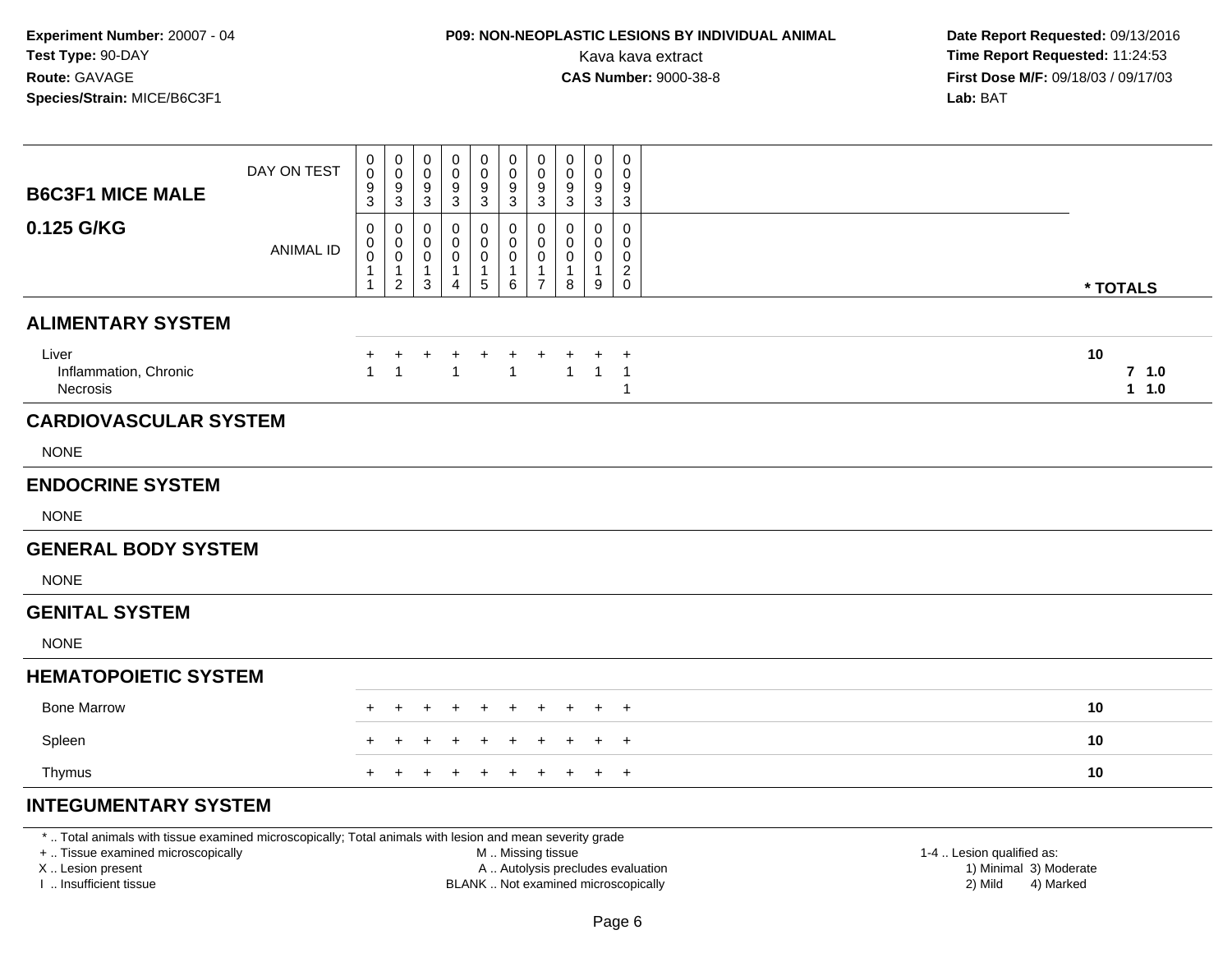# **P09: NON-NEOPLASTIC LESIONS BY INDIVIDUAL ANIMAL**

 **Date Report Requested:** 09/13/2016 Kava kava extract **Time Report Requested:** 11:24:53<br>**CAS Number:** 9000-38-8 **Time Report Requested:** 11:24:53 **First Dose M/F:** 09/18/03 / 09/17/03<br>**Lab:** BAT **Lab:** BAT

| <b>B6C3F1 MICE MALE</b> | DAY ON TEST      | 0<br>0<br>9<br>3 | 0<br>U<br>9<br>3               | U<br>◡<br>a<br>◡<br>3 | 0<br>0<br>9<br>3 |   | 0 | 0<br>0<br>9<br>3 | 0<br>0<br>9<br>3           | 0<br>0<br>9<br>3 | 0<br>0<br>9<br>3                      |          |
|-------------------------|------------------|------------------|--------------------------------|-----------------------|------------------|---|---|------------------|----------------------------|------------------|---------------------------------------|----------|
| 0.125 G/KG              | <b>ANIMAL ID</b> | 0<br>U<br>v      | 0<br>0<br>0<br>ົ<br>$\epsilon$ | U<br>◡<br>v<br>3      | 0<br>0<br>0      | G | 6 | 0<br>U<br>0      | $\mathbf 0$<br>0<br>0<br>8 | 0<br>0<br>0<br>9 | 0<br>0<br>0<br><sup>o</sup><br>∼<br>0 | * TOTALS |

NONE

### **MUSCULOSKELETAL SYSTEM**

NONE

#### **NERVOUS SYSTEM**

NONE

### **RESPIRATORY SYSTEM**

NONE

#### **SPECIAL SENSES SYSTEM**

NONE

### **URINARY SYSTEM**

NONE

\* .. Total animals with tissue examined microscopically; Total animals with lesion and mean severity grade

+ .. Tissue examined microscopically

X .. Lesion present

I .. Insufficient tissue

 M .. Missing tissueA .. Autolysis precludes evaluation

BLANK .. Not examined microscopically 2) Mild 4) Marked

1-4 .. Lesion qualified as: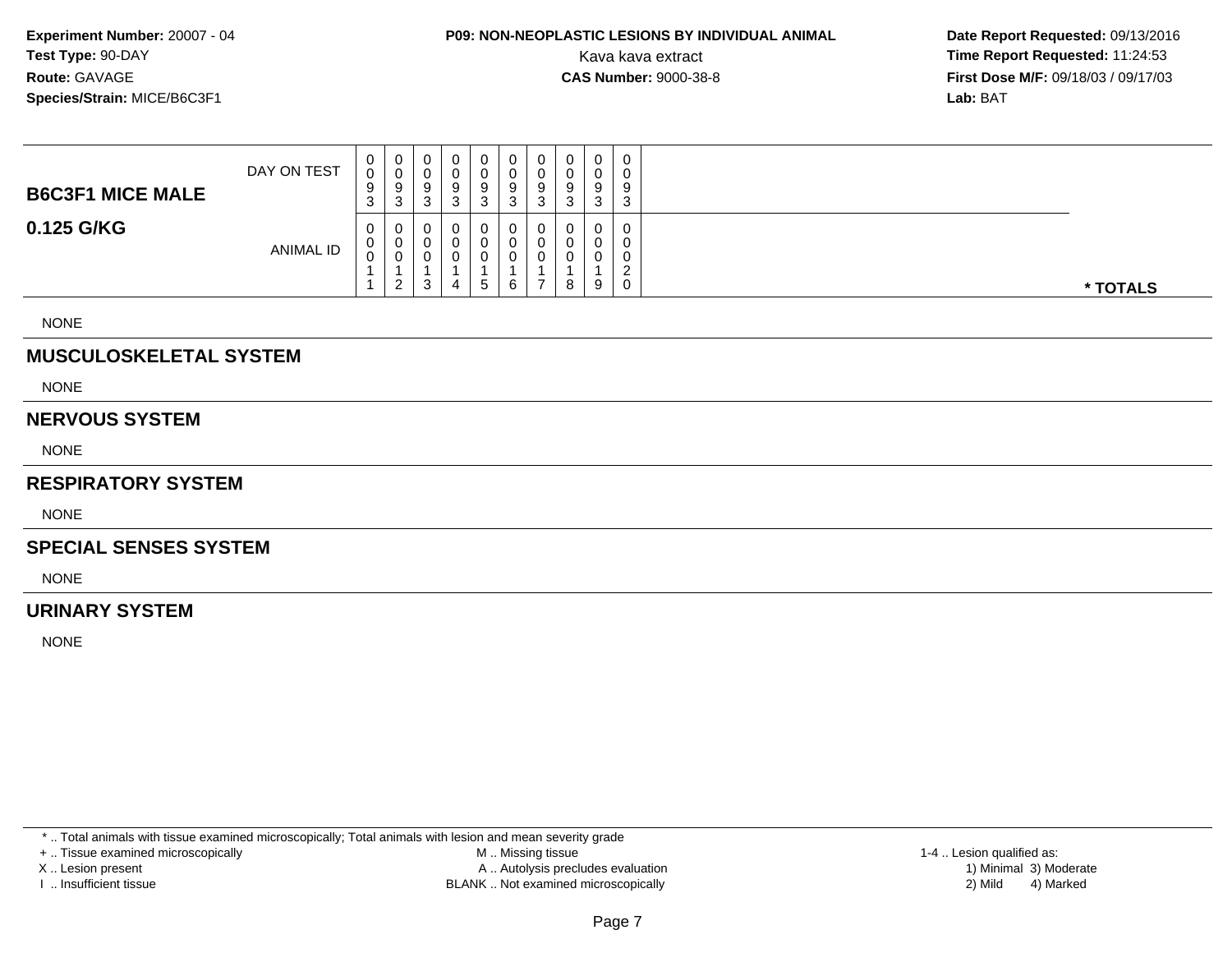# **P09: NON-NEOPLASTIC LESIONS BY INDIVIDUAL ANIMAL**

 **Date Report Requested:** 09/13/2016 Kava kava extract **Time Report Requested:** 11:24:53<br>**CAS Number:** 9000-38-8 **Time Report Requested:** 11:24:53 **First Dose M/F:** 09/18/03 / 09/17/03<br>**Lab:** BAT **Lab:** BAT

| <b>B6C3F1 MICE MALE</b>        | DAY ON TEST      | 0<br>0<br>9<br>3             | $\mathbf 0$<br>0<br>$\boldsymbol{9}$<br>$\mathbf{3}$   | $\boldsymbol{0}$<br>$\mathbf 0$<br>9<br>3   | 0<br>0<br>9<br>3                            | $\mathbf 0$<br>$\mathbf 0$<br>$\boldsymbol{9}$<br>$\mathbf{3}$ | $\mathbf 0$<br>0<br>9<br>3   | $\mathbf 0$<br>$\mathbf 0$<br>$9\,$<br>3 | 0<br>0<br>9<br>3                   | $\mathbf 0$<br>0<br>$9\,$<br>$\mathbf{3}$                   | $\mathbf 0$<br>0<br>9<br>3                       |             |
|--------------------------------|------------------|------------------------------|--------------------------------------------------------|---------------------------------------------|---------------------------------------------|----------------------------------------------------------------|------------------------------|------------------------------------------|------------------------------------|-------------------------------------------------------------|--------------------------------------------------|-------------|
| 0.25 G/KG                      | <b>ANIMAL ID</b> | 0<br>0<br>0<br>$\frac{2}{1}$ | 0<br>$\pmb{0}$<br>$\mathsf{O}\xspace$<br>$\frac{2}{2}$ | 0<br>0<br>$\boldsymbol{0}$<br>$\frac{2}{3}$ | 0<br>0<br>0<br>$\sqrt{2}$<br>$\overline{4}$ | $\pmb{0}$<br>$\mathbf 0$<br>$\pmb{0}$<br>$\frac{2}{5}$         | 0<br>0<br>0<br>$\frac{2}{6}$ | 0<br>$\mathbf 0$<br>0<br>$\frac{2}{7}$   | 0<br>0<br>0<br>$\overline{c}$<br>8 | $\mathbf 0$<br>0<br>0<br>$\overline{2}$<br>$\boldsymbol{9}$ | $\mathbf 0$<br>$\Omega$<br>$\mathbf 0$<br>3<br>0 | * TOTALS    |
| <b>ALIMENTARY SYSTEM</b>       |                  |                              |                                                        |                                             |                                             |                                                                |                              |                                          |                                    |                                                             |                                                  |             |
| Liver<br>Inflammation, Chronic |                  | $\mathbf{1}$                 | $\ddot{}$                                              | $\ddot{}$                                   | +<br>1                                      | $\ddot{}$                                                      | $\ddot{}$<br>$\overline{1}$  | $\ddot{}$                                | $\ddot{}$                          |                                                             | $+$                                              | 10<br>4 1.0 |
| <b>CARDIOVASCULAR SYSTEM</b>   |                  |                              |                                                        |                                             |                                             |                                                                |                              |                                          |                                    |                                                             |                                                  |             |
| <b>NONE</b>                    |                  |                              |                                                        |                                             |                                             |                                                                |                              |                                          |                                    |                                                             |                                                  |             |
| <b>ENDOCRINE SYSTEM</b>        |                  |                              |                                                        |                                             |                                             |                                                                |                              |                                          |                                    |                                                             |                                                  |             |
| <b>NONE</b>                    |                  |                              |                                                        |                                             |                                             |                                                                |                              |                                          |                                    |                                                             |                                                  |             |
| <b>GENERAL BODY SYSTEM</b>     |                  |                              |                                                        |                                             |                                             |                                                                |                              |                                          |                                    |                                                             |                                                  |             |
| <b>NONE</b>                    |                  |                              |                                                        |                                             |                                             |                                                                |                              |                                          |                                    |                                                             |                                                  |             |
| <b>GENITAL SYSTEM</b>          |                  |                              |                                                        |                                             |                                             |                                                                |                              |                                          |                                    |                                                             |                                                  |             |
| <b>NONE</b>                    |                  |                              |                                                        |                                             |                                             |                                                                |                              |                                          |                                    |                                                             |                                                  |             |
| <b>HEMATOPOIETIC SYSTEM</b>    |                  |                              |                                                        |                                             |                                             |                                                                |                              |                                          |                                    |                                                             |                                                  |             |
| <b>Bone Marrow</b>             |                  |                              |                                                        |                                             |                                             |                                                                | ÷                            |                                          | $\pm$                              |                                                             | $+$                                              | 10          |
| Spleen                         |                  |                              |                                                        | ÷                                           |                                             |                                                                | $\pm$                        | $\div$                                   | $\div$                             | $+$                                                         | $^{+}$                                           | 10          |
| Thymus                         |                  |                              |                                                        |                                             |                                             |                                                                | $\pm$                        | ÷                                        |                                    | $+$                                                         | $+$                                              | 10          |
| <b>INTEGUMENTARY SYSTEM</b>    |                  |                              |                                                        |                                             |                                             |                                                                |                              |                                          |                                    |                                                             |                                                  |             |

\* .. Total animals with tissue examined microscopically; Total animals with lesion and mean severity grade+ .. Tissue examined microscopically

X .. Lesion present

I .. Insufficient tissue

M .. Missing tissue

A .. Autolysis precludes evaluation

BLANK .. Not examined microscopically 2) Mild 4) Marked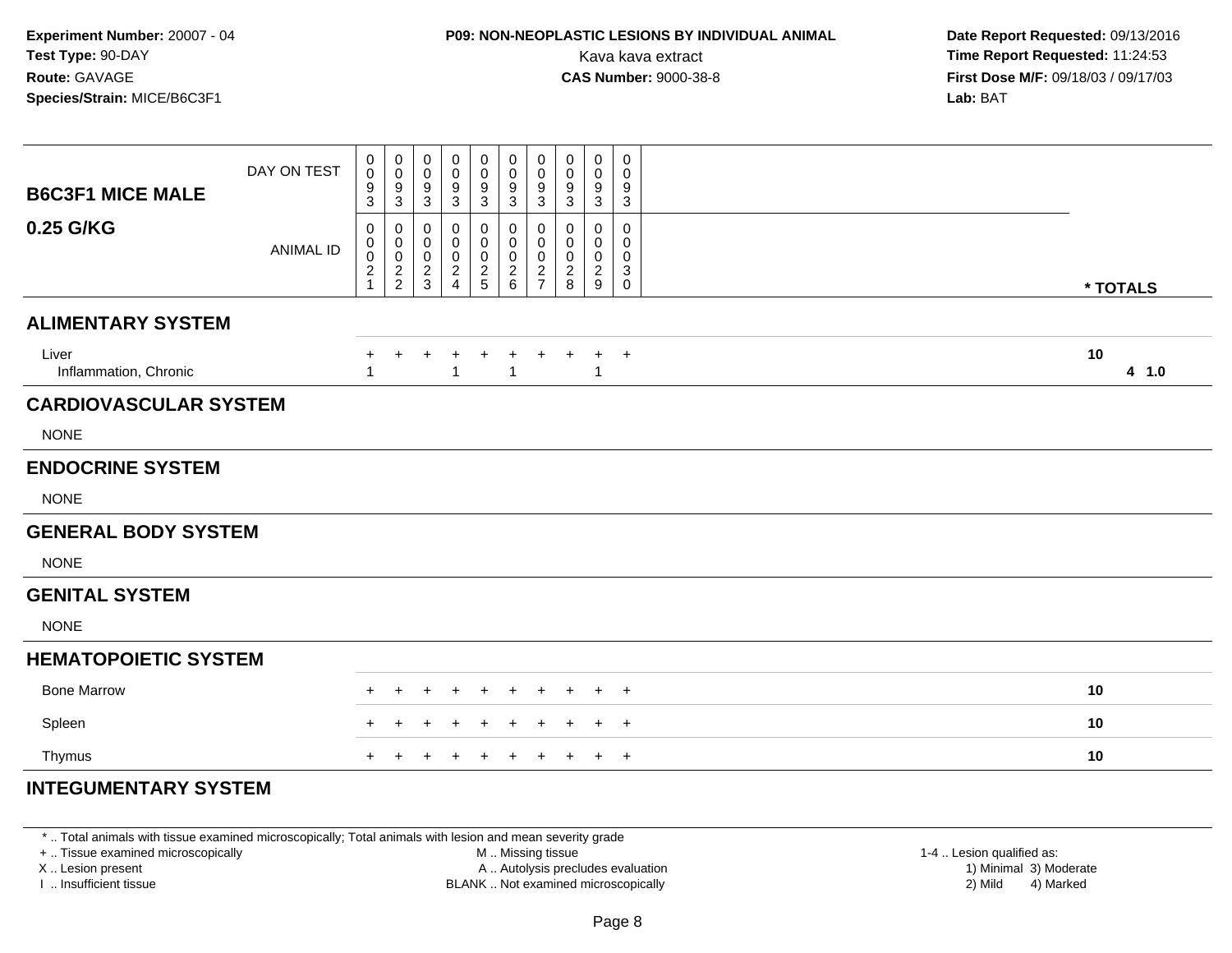## **P09: NON-NEOPLASTIC LESIONS BY INDIVIDUAL ANIMAL**

 **Date Report Requested:** 09/13/2016 Kava kava extract **Time Report Requested:** 11:24:53<br>**CAS Number:** 9000-38-8 **Time Report Requested:** 11:24:53 **First Dose M/F:** 09/18/03 / 09/17/03<br>**Lab:** BAT **Lab:** BAT

| <b>B6C3F1 MICE MALE</b> | DAY ON TEST      | 0<br>0<br>9<br>3      | 0<br>U<br>9<br>3                    | U<br>◡<br>u<br>◡<br>3 | 0<br>0<br>9<br>3      |   | 0 | 0<br>υ<br>9<br>3 | 0<br>0<br>9<br>3                | 0<br>0<br>9<br>3 | 0<br>0<br>9<br>3                |          |
|-------------------------|------------------|-----------------------|-------------------------------------|-----------------------|-----------------------|---|---|------------------|---------------------------------|------------------|---------------------------------|----------|
| 0.25 G/KG               | <b>ANIMAL ID</b> | 0<br>U<br>v<br>ົ<br>∠ | 0<br>0<br>U<br>n<br>ົ<br>$\epsilon$ | U<br>◡<br>◡<br>3      | 0<br>0<br>0<br>c<br>4 | G | 6 | 0<br>U<br>U      | $\mathbf 0$<br>0<br>0<br>ົ<br>8 | 0<br>0<br>0<br>9 | 0<br>0<br>0<br>$\sim$<br>ັ<br>0 | * TOTALS |

NONE

### **MUSCULOSKELETAL SYSTEM**

NONE

#### **NERVOUS SYSTEM**

NONE

### **RESPIRATORY SYSTEM**

NONE

#### **SPECIAL SENSES SYSTEM**

NONE

### **URINARY SYSTEM**

NONE

\* .. Total animals with tissue examined microscopically; Total animals with lesion and mean severity grade

+ .. Tissue examined microscopically

X .. Lesion present

I .. Insufficient tissue

 M .. Missing tissueA .. Autolysis precludes evaluation

 1-4 .. Lesion qualified as: BLANK .. Not examined microscopically 2) Mild 4) Marked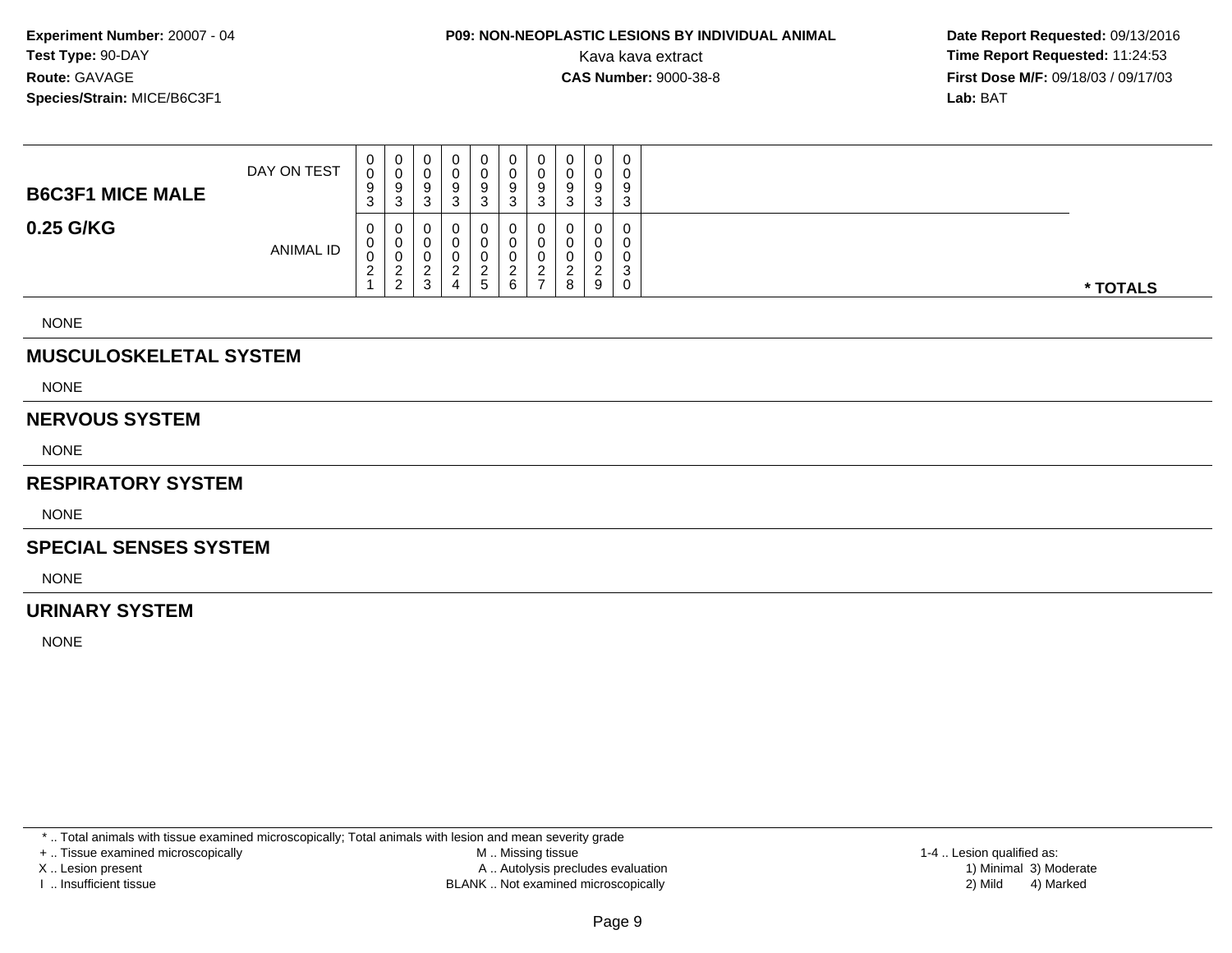# **P09: NON-NEOPLASTIC LESIONS BY INDIVIDUAL ANIMAL**

| <b>B6C3F1 MICE MALE</b>                                                                                                                                                                       | DAY ON TEST      | $\,0\,$<br>$\pmb{0}$<br>$\boldsymbol{9}$<br>3                | $\mathbf 0$<br>0<br>$\boldsymbol{9}$<br>$\mathbf{3}$ | $\pmb{0}$<br>$\mathbf 0$<br>9<br>3                  | 0<br>$\mathbf 0$<br>9<br>$\sqrt{3}$                         | $\pmb{0}$<br>$\pmb{0}$<br>$\overline{9}$<br>$\mathbf{3}$ | $\mathbf 0$<br>$\mathbf 0$<br>$\boldsymbol{9}$<br>$\mathbf{3}$ | $\pmb{0}$<br>$\pmb{0}$<br>$9\,$<br>$\mathbf{3}$        | 0<br>$\mathbf 0$<br>9<br>3                                               | $\mathbf 0$<br>$\mathbf 0$<br>9<br>$\mathbf{3}$  | 0<br>$\mathbf{0}$<br>9<br>3                         |                                                                             |                                        |
|-----------------------------------------------------------------------------------------------------------------------------------------------------------------------------------------------|------------------|--------------------------------------------------------------|------------------------------------------------------|-----------------------------------------------------|-------------------------------------------------------------|----------------------------------------------------------|----------------------------------------------------------------|--------------------------------------------------------|--------------------------------------------------------------------------|--------------------------------------------------|-----------------------------------------------------|-----------------------------------------------------------------------------|----------------------------------------|
| 0.5 G/KG                                                                                                                                                                                      | <b>ANIMAL ID</b> | $\mathbf 0$<br>$\pmb{0}$<br>$\mathbf 0$<br>3<br>$\mathbf{1}$ | 0<br>$\mathsf 0$<br>$\mathbf 0$<br>$\frac{3}{2}$     | $\mathbf 0$<br>$\mathbf 0$<br>$\mathbf 0$<br>3<br>3 | $\Omega$<br>0<br>$\mathbf 0$<br>3<br>$\boldsymbol{\Lambda}$ | 0<br>$\mathsf 0$<br>0<br>$\frac{3}{5}$                   | $\mathbf 0$<br>$\overline{0}$<br>0<br>$\frac{3}{6}$            | $\mathbf 0$<br>$\pmb{0}$<br>$\pmb{0}$<br>$\frac{3}{7}$ | $\Omega$<br>$\mathbf 0$<br>$\mathbf 0$<br>$\ensuremath{\mathsf{3}}$<br>8 | $\Omega$<br>$\mathbf 0$<br>$\mathbf 0$<br>3<br>9 | 0<br>$\mathbf 0$<br>$\mathbf 0$<br>4<br>$\mathsf 0$ |                                                                             | * TOTALS                               |
| <b>ALIMENTARY SYSTEM</b>                                                                                                                                                                      |                  |                                                              |                                                      |                                                     |                                                             |                                                          |                                                                |                                                        |                                                                          |                                                  |                                                     |                                                                             |                                        |
| Liver<br>Inflammation, Chronic<br>Necrosis<br>Centrilobular, Hypertrophy                                                                                                                      |                  | $\ddot{}$<br>1                                               | 1<br>$\overline{1}$                                  | $\mathbf{1}$<br>$\mathbf{1}$                        | $\overline{A}$<br>$\mathbf{1}$                              | $\overline{1}$<br>$\overline{1}$                         | $\overline{1}$<br>$\overline{1}$                               | $\overline{\phantom{0}}$ 1                             | $\mathbf{1}$<br>1                                                        |                                                  | $\ddot{}$<br>$\mathbf{1}$<br>$1 \quad 1$            |                                                                             | 10<br>$7$ 1.0<br>1.0<br>1<br>$9 - 1.0$ |
| <b>CARDIOVASCULAR SYSTEM</b>                                                                                                                                                                  |                  |                                                              |                                                      |                                                     |                                                             |                                                          |                                                                |                                                        |                                                                          |                                                  |                                                     |                                                                             |                                        |
| <b>NONE</b>                                                                                                                                                                                   |                  |                                                              |                                                      |                                                     |                                                             |                                                          |                                                                |                                                        |                                                                          |                                                  |                                                     |                                                                             |                                        |
| <b>ENDOCRINE SYSTEM</b>                                                                                                                                                                       |                  |                                                              |                                                      |                                                     |                                                             |                                                          |                                                                |                                                        |                                                                          |                                                  |                                                     |                                                                             |                                        |
| <b>NONE</b>                                                                                                                                                                                   |                  |                                                              |                                                      |                                                     |                                                             |                                                          |                                                                |                                                        |                                                                          |                                                  |                                                     |                                                                             |                                        |
| <b>GENERAL BODY SYSTEM</b>                                                                                                                                                                    |                  |                                                              |                                                      |                                                     |                                                             |                                                          |                                                                |                                                        |                                                                          |                                                  |                                                     |                                                                             |                                        |
| <b>NONE</b>                                                                                                                                                                                   |                  |                                                              |                                                      |                                                     |                                                             |                                                          |                                                                |                                                        |                                                                          |                                                  |                                                     |                                                                             |                                        |
| <b>GENITAL SYSTEM</b>                                                                                                                                                                         |                  |                                                              |                                                      |                                                     |                                                             |                                                          |                                                                |                                                        |                                                                          |                                                  |                                                     |                                                                             |                                        |
| <b>NONE</b>                                                                                                                                                                                   |                  |                                                              |                                                      |                                                     |                                                             |                                                          |                                                                |                                                        |                                                                          |                                                  |                                                     |                                                                             |                                        |
| <b>HEMATOPOIETIC SYSTEM</b>                                                                                                                                                                   |                  |                                                              |                                                      |                                                     |                                                             |                                                          |                                                                |                                                        |                                                                          |                                                  |                                                     |                                                                             |                                        |
| <b>Bone Marrow</b>                                                                                                                                                                            |                  |                                                              |                                                      |                                                     |                                                             |                                                          |                                                                |                                                        |                                                                          |                                                  | $\div$                                              |                                                                             | 10                                     |
| Spleen                                                                                                                                                                                        |                  |                                                              |                                                      |                                                     |                                                             |                                                          |                                                                |                                                        |                                                                          |                                                  | $+$                                                 |                                                                             | 10                                     |
| Thymus                                                                                                                                                                                        |                  |                                                              |                                                      |                                                     |                                                             |                                                          |                                                                |                                                        |                                                                          |                                                  | $+$                                                 |                                                                             | 10                                     |
| *  Total animals with tissue examined microscopically; Total animals with lesion and mean severity grade<br>+  Tissue examined microscopically<br>X  Lesion present<br>I  Insufficient tissue |                  |                                                              |                                                      |                                                     |                                                             |                                                          | M  Missing tissue                                              |                                                        | A  Autolysis precludes evaluation<br>BLANK  Not examined microscopically |                                                  |                                                     | 1-4  Lesion qualified as:<br>1) Minimal 3) Moderate<br>2) Mild<br>4) Marked |                                        |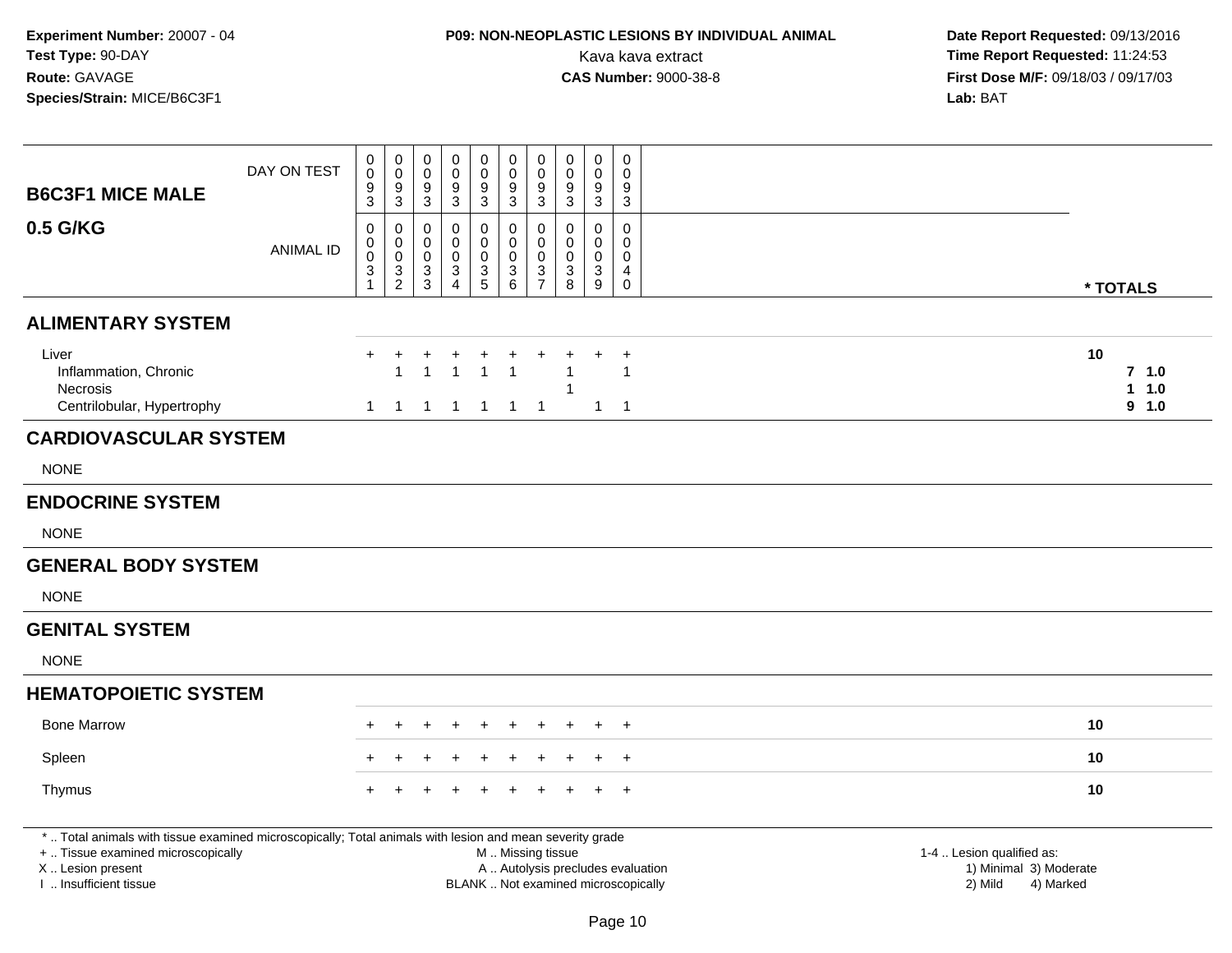## **P09: NON-NEOPLASTIC LESIONS BY INDIVIDUAL ANIMAL**

 **Date Report Requested:** 09/13/2016 Kava kava extract **Time Report Requested:** 11:24:53<br>**CAS Number:** 9000-38-8<br>**Time Report Requested:** 11:24:53 **First Dose M/F:** 09/18/03 / 09/17/03<br>**Lab:** BAT **Lab:** BAT

| <b>B6C3F1 MICE MALE</b> | DAY ON TEST      | $\mathbf{0}$<br>0<br>9<br>$\sim$<br>ູບ | <b>U</b><br>ັບ<br>y<br>3          | 0<br>υ<br>9<br><sup>o</sup><br>ັ           | ت         | 0           | U<br>9 | 0<br>9<br>3 | ◡      | 0<br>0<br>9<br>3                | 0<br>9<br>$\sim$<br>J |  |          |
|-------------------------|------------------|----------------------------------------|-----------------------------------|--------------------------------------------|-----------|-------------|--------|-------------|--------|---------------------------------|-----------------------|--|----------|
| 0.5 G/KG                | <b>ANIMAL ID</b> | $\mathbf{0}$<br>$\mathbf 0$<br>0<br>3  | U<br>U<br>v<br>3<br>ົ<br><u>_</u> | 0<br>υ<br>υ<br><sup>o</sup><br>ັ<br>ົ<br>ບ | - 12<br>д | ົ<br>د<br>b | ◠<br>⌒ | 3           | ບ<br>8 | $\mathbf 0$<br>0<br>0<br>3<br>9 | ≖                     |  | * TOTALS |

### **INTEGUMENTARY SYSTEM**

NONE

### **MUSCULOSKELETAL SYSTEM**

NONE

### **NERVOUS SYSTEM**

NONE

#### **RESPIRATORY SYSTEM**

NONE

#### **SPECIAL SENSES SYSTEM**

NONE

### **URINARY SYSTEM**

NONE

\* .. Total animals with tissue examined microscopically; Total animals with lesion and mean severity grade

+ .. Tissue examined microscopically

X .. Lesion present

I .. Insufficient tissue

 M .. Missing tissueA .. Autolysis precludes evaluation

BLANK .. Not examined microscopically 2) Mild 4) Marked

1-4 .. Lesion qualified as: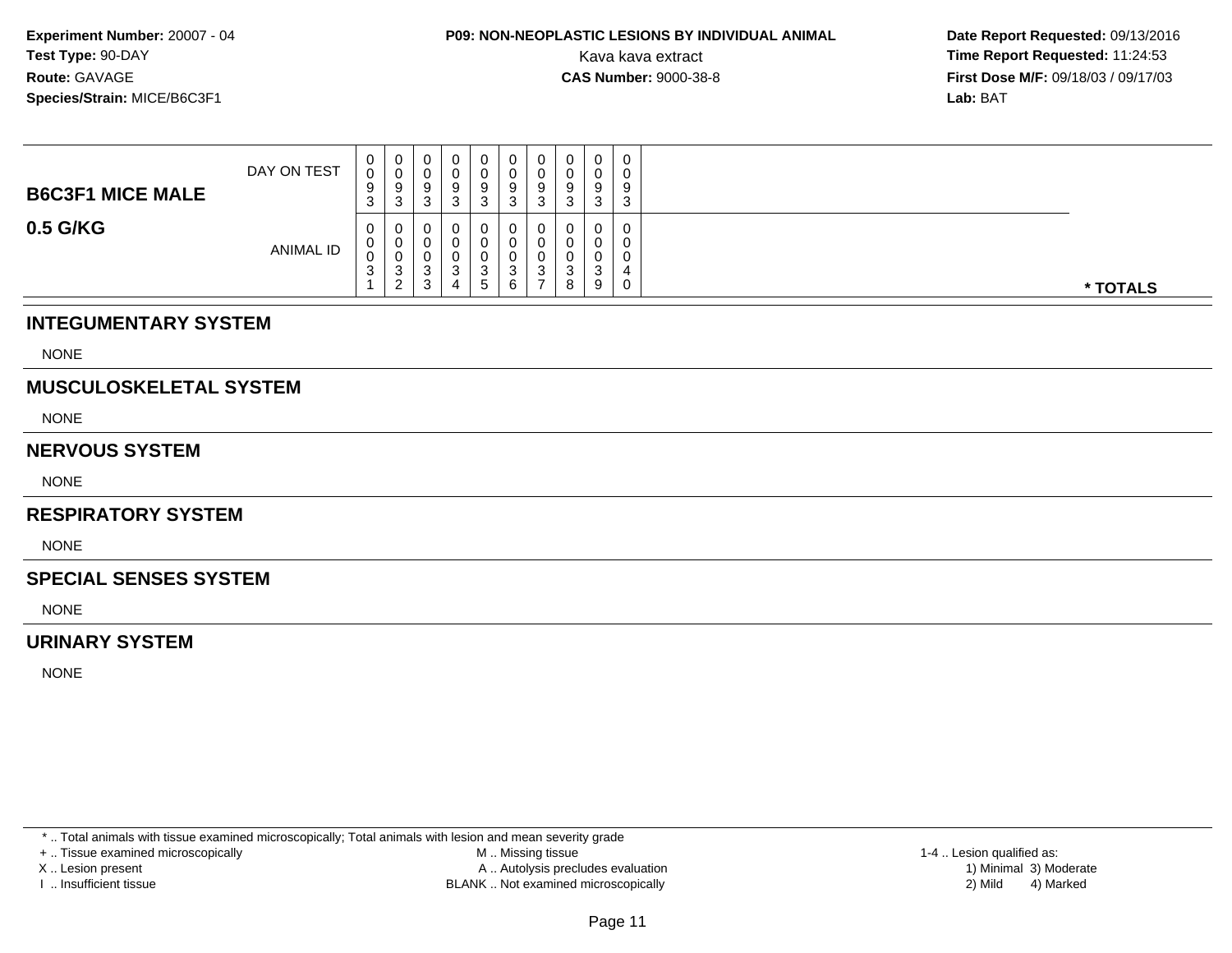# **P09: NON-NEOPLASTIC LESIONS BY INDIVIDUAL ANIMAL**

| <b>B6C3F1 MICE MALE</b>                                                                                                                        | DAY ON TEST      | $\mathbf 0$<br>$\mathsf{O}\xspace$<br>9                                | $\mathbf 0$<br>$\mathsf{O}$<br>9                                             | $\pmb{0}$<br>$\mathbf 0$<br>$9\,$                   | $\mathbf 0$<br>$\mathbf 0$<br>$\boldsymbol{9}$                | $\pmb{0}$<br>$\mathsf 0$<br>9   | $\mathsf 0$<br>0<br>$\boldsymbol{9}$                 | $\pmb{0}$<br>$\mathbf 0$<br>9                                               | $\mathbf 0$<br>0<br>9                                                    | $\mathbf 0$<br>$\mathbf 0$<br>9                         | 0<br>$\mathbf 0$<br>9                                      |                                                |                                   |
|------------------------------------------------------------------------------------------------------------------------------------------------|------------------|------------------------------------------------------------------------|------------------------------------------------------------------------------|-----------------------------------------------------|---------------------------------------------------------------|---------------------------------|------------------------------------------------------|-----------------------------------------------------------------------------|--------------------------------------------------------------------------|---------------------------------------------------------|------------------------------------------------------------|------------------------------------------------|-----------------------------------|
|                                                                                                                                                |                  | $\mathbf{3}$                                                           | $\mathbf{3}$                                                                 | $\mathbf{3}$                                        | $\sqrt{3}$                                                    | $\mathbf{3}$                    | $\mathbf{3}$                                         | $\sqrt{3}$                                                                  | $\mathbf{3}$                                                             | 3                                                       | $\mathbf{3}$                                               |                                                |                                   |
| 1.0 G/KG                                                                                                                                       | <b>ANIMAL ID</b> | $\mathbf 0$<br>$\mathbf 0$<br>$\mathsf{O}\xspace$<br>4<br>$\mathbf{1}$ | $\mathbf 0$<br>$\mathbf 0$<br>$\overline{0}$<br>$\overline{4}$<br>$\sqrt{2}$ | 0<br>$\mathbf 0$<br>$\mathbf 0$<br>4<br>$\mathsf 3$ | $\mathbf 0$<br>$\Omega$<br>$\mathbf 0$<br>4<br>$\overline{4}$ | 0<br>0<br>$\mathsf 0$<br>4<br>5 | 0<br>0<br>$\mathsf{O}\xspace$<br>4<br>$6\phantom{a}$ | $\mathbf 0$<br>$\mathbf 0$<br>$\pmb{0}$<br>$\overline{4}$<br>$\overline{7}$ | $\Omega$<br>$\Omega$<br>$\mathbf 0$<br>$\overline{4}$<br>8               | $\mathbf 0$<br>$\mathbf 0$<br>$\mathbf 0$<br>4<br>$9\,$ | $\mathbf 0$<br>$\Omega$<br>$\mathbf 0$<br>5<br>$\mathsf 0$ |                                                | * TOTALS                          |
| <b>ALIMENTARY SYSTEM</b>                                                                                                                       |                  |                                                                        |                                                                              |                                                     |                                                               |                                 |                                                      |                                                                             |                                                                          |                                                         |                                                            |                                                |                                   |
| Liver<br>Inflammation, Chronic<br>Necrosis<br>Centrilobular, Hypertrophy                                                                       |                  | $\overline{2}$                                                         | 2                                                                            | $\overline{2}$                                      | -1<br>$\overline{2}$                                          | $\mathbf 1$<br>$\overline{2}$   | -1<br>$\overline{2}$                                 | $\overline{2}$                                                              | $\mathbf{1}$<br>$\overline{2}$                                           | $\overline{1}$                                          | $\ddot{}$<br>$\overline{1}$<br>$2 \quad 2$                 |                                                | 10<br>$7$ 1.0<br>$1 1.0$<br>102.0 |
| <b>CARDIOVASCULAR SYSTEM</b>                                                                                                                   |                  |                                                                        |                                                                              |                                                     |                                                               |                                 |                                                      |                                                                             |                                                                          |                                                         |                                                            |                                                |                                   |
| <b>NONE</b>                                                                                                                                    |                  |                                                                        |                                                                              |                                                     |                                                               |                                 |                                                      |                                                                             |                                                                          |                                                         |                                                            |                                                |                                   |
| <b>ENDOCRINE SYSTEM</b>                                                                                                                        |                  |                                                                        |                                                                              |                                                     |                                                               |                                 |                                                      |                                                                             |                                                                          |                                                         |                                                            |                                                |                                   |
| <b>NONE</b>                                                                                                                                    |                  |                                                                        |                                                                              |                                                     |                                                               |                                 |                                                      |                                                                             |                                                                          |                                                         |                                                            |                                                |                                   |
| <b>GENERAL BODY SYSTEM</b>                                                                                                                     |                  |                                                                        |                                                                              |                                                     |                                                               |                                 |                                                      |                                                                             |                                                                          |                                                         |                                                            |                                                |                                   |
| <b>NONE</b>                                                                                                                                    |                  |                                                                        |                                                                              |                                                     |                                                               |                                 |                                                      |                                                                             |                                                                          |                                                         |                                                            |                                                |                                   |
| <b>GENITAL SYSTEM</b>                                                                                                                          |                  |                                                                        |                                                                              |                                                     |                                                               |                                 |                                                      |                                                                             |                                                                          |                                                         |                                                            |                                                |                                   |
| <b>NONE</b>                                                                                                                                    |                  |                                                                        |                                                                              |                                                     |                                                               |                                 |                                                      |                                                                             |                                                                          |                                                         |                                                            |                                                |                                   |
| <b>HEMATOPOIETIC SYSTEM</b>                                                                                                                    |                  |                                                                        |                                                                              |                                                     |                                                               |                                 |                                                      |                                                                             |                                                                          |                                                         |                                                            |                                                |                                   |
| <b>Bone Marrow</b>                                                                                                                             |                  |                                                                        |                                                                              |                                                     |                                                               | $\ddot{}$                       | $\ddot{}$                                            |                                                                             |                                                                          | $\ddot{}$                                               | $\overline{+}$                                             |                                                | 10                                |
| Spleen                                                                                                                                         |                  |                                                                        |                                                                              |                                                     |                                                               |                                 |                                                      |                                                                             |                                                                          |                                                         | $^{+}$                                                     |                                                | 10                                |
| Thymus                                                                                                                                         |                  |                                                                        |                                                                              |                                                     |                                                               |                                 |                                                      |                                                                             |                                                                          |                                                         | $+$                                                        |                                                | 10                                |
| *  Total animals with tissue examined microscopically; Total animals with lesion and mean severity grade<br>+  Tissue examined microscopically |                  |                                                                        |                                                                              |                                                     |                                                               |                                 | M  Missing tissue                                    |                                                                             |                                                                          |                                                         |                                                            | 1-4  Lesion qualified as:                      |                                   |
| X Lesion present<br>I. Insufficient tissue                                                                                                     |                  |                                                                        |                                                                              |                                                     |                                                               |                                 |                                                      |                                                                             | A  Autolysis precludes evaluation<br>BLANK  Not examined microscopically |                                                         |                                                            | 1) Minimal 3) Moderate<br>2) Mild<br>4) Marked |                                   |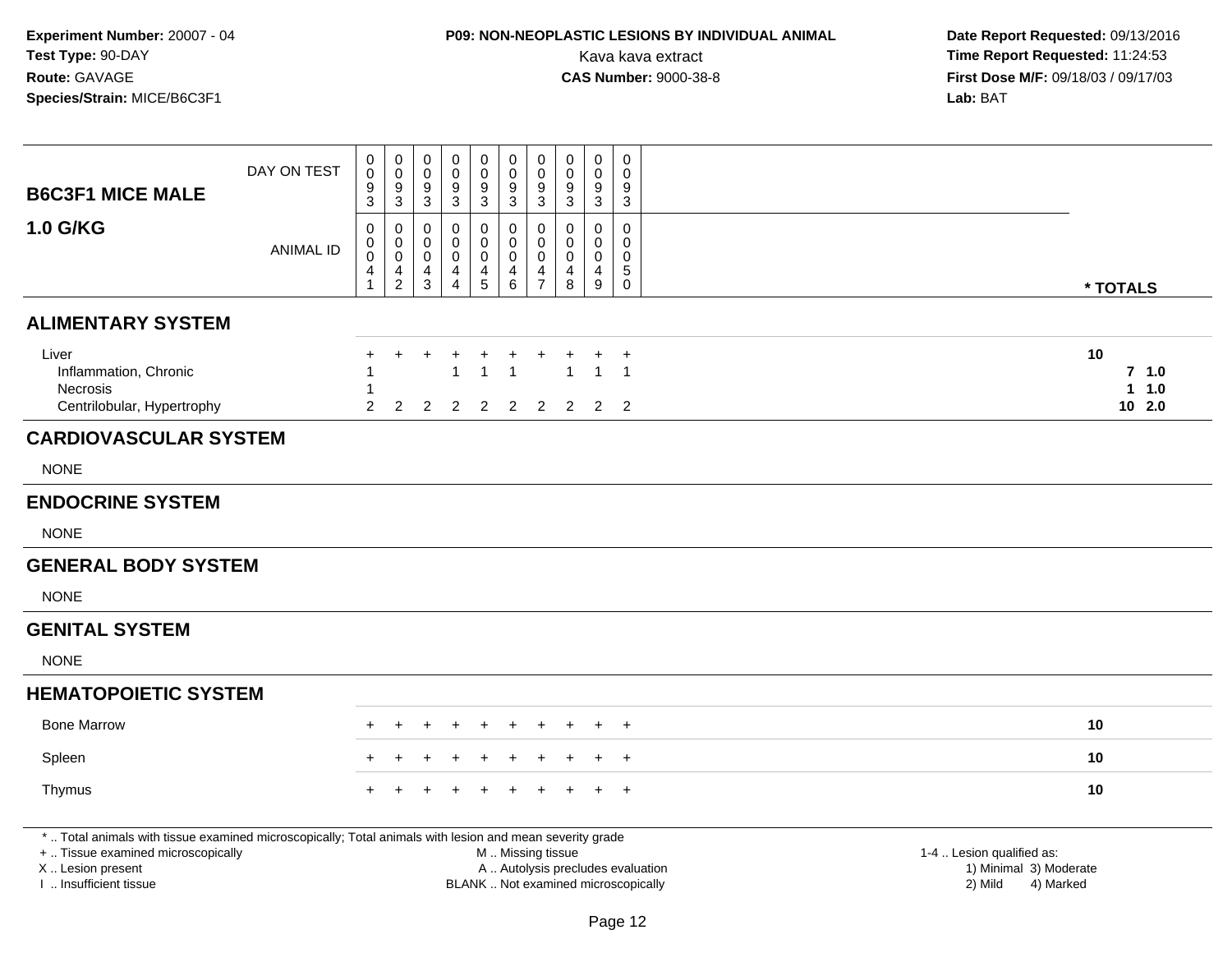## **P09: NON-NEOPLASTIC LESIONS BY INDIVIDUAL ANIMAL**

 **Date Report Requested:** 09/13/2016 Kava kava extract **Time Report Requested:** 11:24:53<br>**CAS Number:** 9000-38-8<br>**Time Report Requested:** 11:24:53 **First Dose M/F:** 09/18/03 / 09/17/03<br>**Lab:** BAT **Lab:** BAT

| <b>B6C3F1 MICE MALE</b> | DAY ON TEST      | 0<br>0<br>9<br>$\sim$<br><b>ت</b> | 0<br>U<br>9<br>-3            |  | 0<br>0<br>9<br>د  | 9<br>J | 0<br>0<br>9<br>3             | $\mathbf{0}$<br>0<br>9<br>3 | O<br>0<br>ັ | ◠<br>P |          |
|-------------------------|------------------|-----------------------------------|------------------------------|--|-------------------|--------|------------------------------|-----------------------------|-------------|--------|----------|
| <b>1.0 G/KG</b>         | <b>ANIMAL ID</b> | 0<br>0<br>0<br>4                  | 0<br>0<br>0<br>$\mathcal{D}$ |  | 0<br>0<br>0<br>b. | 0<br>6 | 0<br>0<br>4<br>$\rightarrow$ | 0<br>0<br>0<br>4<br>8       | 9           | 5      | * TOTALS |

### **INTEGUMENTARY SYSTEM**

NONE

### **MUSCULOSKELETAL SYSTEM**

NONE

### **NERVOUS SYSTEM**

NONE

#### **RESPIRATORY SYSTEM**

**NONE** 

#### **SPECIAL SENSES SYSTEM**

NONE

### **URINARY SYSTEM**

NONE

\* .. Total animals with tissue examined microscopically; Total animals with lesion and mean severity grade

+ .. Tissue examined microscopically

X .. Lesion present

I .. Insufficient tissue

 M .. Missing tissueA .. Autolysis precludes evaluation

BLANK .. Not examined microscopically 2) Mild 4) Marked

1-4 .. Lesion qualified as: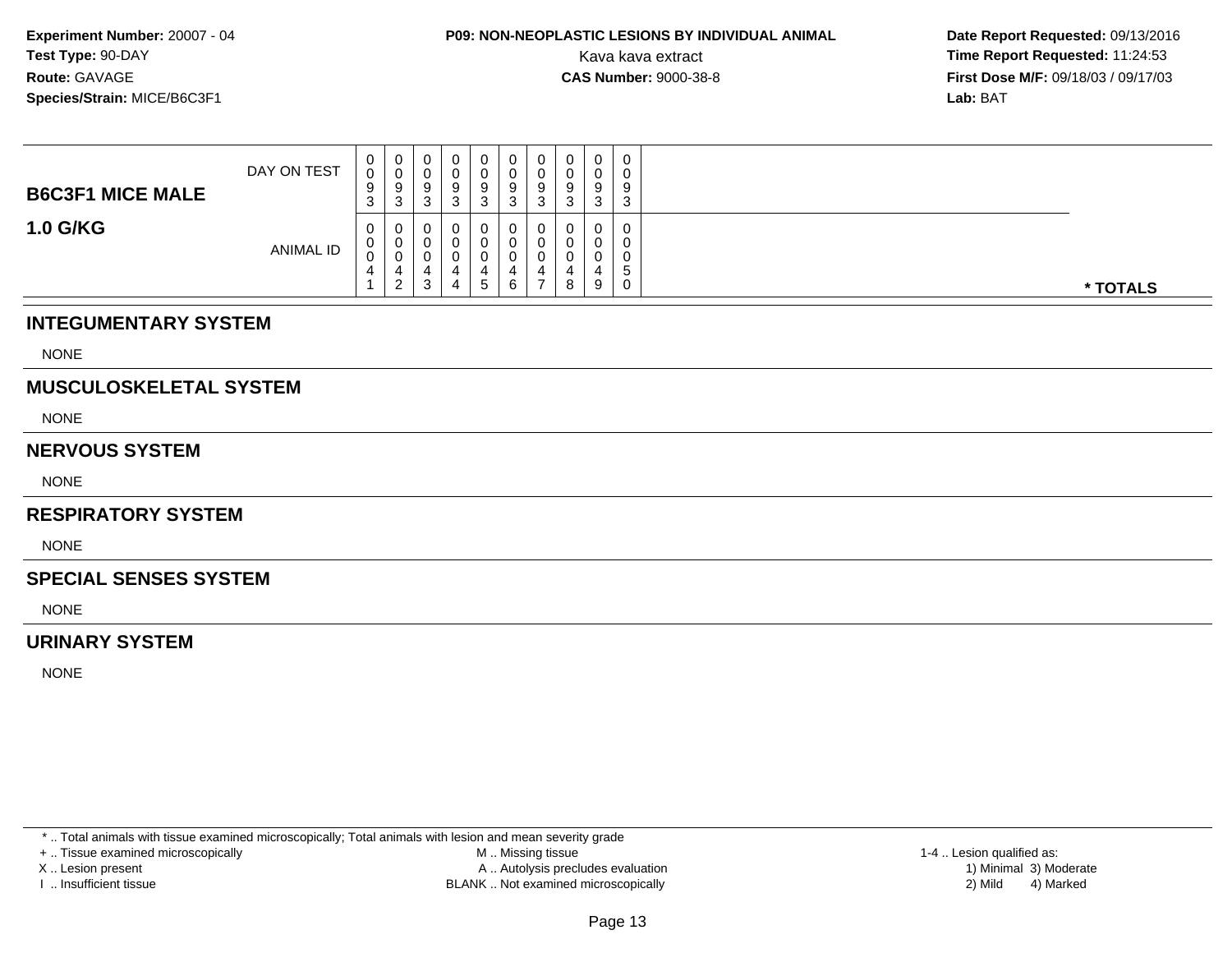### **P09: NON-NEOPLASTIC LESIONS BY INDIVIDUAL ANIMAL**

 **Date Report Requested:** 09/13/2016 Kava kava extract **Time Report Requested:** 11:24:53<br>**CAS Number:** 9000-38-8 **Time Report Requested:** 11:24:53 **First Dose M/F:** 09/18/03 / 09/17/03<br>**Lab:** BAT **Lab:** BAT

| <b>B6C3F1 MICE MALE</b><br><b>2.0 G/KG</b>                               | DAY ON TEST<br><b>ANIMAL ID</b> | $\pmb{0}$<br>$\mathbf 0$<br>$\boldsymbol{9}$<br>$\overline{3}$<br>$\mathbf 0$<br>$\mathbf 0$<br>$\pmb{0}$<br>$\sqrt{5}$ | $\pmb{0}$<br>$\mathbf 0$<br>$\boldsymbol{9}$<br>$\overline{3}$<br>0<br>$\mathbf 0$<br>$\boldsymbol{0}$<br>$\,$ 5 $\,$ | $\mathsf{O}\xspace$<br>$\mathsf{O}\xspace$<br>$\boldsymbol{9}$<br>$\overline{3}$<br>0<br>$\mathbf 0$<br>$\mathbf 0$ | $\pmb{0}$<br>$\pmb{0}$<br>$\frac{9}{3}$<br>$\pmb{0}$<br>$\pmb{0}$<br>$\begin{array}{c} 0 \\ 5 \end{array}$ | $\pmb{0}$<br>$\pmb{0}$<br>$\frac{9}{3}$<br>$\mathbf 0$<br>$\pmb{0}$<br>$\begin{array}{c} 0 \\ 5 \\ 5 \end{array}$ | $\mathbf 0$<br>$\mathbf 0$<br>$\pmb{0}$<br>$\,6\,$<br>$\pmb{0}$<br>$\mathbf 0$<br>$\mathbf 0$<br>$\sqrt{5}$ | $\pmb{0}$<br>$\pmb{0}$<br>$\mathbf 0$<br>$\overline{c}$<br>0<br>$\mathbf{0}$<br>$\mathbf 0$<br>$\,$ 5 $\,$ | $\mathbf 0$<br>$\mathbf 0$<br>$\boldsymbol{9}$<br>$\mathbf{3}$<br>$\mathbf 0$<br>$\Omega$<br>$\mathbf 0$<br>$\mathbf 5$ | $\pmb{0}$<br>$\pmb{0}$<br>$\pmb{0}$<br>$\mathbf{3}$<br>0<br>0<br>$\pmb{0}$<br>$\sqrt{5}$ | $\mathbf 0$<br>$\mathbf 0$<br>0<br>$\sqrt{3}$<br>$\mathbf 0$<br>$\mathbf 0$<br>$\mathbf 0$<br>$\,6\,$ |          |                                    |
|--------------------------------------------------------------------------|---------------------------------|-------------------------------------------------------------------------------------------------------------------------|-----------------------------------------------------------------------------------------------------------------------|---------------------------------------------------------------------------------------------------------------------|------------------------------------------------------------------------------------------------------------|-------------------------------------------------------------------------------------------------------------------|-------------------------------------------------------------------------------------------------------------|------------------------------------------------------------------------------------------------------------|-------------------------------------------------------------------------------------------------------------------------|------------------------------------------------------------------------------------------|-------------------------------------------------------------------------------------------------------|----------|------------------------------------|
|                                                                          |                                 | $\overline{1}$                                                                                                          | $\overline{c}$                                                                                                        | $\frac{5}{3}$                                                                                                       | $\overline{4}$                                                                                             |                                                                                                                   | 6                                                                                                           | $\overline{7}$                                                                                             | 8                                                                                                                       | 9                                                                                        | $\mathsf{O}\xspace$                                                                                   | * TOTALS |                                    |
| <b>ALIMENTARY SYSTEM</b>                                                 |                                 |                                                                                                                         |                                                                                                                       |                                                                                                                     |                                                                                                            |                                                                                                                   |                                                                                                             |                                                                                                            |                                                                                                                         |                                                                                          |                                                                                                       |          |                                    |
| Esophagus                                                                |                                 |                                                                                                                         |                                                                                                                       |                                                                                                                     |                                                                                                            |                                                                                                                   |                                                                                                             |                                                                                                            |                                                                                                                         |                                                                                          | $\overline{+}$                                                                                        | 10       |                                    |
| Gallbladder                                                              |                                 |                                                                                                                         |                                                                                                                       |                                                                                                                     |                                                                                                            |                                                                                                                   |                                                                                                             |                                                                                                            |                                                                                                                         | $\ddot{}$                                                                                | $+$                                                                                                   | 10       |                                    |
| Intestine Large, Cecum                                                   |                                 |                                                                                                                         |                                                                                                                       |                                                                                                                     |                                                                                                            |                                                                                                                   |                                                                                                             |                                                                                                            |                                                                                                                         | $\ddot{}$                                                                                | $+$                                                                                                   | 10       |                                    |
| Intestine Large, Colon                                                   |                                 |                                                                                                                         |                                                                                                                       |                                                                                                                     |                                                                                                            |                                                                                                                   |                                                                                                             |                                                                                                            |                                                                                                                         | $\ddot{}$                                                                                | $+$                                                                                                   | 10       |                                    |
| Intestine Large, Rectum                                                  |                                 | $\pm$                                                                                                                   |                                                                                                                       |                                                                                                                     |                                                                                                            |                                                                                                                   |                                                                                                             |                                                                                                            |                                                                                                                         | $\ddot{}$                                                                                | $+$                                                                                                   | 10       |                                    |
| Intestine Small, Duodenum                                                |                                 |                                                                                                                         |                                                                                                                       |                                                                                                                     |                                                                                                            |                                                                                                                   |                                                                                                             |                                                                                                            |                                                                                                                         |                                                                                          | $\ddot{}$                                                                                             | 10       |                                    |
| Intestine Small, Ileum                                                   |                                 |                                                                                                                         |                                                                                                                       |                                                                                                                     |                                                                                                            |                                                                                                                   |                                                                                                             |                                                                                                            |                                                                                                                         | $\ddot{}$                                                                                | $+$                                                                                                   | 10       |                                    |
| Intestine Small, Jejunum                                                 |                                 |                                                                                                                         |                                                                                                                       |                                                                                                                     |                                                                                                            |                                                                                                                   |                                                                                                             |                                                                                                            |                                                                                                                         | $\div$                                                                                   | $+$                                                                                                   | 10       |                                    |
| Liver<br>Inflammation, Chronic<br>Necrosis<br>Centrilobular, Hypertrophy |                                 | 3                                                                                                                       | $\sqrt{3}$                                                                                                            | 3                                                                                                                   | $\ddot{}$<br>3                                                                                             | 1<br>$\overline{2}$                                                                                               | -1                                                                                                          | 1                                                                                                          | 3                                                                                                                       | ÷                                                                                        | $\ddot{}$                                                                                             | 10       | 4 1.0<br>1.0<br>4<br>$7 \quad 2.6$ |
| Pancreas                                                                 |                                 |                                                                                                                         |                                                                                                                       |                                                                                                                     |                                                                                                            |                                                                                                                   |                                                                                                             |                                                                                                            |                                                                                                                         | ÷                                                                                        | $+$                                                                                                   | 10       |                                    |
| Salivary Glands                                                          |                                 |                                                                                                                         |                                                                                                                       |                                                                                                                     |                                                                                                            |                                                                                                                   |                                                                                                             |                                                                                                            |                                                                                                                         |                                                                                          | $\ddot{}$                                                                                             | 10       |                                    |
| Stomach, Forestomach<br>Inflammation, Chronic<br>Mineralization          |                                 | $+$                                                                                                                     | $\ddot{}$                                                                                                             |                                                                                                                     | $\ddot{}$                                                                                                  | $\ddot{}$                                                                                                         | $\ddot{}$<br>$\overline{c}$<br>$\overline{1}$                                                               |                                                                                                            |                                                                                                                         | $\ddot{}$                                                                                | $+$                                                                                                   | 10       | 2.0<br>$\mathbf 1$<br>$1 1.0$      |

\* .. Total animals with tissue examined microscopically; Total animals with lesion and mean severity grade

+ .. Tissue examined microscopically

X .. Lesion present

I .. Insufficient tissue

M .. Missing tissue

Lesion present A .. Autolysis precludes evaluation 1) Minimal 3) Moderate

BLANK .. Not examined microscopically 2) Mild 4) Marked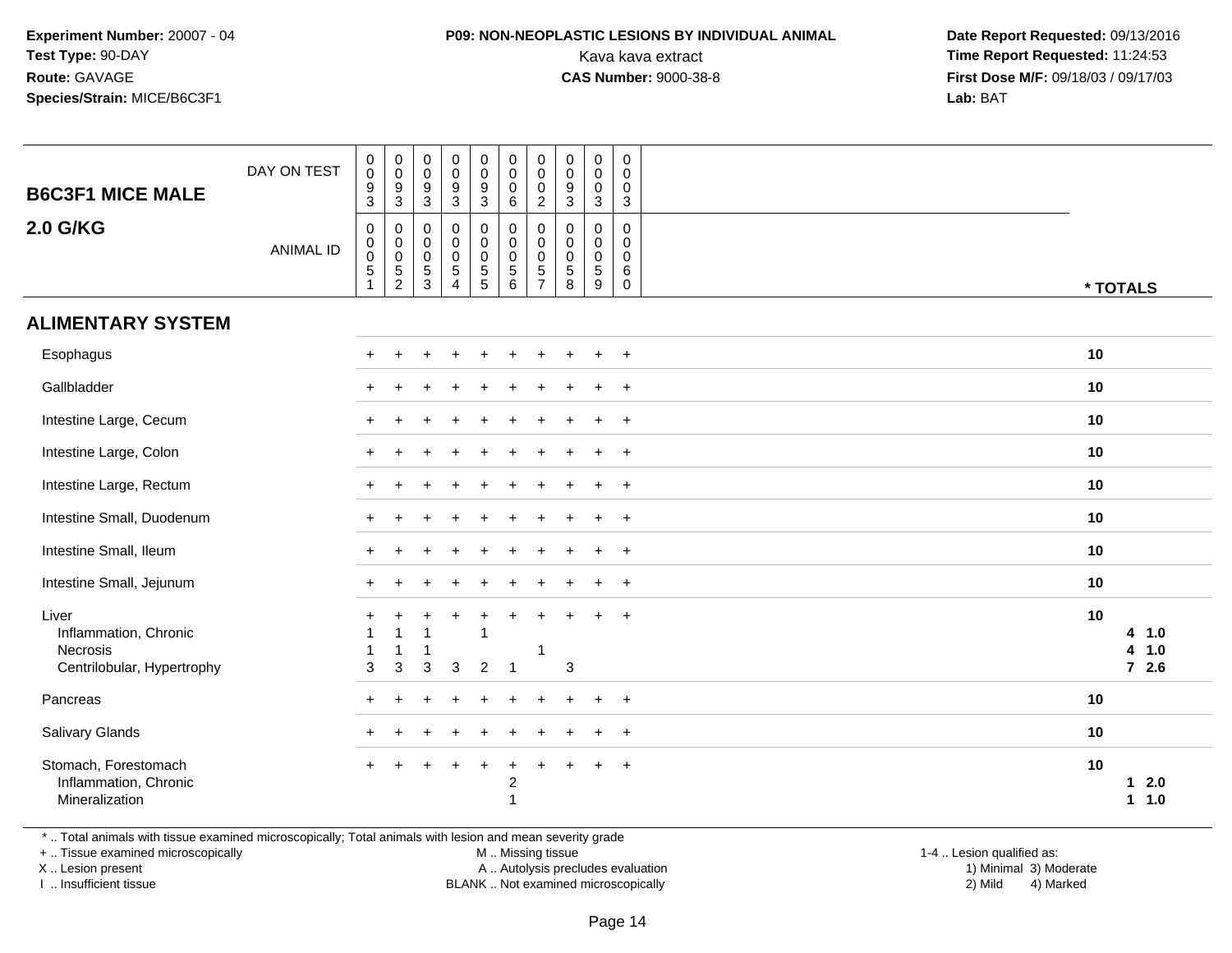### **P09: NON-NEOPLASTIC LESIONS BY INDIVIDUAL ANIMAL**

 **Date Report Requested:** 09/13/2016 Kava kava extract **Time Report Requested:** 11:24:53<br>**CAS Number:** 9000-38-8 **Time Report Requested:** 11:24:53 **First Dose M/F:** 09/18/03 / 09/17/03<br>**Lab:** BAT **Lab:** BAT

| <b>B6C3F1 MICE MALE</b><br><b>2.0 G/KG</b>                                             | DAY ON TEST      | 0<br>$\pmb{0}$<br>$\boldsymbol{9}$<br>$\mathbf{3}$<br>$\pmb{0}$ | $\pmb{0}$<br>$\mathsf 0$<br>9<br>3<br>0           | $\pmb{0}$<br>$\mathbf 0$<br>$\boldsymbol{9}$<br>$\ensuremath{\mathsf{3}}$<br>0 | $\begin{array}{c} 0 \\ 0 \\ 9 \\ 3 \end{array}$<br>$\pmb{0}$ | $\mathbf 0$<br>$\frac{0}{9}$<br>0                                 | $\boldsymbol{0}$<br>$\pmb{0}$<br>$\mathbf 0$<br>$\,6\,$<br>$\pmb{0}$ | $\pmb{0}$<br>$\pmb{0}$<br>$\mathbf 0$<br>$\overline{2}$<br>0 | $\mathbf 0$<br>$\pmb{0}$<br>$\boldsymbol{9}$<br>3<br>0 | $\mathbf 0$<br>$\pmb{0}$<br>0<br>3<br>0 | $\boldsymbol{0}$<br>0<br>0<br>$\mathbf{3}$<br>0 |                                      |  |
|----------------------------------------------------------------------------------------|------------------|-----------------------------------------------------------------|---------------------------------------------------|--------------------------------------------------------------------------------|--------------------------------------------------------------|-------------------------------------------------------------------|----------------------------------------------------------------------|--------------------------------------------------------------|--------------------------------------------------------|-----------------------------------------|-------------------------------------------------|--------------------------------------|--|
|                                                                                        | <b>ANIMAL ID</b> | $\mathbf 0$<br>$\mathbf 0$<br>$\sqrt{5}$<br>$\mathbf{1}$        | $\mathbf 0$<br>$\pmb{0}$<br>5<br>$\boldsymbol{2}$ | $\pmb{0}$<br>$\pmb{0}$<br>5<br>3                                               | $\pmb{0}$<br>$\pmb{0}$<br>$\overline{5}$<br>$\overline{A}$   | $\mathsf{O}\xspace$<br>$\mathsf{O}\xspace$<br>$\overline{5}$<br>5 | $\mathbf 0$<br>$\mathbf 0$<br>5<br>$\,6\,$                           | $\mathbf 0$<br>$\mathbf 0$<br>5<br>$\overline{7}$            | $\pmb{0}$<br>$\mathbf 0$<br>5<br>8                     | $\mathbf 0$<br>$\mathbf 0$<br>5<br>9    | 0<br>$\pmb{0}$<br>6<br>$\mathbf 0$              | * TOTALS                             |  |
| Stomach, Glandular<br>Inflammation                                                     |                  | $+$                                                             | 1                                                 |                                                                                | $\overline{1}$                                               | $\ddot{}$                                                         |                                                                      |                                                              |                                                        | $\ddot{}$                               | $+$                                             | 10<br>11.0                           |  |
| <b>CARDIOVASCULAR SYSTEM</b>                                                           |                  |                                                                 |                                                   |                                                                                |                                                              |                                                                   |                                                                      |                                                              |                                                        |                                         |                                                 |                                      |  |
| <b>Blood Vessel</b>                                                                    |                  |                                                                 |                                                   |                                                                                |                                                              |                                                                   |                                                                      |                                                              |                                                        |                                         | $\ddot{}$                                       | 10                                   |  |
| Heart                                                                                  |                  |                                                                 |                                                   |                                                                                |                                                              |                                                                   |                                                                      |                                                              |                                                        |                                         | $+$                                             | 10                                   |  |
| <b>ENDOCRINE SYSTEM</b>                                                                |                  |                                                                 |                                                   |                                                                                |                                                              |                                                                   |                                                                      |                                                              |                                                        |                                         |                                                 |                                      |  |
| <b>Adrenal Cortex</b><br>Hypertrophy<br>Hypertrophy, Focal<br>Subcapsular, Hyperplasia |                  | $\ddot{}$                                                       | $\div$<br>$\mathbf{1}$                            | $\overline{1}$                                                                 | $\overline{1}$                                               | $\overline{1}$                                                    |                                                                      |                                                              |                                                        |                                         | $\overline{+}$<br>1                             | 10<br>1.0<br>1.<br>1.0<br>1<br>6 1.0 |  |
| Adrenal Medulla                                                                        |                  |                                                                 |                                                   |                                                                                |                                                              |                                                                   |                                                                      |                                                              |                                                        | $\ddot{}$                               | $+$                                             | 10                                   |  |
| Islets, Pancreatic                                                                     |                  |                                                                 |                                                   |                                                                                |                                                              |                                                                   |                                                                      |                                                              |                                                        |                                         | $+$                                             | 10                                   |  |
| Parathyroid Gland                                                                      |                  |                                                                 |                                                   | $+$                                                                            | M                                                            | M                                                                 | $+$                                                                  | M                                                            | $\ddot{}$                                              | $+$                                     | $+$                                             | $\overline{7}$                       |  |
| <b>Pituitary Gland</b>                                                                 |                  |                                                                 |                                                   |                                                                                |                                                              |                                                                   |                                                                      |                                                              |                                                        | $+$                                     | $+$                                             | 10                                   |  |
| <b>Thyroid Gland</b>                                                                   |                  |                                                                 |                                                   |                                                                                |                                                              |                                                                   |                                                                      |                                                              |                                                        | $\div$                                  | $+$                                             | 10                                   |  |

### **GENERAL BODY SYSTEM**

NONE

### **GENITAL SYSTEM**

\* .. Total animals with tissue examined microscopically; Total animals with lesion and mean severity grade

+ .. Tissue examined microscopically

X .. Lesion present

I .. Insufficient tissue

 M .. Missing tissueA .. Autolysis precludes evaluation

 1-4 .. Lesion qualified as: BLANK .. Not examined microscopically 2) Mild 4) Marked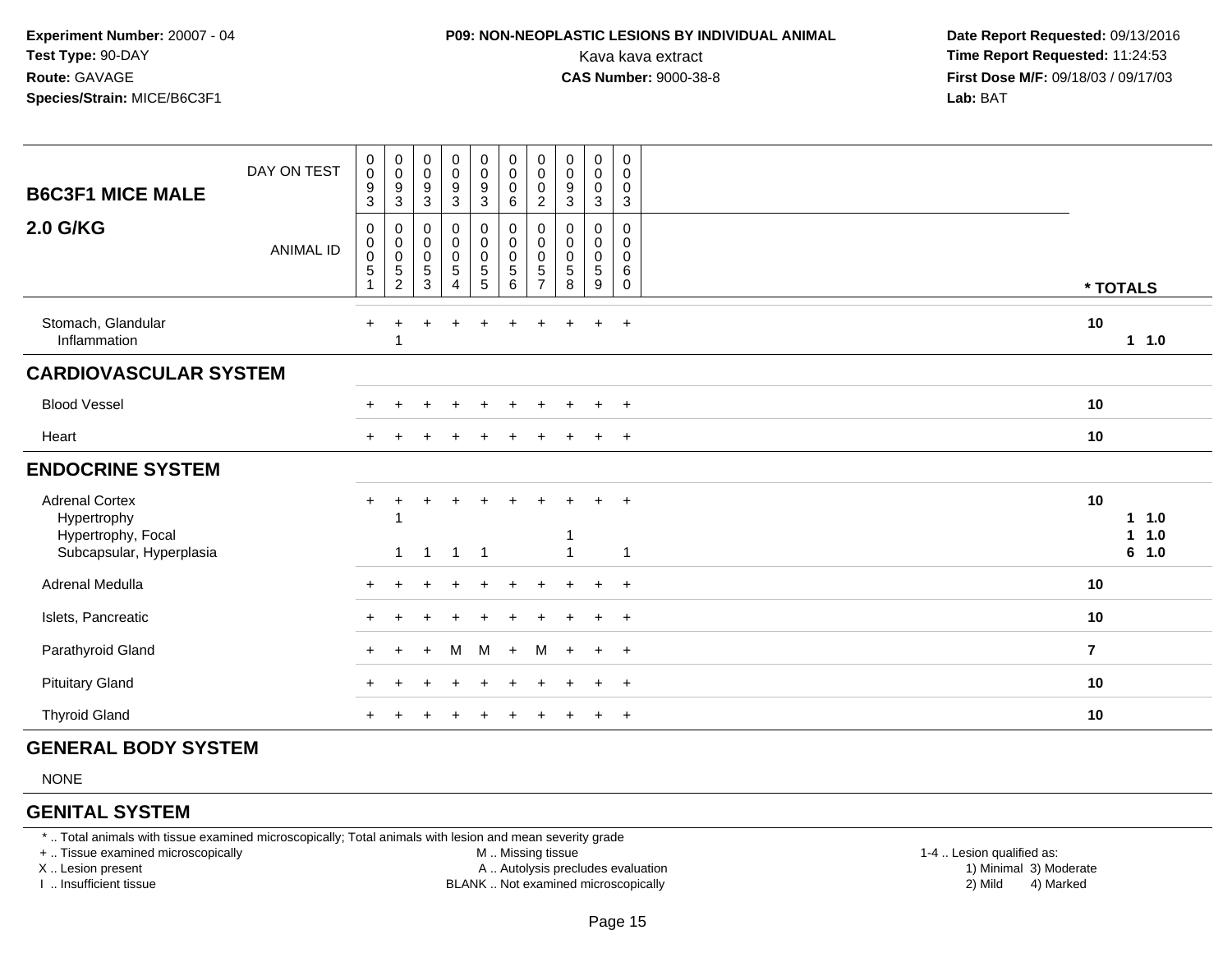### **P09: NON-NEOPLASTIC LESIONS BY INDIVIDUAL ANIMAL**

 **Date Report Requested:** 09/13/2016 Kava kava extract **Time Report Requested:** 11:24:53<br>**CAS Number:** 9000-38-8 **Time Report Requested:** 11:24:53 **First Dose M/F:** 09/18/03 / 09/17/03<br>**Lab:** BAT **Lab:** BAT

|                               | DAY ON TEST      | $_{\rm 0}^{\rm 0}$                                             | $\begin{smallmatrix} 0\\0 \end{smallmatrix}$            | $\begin{smallmatrix}0\\0\end{smallmatrix}$<br>$\boldsymbol{9}$ | $_{\rm 0}^{\rm 0}$                                                      | $\begin{smallmatrix} 0\\0 \end{smallmatrix}$ | $_{\rm 0}^{\rm 0}$<br>$\pmb{0}$                 | $\pmb{0}$<br>$\mathbf 0$<br>$\mathbf 0$                         | $\pmb{0}$<br>$\mathbf 0$<br>$\boldsymbol{9}$ | $\pmb{0}$<br>$\pmb{0}$<br>$\pmb{0}$        | $\pmb{0}$<br>$\mathbf 0$<br>$\pmb{0}$         |           |        |
|-------------------------------|------------------|----------------------------------------------------------------|---------------------------------------------------------|----------------------------------------------------------------|-------------------------------------------------------------------------|----------------------------------------------|-------------------------------------------------|-----------------------------------------------------------------|----------------------------------------------|--------------------------------------------|-----------------------------------------------|-----------|--------|
| <b>B6C3F1 MICE MALE</b>       |                  | $\frac{9}{3}$                                                  | $\frac{9}{3}$                                           | $\sqrt{3}$                                                     | $\frac{9}{3}$                                                           | $\frac{9}{3}$                                | $\,6\,$                                         | $\sqrt{2}$                                                      | $\mathbf{3}$                                 | $\mathbf{3}$                               | $\mathsf 3$                                   |           |        |
| <b>2.0 G/KG</b>               | <b>ANIMAL ID</b> | 0<br>$\begin{matrix} 0 \\ 0 \\ 5 \end{matrix}$<br>$\mathbf{1}$ | 0<br>$_{\rm 0}^{\rm 0}$<br>$\sqrt{5}$<br>$\overline{2}$ | 0<br>$\pmb{0}$<br>$\mathbf 0$<br>$\sqrt{5}$<br>3               | 0<br>$\begin{smallmatrix}0\0\0\end{smallmatrix}$<br>5<br>$\overline{4}$ | 0<br>0<br>0<br>5<br>5                        | 0<br>$\pmb{0}$<br>$\pmb{0}$<br>$\mathbf 5$<br>6 | $\mathbf 0$<br>0<br>$\mathbf 0$<br>$\sqrt{5}$<br>$\overline{7}$ | 0<br>0<br>$\mathbf 0$<br>$\sqrt{5}$<br>8     | 0<br>$\mathbf 0$<br>0<br>$\sqrt{5}$<br>$9$ | 0<br>$\mathbf 0$<br>$\mathbf 0$<br>$\,6$<br>0 | * TOTALS  |        |
| Epididymis                    |                  | $\ddot{}$                                                      |                                                         |                                                                |                                                                         |                                              |                                                 |                                                                 |                                              | $\ddot{}$                                  | $+$                                           | 10        |        |
| <b>Preputial Gland</b>        |                  | $\ddot{}$                                                      | +                                                       |                                                                |                                                                         |                                              |                                                 |                                                                 |                                              | $\ddot{}$                                  | $\overline{+}$                                | 10        |        |
| Prostate                      |                  | $\ddot{}$                                                      | $\div$                                                  |                                                                | +                                                                       |                                              | ÷                                               |                                                                 |                                              | $\ddot{}$                                  | $+$                                           | 10        |        |
| Seminal Vesicle               |                  | $\ddot{}$                                                      |                                                         |                                                                |                                                                         |                                              | ÷                                               |                                                                 |                                              | $\ddot{}$                                  | $+$                                           | 10        |        |
| <b>Testes</b><br>Hypoplasia   |                  |                                                                |                                                         |                                                                |                                                                         |                                              |                                                 |                                                                 |                                              | $\ddot{}$<br>3                             | $+$                                           | 10        | 13.0   |
| <b>HEMATOPOIETIC SYSTEM</b>   |                  |                                                                |                                                         |                                                                |                                                                         |                                              |                                                 |                                                                 |                                              |                                            |                                               |           |        |
| <b>Bone Marrow</b>            |                  | $\ddot{}$                                                      | $\pm$                                                   | ÷                                                              | $\ddot{}$                                                               | $\ddot{}$                                    | $\ddot{}$                                       | +                                                               | $\div$                                       | $\ddot{}$                                  | $+$                                           | 10        |        |
| Lymph Node, Mandibular        |                  | $\ddot{}$                                                      |                                                         |                                                                |                                                                         |                                              |                                                 |                                                                 |                                              | $\ddot{}$                                  | $^{+}$                                        | 10        |        |
| Lymph Node, Mesenteric        |                  | $\pm$                                                          |                                                         |                                                                |                                                                         |                                              |                                                 |                                                                 |                                              | ÷                                          | $+$                                           | 10        |        |
| Spleen                        |                  | $\div$                                                         |                                                         |                                                                |                                                                         |                                              |                                                 |                                                                 |                                              | $\ddot{}$                                  | $^{+}$                                        | 10        |        |
| Thymus<br>Necrosis            |                  | $+$                                                            |                                                         |                                                                |                                                                         |                                              |                                                 |                                                                 |                                              | $\ddot{}$<br>$\overline{2}$                | $\ddot{}$<br>2                                | 10        | 3, 1.7 |
| <b>INTEGUMENTARY SYSTEM</b>   |                  |                                                                |                                                         |                                                                |                                                                         |                                              |                                                 |                                                                 |                                              |                                            |                                               |           |        |
| <b>Mammary Gland</b>          |                  | M                                                              | M                                                       | M                                                              | M                                                                       | M                                            | M                                               | M                                                               | M                                            | M M                                        |                                               | $\pmb{0}$ |        |
| Skin                          |                  | $+$                                                            | $\pm$                                                   | $\ddot{}$                                                      | $\ddot{}$                                                               | $\ddot{}$                                    | $\ddot{}$                                       | +                                                               | $\ddot{}$                                    | $+$                                        | $+$                                           | 10        |        |
| <b>MUSCULOSKELETAL SYSTEM</b> |                  |                                                                |                                                         |                                                                |                                                                         |                                              |                                                 |                                                                 |                                              |                                            |                                               |           |        |

\* .. Total animals with tissue examined microscopically; Total animals with lesion and mean severity grade

+ .. Tissue examined microscopically

X .. Lesion present

I .. Insufficient tissue

M .. Missing tissue

A .. Autolysis precludes evaluation

BLANK .. Not examined microscopically 2) Mild 4) Marked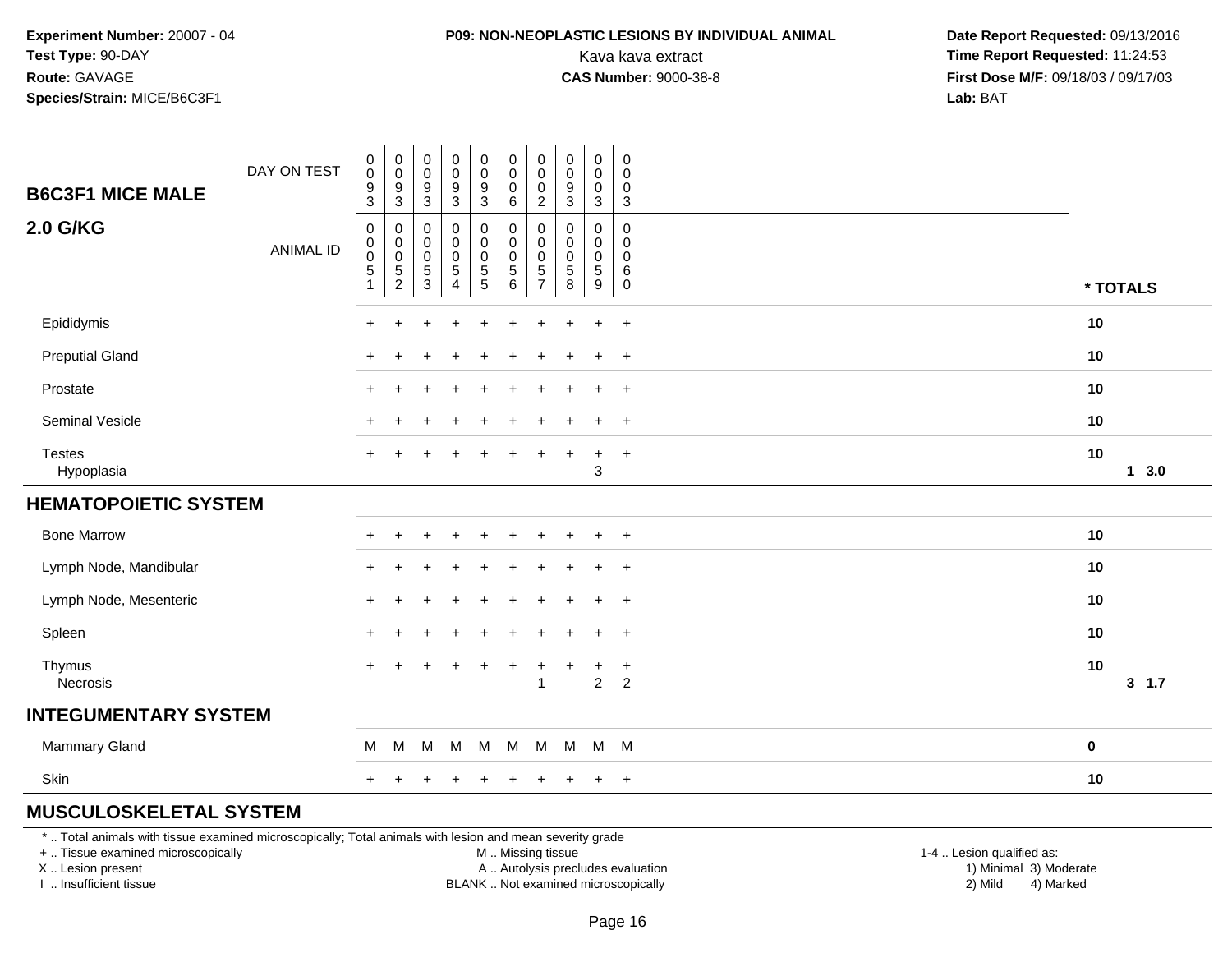### **P09: NON-NEOPLASTIC LESIONS BY INDIVIDUAL ANIMAL**

 **Date Report Requested:** 09/13/2016 Kava kava extract **Time Report Requested:** 11:24:53<br>**CAS Number:** 9000-38-8 **Time Report Requested:** 11:24:53 **First Dose M/F:** 09/18/03 / 09/17/03<br>**Lab:** BAT **Lab:** BAT

| <b>B6C3F1 MICE MALE</b>      | DAY ON TEST      | $\boldsymbol{0}$<br>$\mathbf 0$<br>9<br>3 | $\begin{array}{c} 0 \\ 0 \\ 9 \\ 3 \end{array}$      | $\begin{matrix} 0 \\ 0 \\ 9 \\ 3 \end{matrix}$                | $_{\rm 0}^{\rm 0}$<br>$\frac{9}{3}$                | $_{\rm 0}^{\rm 0}$<br>$\frac{9}{3}$   | $\begin{smallmatrix}0\\0\end{smallmatrix}$<br>$\pmb{0}$<br>$\,6\,$ | $_{\rm 0}^{\rm 0}$<br>0<br>$\overline{c}$           | $\begin{array}{c} 0 \\ 0 \\ 9 \\ 3 \end{array}$ | $\pmb{0}$<br>$\mathsf 0$<br>$\pmb{0}$<br>3      | $\pmb{0}$<br>$\mathbf 0$<br>0<br>3 |              |
|------------------------------|------------------|-------------------------------------------|------------------------------------------------------|---------------------------------------------------------------|----------------------------------------------------|---------------------------------------|--------------------------------------------------------------------|-----------------------------------------------------|-------------------------------------------------|-------------------------------------------------|------------------------------------|--------------|
| <b>2.0 G/KG</b>              | <b>ANIMAL ID</b> | 0<br>$\pmb{0}$<br>0<br>$\mathbf 5$        | $\pmb{0}$<br>$\,0\,$<br>$\mathbf 0$<br>$\frac{5}{2}$ | 0<br>$\mathbf 0$<br>$\mathbf 0$<br>$\sqrt{5}$<br>$\mathbf{3}$ | 0<br>$\pmb{0}$<br>$\pmb{0}$<br>$\overline{5}$<br>4 | 0<br>$\pmb{0}$<br>$\pmb{0}$<br>5<br>5 | 0<br>$\pmb{0}$<br>$\pmb{0}$<br>5<br>$\,6\,$                        | 0<br>$\pmb{0}$<br>0<br>$\sqrt{5}$<br>$\overline{7}$ | 0<br>$\pmb{0}$<br>$\pmb{0}$<br>$\,$ 5 $\,$<br>8 | 0<br>$\pmb{0}$<br>$\pmb{0}$<br>$\,$ 5 $\,$<br>9 | 0<br>0<br>0<br>6<br>0              | * TOTALS     |
| Bone                         |                  | $+$                                       | $\pm$                                                |                                                               | $\ddot{}$                                          | $\div$                                | $\ddot{}$                                                          | $+$                                                 | $\pm$                                           | $+$                                             | $+$                                | 10           |
| <b>NERVOUS SYSTEM</b>        |                  |                                           |                                                      |                                                               |                                                    |                                       |                                                                    |                                                     |                                                 |                                                 |                                    |              |
| <b>Brain</b>                 |                  | $+$                                       | $+$                                                  | $+$                                                           | $+$                                                | $+$                                   | $+$                                                                | $+$                                                 | $+$                                             | $+$ $+$                                         |                                    | 10           |
| <b>RESPIRATORY SYSTEM</b>    |                  |                                           |                                                      |                                                               |                                                    |                                       |                                                                    |                                                     |                                                 |                                                 |                                    |              |
| Lung<br>Congestion           |                  | $+$                                       | $\pm$                                                | $\div$                                                        | $\ddot{}$                                          | $\div$                                | $\ddot{}$                                                          | ÷.                                                  | $\overline{+}$                                  | $\ddot{}$<br>3                                  | $+$<br>3                           | 10<br>2, 3.0 |
| Nose                         |                  | $\ddot{}$                                 |                                                      |                                                               | $\ddot{}$                                          | $\div$                                | $\ddot{}$                                                          | $\pm$                                               |                                                 | $+$                                             | $+$                                | 10           |
| Trachea                      |                  | $\ddot{}$                                 |                                                      |                                                               |                                                    |                                       |                                                                    |                                                     |                                                 | $\ddot{}$                                       | $^{+}$                             | 10           |
| <b>SPECIAL SENSES SYSTEM</b> |                  |                                           |                                                      |                                                               |                                                    |                                       |                                                                    |                                                     |                                                 |                                                 |                                    |              |
| Eye                          |                  |                                           |                                                      |                                                               |                                                    |                                       |                                                                    |                                                     |                                                 | $\ddot{}$                                       | $\overline{+}$                     | 10           |
| <b>Harderian Gland</b>       |                  | $+$                                       |                                                      |                                                               | $\ddot{}$                                          |                                       | $\ddot{}$                                                          |                                                     |                                                 | $+$                                             | $+$                                | 10           |
| <b>URINARY SYSTEM</b>        |                  |                                           |                                                      |                                                               |                                                    |                                       |                                                                    |                                                     |                                                 |                                                 |                                    |              |
| Kidney                       |                  | $\pm$                                     | $\pm$                                                |                                                               | $\pm$                                              |                                       |                                                                    |                                                     |                                                 | $\ddot{}$                                       | $+$                                | 10           |
| <b>Urinary Bladder</b>       |                  | $\ddot{}$                                 |                                                      |                                                               |                                                    |                                       |                                                                    |                                                     |                                                 | $\ddot{}$                                       | $+$                                | 10           |

### \*\*\* END OF MALE DATA \*\*\*

\* .. Total animals with tissue examined microscopically; Total animals with lesion and mean severity grade

+ .. Tissue examined microscopically

X .. Lesion present

I .. Insufficient tissue

 M .. Missing tissueA .. Autolysis precludes evaluation

BLANK .. Not examined microscopically 2) Mild 4) Marked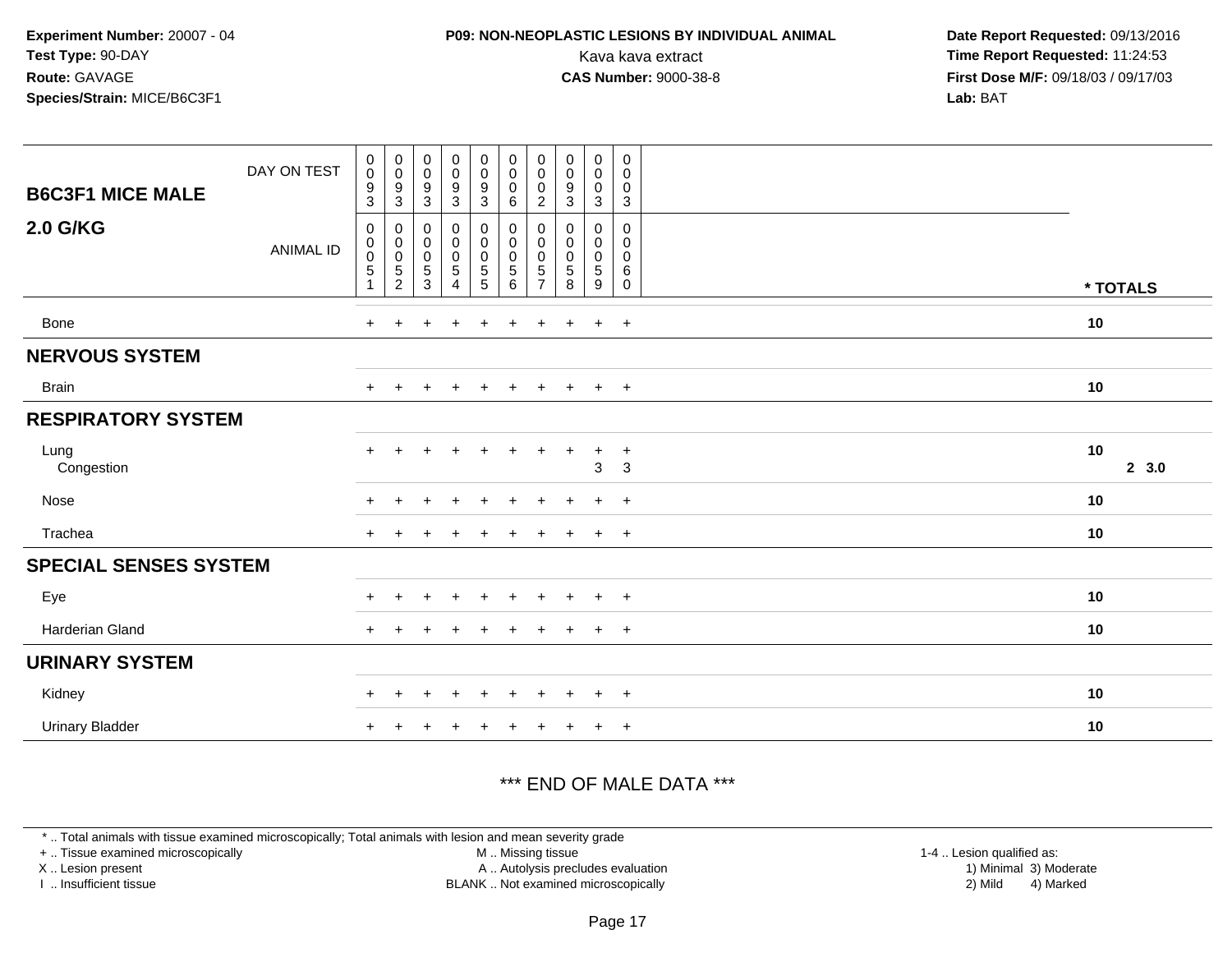## **P09: NON-NEOPLASTIC LESIONS BY INDIVIDUAL ANIMAL**

 **Date Report Requested:** 09/13/2016 Kava kava extract **Time Report Requested:** 11:24:53<br>**CAS Number:** 9000-38-8 **Time Report Requested:** 11:24:53 **First Dose M/F:** 09/18/03 / 09/17/03<br>**Lab:** BAT **Lab:** BAT

| <b>B6C3F1 MICE FEMALE</b>                     | DAY ON TEST      | $_{\rm 0}^{\rm 0}$<br>$\boldsymbol{9}$<br>$\mathbf{3}$             | $\begin{smallmatrix} 0\\0 \end{smallmatrix}$<br>$\boldsymbol{9}$<br>$\sqrt{3}$ | $\begin{smallmatrix} 0\\0 \end{smallmatrix}$<br>$\boldsymbol{9}$<br>$\mathbf{3}$ | $\begin{array}{c} 0 \\ 0 \\ 9 \\ 3 \end{array}$                     | 0<br>$\mathbf 0$<br>$\boldsymbol{9}$<br>3                      | $_{\rm 0}^{\rm 0}$<br>$\boldsymbol{9}$<br>$\mathbf{3}$ | $\pmb{0}$<br>$\mathbf 0$<br>$\boldsymbol{9}$<br>3      | $\begin{smallmatrix} 0\\0 \end{smallmatrix}$<br>$\boldsymbol{9}$<br>$\mathbf{3}$ | $\begin{smallmatrix}0\0\0\9\end{smallmatrix}$<br>$\mathbf{3}$ | $\pmb{0}$<br>$\mathbf 0$<br>9<br>$\mathbf{3}$                         |          |             |
|-----------------------------------------------|------------------|--------------------------------------------------------------------|--------------------------------------------------------------------------------|----------------------------------------------------------------------------------|---------------------------------------------------------------------|----------------------------------------------------------------|--------------------------------------------------------|--------------------------------------------------------|----------------------------------------------------------------------------------|---------------------------------------------------------------|-----------------------------------------------------------------------|----------|-------------|
| 0 G/KG                                        | <b>ANIMAL ID</b> | $\mathbf 0$<br>$\mathbf 0$<br>$\pmb{0}$<br>$\,6$<br>$\overline{1}$ | $\pmb{0}$<br>$\mathbf 0$<br>$\mathbf 0$<br>6<br>$\sqrt{2}$                     | 0<br>$\boldsymbol{0}$<br>$\pmb{0}$<br>$\,6$<br>$\mathsf 3$                       | $\pmb{0}$<br>$\mathsf{O}\xspace$<br>$\frac{0}{6}$<br>$\overline{4}$ | 0<br>$\mathbf 0$<br>$\begin{array}{c} 0 \\ 6 \\ 5 \end{array}$ | $\mathbf 0$<br>$\mathbf 0$<br>$\pmb{0}$<br>$^6_{\ 6}$  | 0<br>$\mathbf 0$<br>$\mathbf 0$<br>6<br>$\overline{7}$ | $\mathbf 0$<br>$\mathbf 0$<br>$\mathbf 0$<br>6<br>8                              | 0<br>$\mathbf 0$<br>$\mathsf 0$<br>$6\phantom{a}$<br>9        | $\mathbf 0$<br>$\Omega$<br>0<br>$\overline{7}$<br>$\mathsf{O}\xspace$ | * TOTALS |             |
| <b>ALIMENTARY SYSTEM</b>                      |                  |                                                                    |                                                                                |                                                                                  |                                                                     |                                                                |                                                        |                                                        |                                                                                  |                                                               |                                                                       |          |             |
| Esophagus                                     |                  |                                                                    |                                                                                |                                                                                  |                                                                     |                                                                |                                                        |                                                        |                                                                                  |                                                               | $\ddot{}$                                                             | 10       |             |
| Gallbladder                                   |                  |                                                                    |                                                                                |                                                                                  |                                                                     |                                                                |                                                        |                                                        |                                                                                  | $\ddot{}$                                                     | $\ddot{}$                                                             | 10       |             |
| Intestine Large, Cecum                        |                  |                                                                    |                                                                                |                                                                                  |                                                                     |                                                                |                                                        |                                                        |                                                                                  | $\ddot{}$                                                     | $\overline{+}$                                                        | 10       |             |
| Intestine Large, Colon                        |                  |                                                                    |                                                                                |                                                                                  |                                                                     |                                                                |                                                        |                                                        |                                                                                  | $\ddot{}$                                                     | $+$                                                                   | 10       |             |
| Intestine Large, Rectum                       |                  |                                                                    |                                                                                |                                                                                  |                                                                     |                                                                |                                                        |                                                        |                                                                                  | $\ddot{}$                                                     | $+$                                                                   | 10       |             |
| Intestine Small, Duodenum                     |                  |                                                                    |                                                                                |                                                                                  |                                                                     |                                                                |                                                        |                                                        |                                                                                  |                                                               | $\overline{+}$                                                        | 10       |             |
| Intestine Small, Ileum                        |                  |                                                                    |                                                                                |                                                                                  |                                                                     |                                                                |                                                        |                                                        |                                                                                  |                                                               | $\ddot{}$                                                             | 10       |             |
| Intestine Small, Jejunum                      |                  |                                                                    |                                                                                |                                                                                  |                                                                     |                                                                |                                                        |                                                        |                                                                                  | $\ddot{}$                                                     | $+$                                                                   | 10       |             |
| Liver<br>Inflammation, Chronic                |                  | -1                                                                 |                                                                                |                                                                                  |                                                                     |                                                                | -1                                                     | 1                                                      |                                                                                  | $\mathbf{1}$                                                  |                                                                       | 10       | 9 1.0       |
| Pancreas<br>Acinus, Vacuolization Cytoplasmic |                  |                                                                    |                                                                                |                                                                                  | $\overline{1}$<br>$\overline{c}$                                    |                                                                |                                                        |                                                        |                                                                                  | $\ddot{}$                                                     | $\overline{+}$                                                        | 10       | $12.0$      |
| Salivary Glands                               |                  | ÷                                                                  |                                                                                |                                                                                  |                                                                     |                                                                |                                                        |                                                        |                                                                                  | $\div$                                                        | $\overline{+}$                                                        | 10       |             |
| Stomach, Forestomach                          |                  |                                                                    |                                                                                |                                                                                  |                                                                     |                                                                |                                                        |                                                        |                                                                                  |                                                               | $\ddot{}$                                                             | 10       |             |
| Stomach, Glandular<br>Cyst                    |                  | $+$                                                                | $\ddot{}$                                                                      | Χ                                                                                | $\ddot{}$                                                           | ÷                                                              |                                                        |                                                        |                                                                                  | $\ddot{}$                                                     | $\overline{+}$                                                        | 10       | $\mathbf 1$ |

\* .. Total animals with tissue examined microscopically; Total animals with lesion and mean severity grade

+ .. Tissue examined microscopically

X .. Lesion present

I .. Insufficient tissue

M .. Missing tissue

 Lesion present A .. Autolysis precludes evaluation 1) Minimal 3) ModerateBLANK .. Not examined microscopically 2) Mild 4) Marked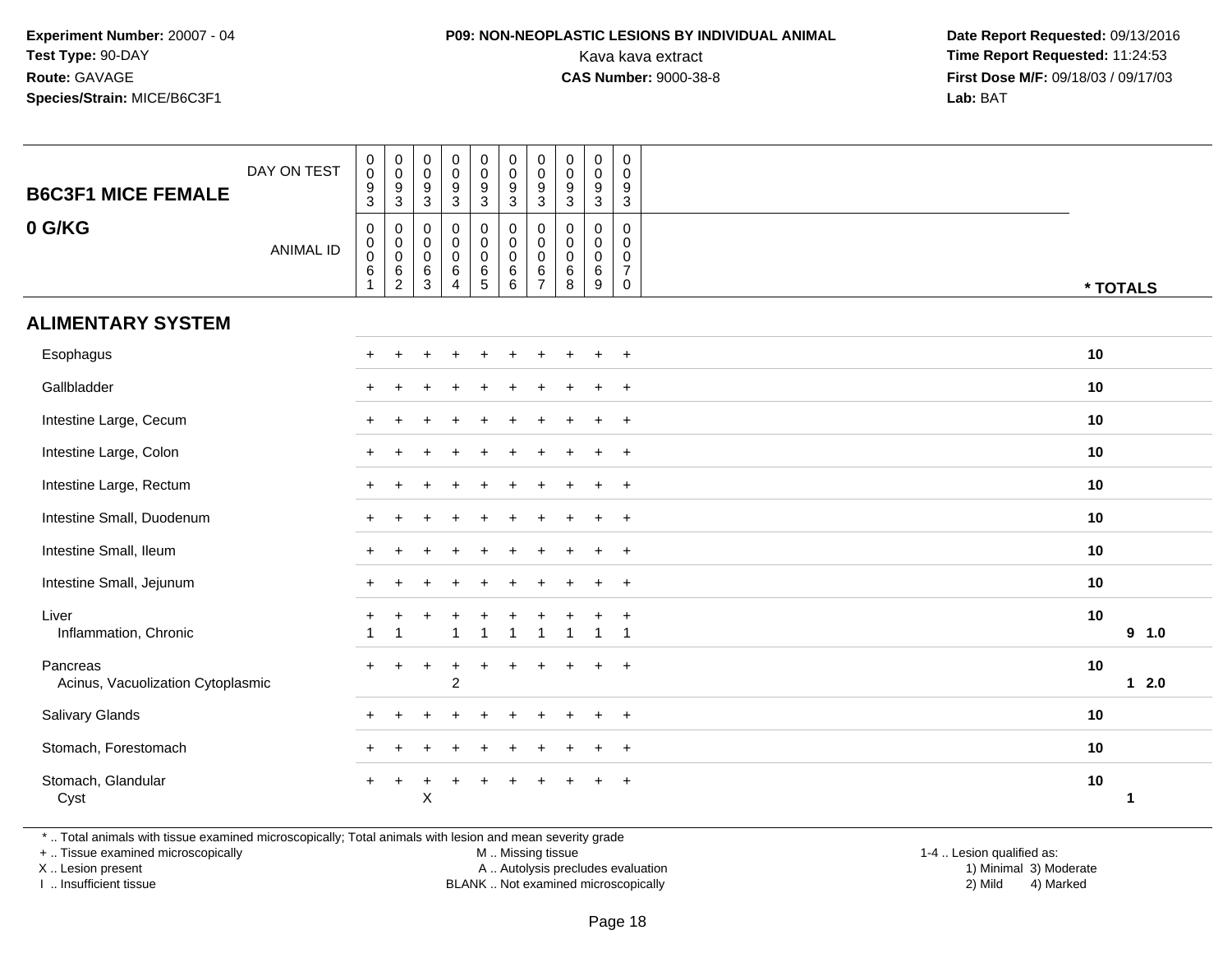# **P09: NON-NEOPLASTIC LESIONS BY INDIVIDUAL ANIMAL**

| <b>B6C3F1 MICE FEMALE</b>                                                                                                                                                                     | DAY ON TEST      | $\pmb{0}$<br>$\mathbf 0$<br>9                                    | $\pmb{0}$<br>$\pmb{0}$<br>9                                        | $\pmb{0}$<br>$\mathbf 0$<br>$9\,$                                | $\pmb{0}$<br>$\mathsf{O}\xspace$<br>$9\,$                      | $\pmb{0}$<br>$\mathbf 0$<br>9                                | $\pmb{0}$<br>$\mathsf{O}\xspace$<br>9                        | $\mathbf 0$<br>$\mathbf 0$<br>9                                 | $\mathbf 0$<br>$\mathbf 0$<br>9                     | $\pmb{0}$<br>$\pmb{0}$<br>9                                | $\boldsymbol{0}$<br>$\Omega$<br>9                                          |                                                                                                                  |          |
|-----------------------------------------------------------------------------------------------------------------------------------------------------------------------------------------------|------------------|------------------------------------------------------------------|--------------------------------------------------------------------|------------------------------------------------------------------|----------------------------------------------------------------|--------------------------------------------------------------|--------------------------------------------------------------|-----------------------------------------------------------------|-----------------------------------------------------|------------------------------------------------------------|----------------------------------------------------------------------------|------------------------------------------------------------------------------------------------------------------|----------|
|                                                                                                                                                                                               |                  | $\overline{3}$                                                   | $\sqrt{3}$                                                         | $\overline{3}$                                                   | $\mathbf{3}$                                                   | $\overline{3}$                                               | $\overline{3}$                                               | $\mathbf{3}$                                                    | $\mathbf{3}$                                        | $\overline{3}$                                             | $\mathbf{3}$                                                               |                                                                                                                  |          |
| 0 G/KG                                                                                                                                                                                        | <b>ANIMAL ID</b> | $\pmb{0}$<br>$\mathbf 0$<br>$\mathbf 0$<br>$\,6$<br>$\mathbf{1}$ | $\mathbf 0$<br>$\mathbf 0$<br>$\pmb{0}$<br>$\,6$<br>$\overline{2}$ | $\mathbf 0$<br>$\mathbf 0$<br>$\mathbf 0$<br>6<br>$\overline{3}$ | $\mathbf 0$<br>0<br>$\mathsf{O}\xspace$<br>6<br>$\overline{4}$ | 0<br>$\mathsf{O}\xspace$<br>$\pmb{0}$<br>6<br>$\overline{5}$ | $\pmb{0}$<br>$\mathbf 0$<br>$\pmb{0}$<br>6<br>$6\phantom{1}$ | $\mathbf{0}$<br>$\mathbf 0$<br>$\pmb{0}$<br>6<br>$\overline{7}$ | $\mathbf 0$<br>$\mathbf 0$<br>$\mathbf 0$<br>6<br>8 | $\mathbf 0$<br>0<br>$\pmb{0}$<br>$\,6\,$<br>$\overline{9}$ | $\mathbf 0$<br>$\mathbf 0$<br>$\mathbf 0$<br>$\overline{7}$<br>$\mathbf 0$ |                                                                                                                  | * TOTALS |
| <b>CARDIOVASCULAR SYSTEM</b>                                                                                                                                                                  |                  |                                                                  |                                                                    |                                                                  |                                                                |                                                              |                                                              |                                                                 |                                                     |                                                            |                                                                            |                                                                                                                  |          |
| <b>Blood Vessel</b>                                                                                                                                                                           |                  |                                                                  |                                                                    |                                                                  |                                                                |                                                              |                                                              |                                                                 |                                                     |                                                            | $\overline{ }$                                                             | 10                                                                                                               |          |
| Heart                                                                                                                                                                                         |                  |                                                                  |                                                                    |                                                                  |                                                                |                                                              |                                                              |                                                                 |                                                     |                                                            | $\pm$                                                                      | 10                                                                                                               |          |
| <b>ENDOCRINE SYSTEM</b>                                                                                                                                                                       |                  |                                                                  |                                                                    |                                                                  |                                                                |                                                              |                                                              |                                                                 |                                                     |                                                            |                                                                            |                                                                                                                  |          |
| <b>Adrenal Cortex</b><br>Subcapsular, Hyperplasia                                                                                                                                             |                  | $\overline{c}$                                                   | $\overline{1}$                                                     |                                                                  | $\overline{c}$                                                 | $\overline{2}$                                               |                                                              |                                                                 | -1                                                  | $\mathbf{1}$                                               | $\overline{1}$                                                             | 10                                                                                                               | $10$ 1.3 |
| Adrenal Medulla                                                                                                                                                                               |                  |                                                                  |                                                                    |                                                                  |                                                                |                                                              |                                                              |                                                                 |                                                     | $\div$                                                     | $+$                                                                        | 10                                                                                                               |          |
| Islets, Pancreatic                                                                                                                                                                            |                  |                                                                  |                                                                    |                                                                  |                                                                |                                                              |                                                              |                                                                 |                                                     | $\ddot{+}$                                                 | $+$                                                                        | 10                                                                                                               |          |
| Parathyroid Gland                                                                                                                                                                             |                  |                                                                  | м                                                                  |                                                                  | м                                                              | $\ddot{}$                                                    | M                                                            |                                                                 |                                                     |                                                            | $\ddot{}$                                                                  | $\overline{7}$                                                                                                   |          |
| <b>Pituitary Gland</b>                                                                                                                                                                        |                  |                                                                  |                                                                    |                                                                  |                                                                |                                                              |                                                              |                                                                 |                                                     |                                                            | $\overline{1}$                                                             | 10                                                                                                               |          |
| <b>Thyroid Gland</b>                                                                                                                                                                          |                  |                                                                  |                                                                    |                                                                  |                                                                |                                                              |                                                              |                                                                 |                                                     | $\ddot{+}$                                                 | $+$                                                                        | 10                                                                                                               |          |
| <b>GENERAL BODY SYSTEM</b>                                                                                                                                                                    |                  |                                                                  |                                                                    |                                                                  |                                                                |                                                              |                                                              |                                                                 |                                                     |                                                            |                                                                            |                                                                                                                  |          |
| <b>NONE</b>                                                                                                                                                                                   |                  |                                                                  |                                                                    |                                                                  |                                                                |                                                              |                                                              |                                                                 |                                                     |                                                            |                                                                            |                                                                                                                  |          |
| <b>GENITAL SYSTEM</b>                                                                                                                                                                         |                  |                                                                  |                                                                    |                                                                  |                                                                |                                                              |                                                              |                                                                 |                                                     |                                                            |                                                                            |                                                                                                                  |          |
| <b>Clitoral Gland</b>                                                                                                                                                                         |                  |                                                                  |                                                                    |                                                                  |                                                                |                                                              |                                                              |                                                                 |                                                     |                                                            |                                                                            | 10                                                                                                               |          |
| Ovary                                                                                                                                                                                         |                  |                                                                  |                                                                    |                                                                  |                                                                |                                                              |                                                              |                                                                 |                                                     |                                                            | $+$                                                                        | 10                                                                                                               |          |
| *  Total animals with tissue examined microscopically; Total animals with lesion and mean severity grade<br>+  Tissue examined microscopically<br>X  Lesion present<br>I. Insufficient tissue |                  |                                                                  |                                                                    |                                                                  |                                                                |                                                              | M  Missing tissue<br>BLANK  Not examined microscopically     |                                                                 |                                                     |                                                            |                                                                            | 1-4  Lesion qualified as:<br>A  Autolysis precludes evaluation<br>1) Minimal 3) Moderate<br>2) Mild<br>4) Marked |          |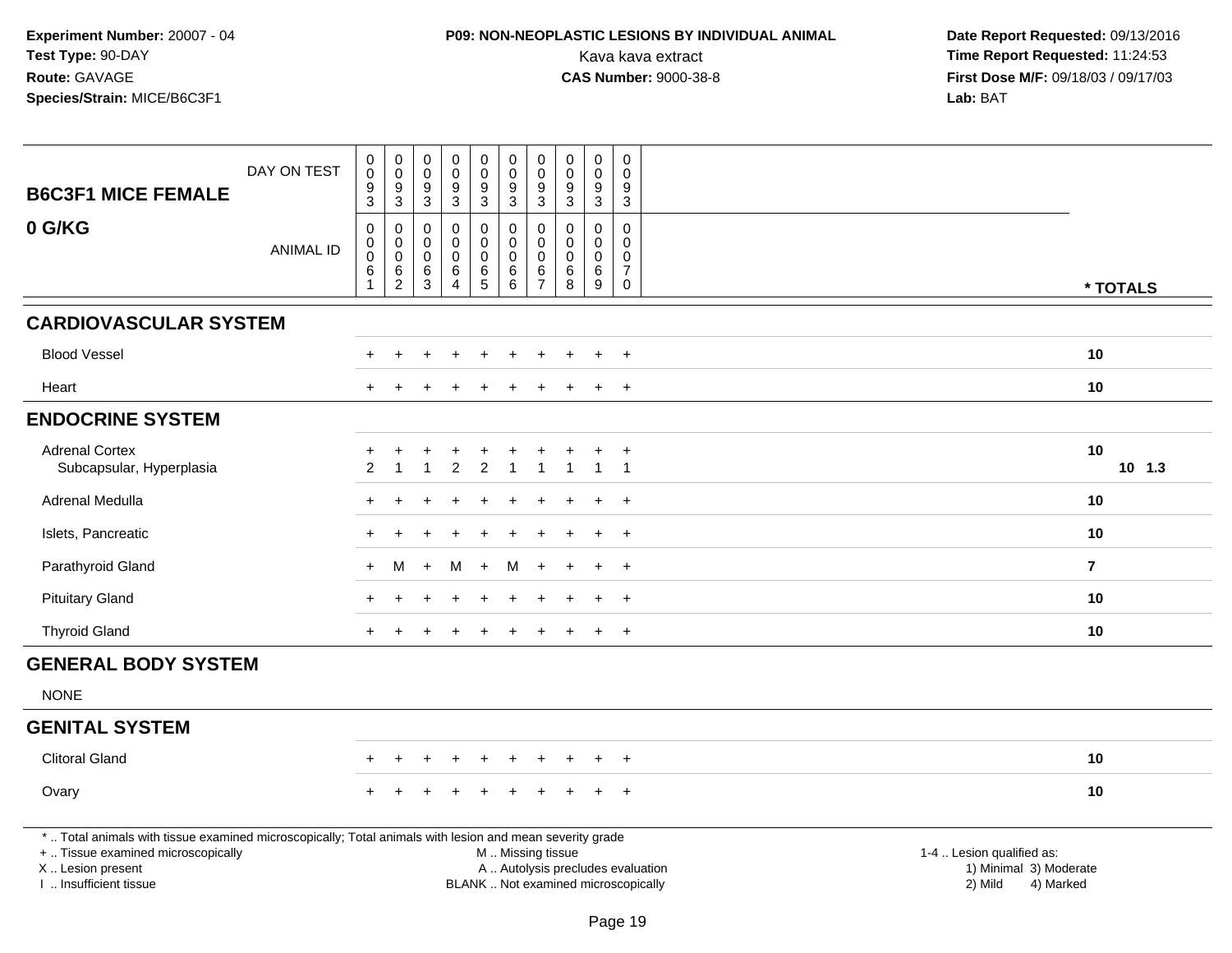### **P09: NON-NEOPLASTIC LESIONS BY INDIVIDUAL ANIMAL**

| <b>B6C3F1 MICE FEMALE</b>                                                                                                                                                                     | DAY ON TEST      | $_{\rm 0}^{\rm 0}$<br>$\boldsymbol{9}$<br>$\mathbf{3}$ | $\pmb{0}$<br>$\mathsf{O}\xspace$<br>$\boldsymbol{9}$<br>$\mathbf{3}$ | $\pmb{0}$<br>$\mathbf 0$<br>$\boldsymbol{9}$<br>$\mathbf{3}$              | $\pmb{0}$<br>$\mathsf{O}\xspace$<br>$\boldsymbol{9}$<br>$\mathbf{3}$   | $\mathsf{O}\xspace$<br>0<br>$\boldsymbol{9}$<br>3 | $\pmb{0}$<br>$\pmb{0}$<br>$\boldsymbol{9}$<br>$\mathbf{3}$ | $\mathbf 0$<br>$\mathbf 0$<br>$\boldsymbol{9}$<br>$\mathbf{3}$   | $\mathbf 0$<br>$\mathbf 0$<br>$\boldsymbol{9}$<br>3 | $\pmb{0}$<br>$\pmb{0}$<br>$\boldsymbol{9}$<br>3         | $\pmb{0}$<br>$\mathbf 0$<br>9<br>3                            |                                                                                                                                                         |  |
|-----------------------------------------------------------------------------------------------------------------------------------------------------------------------------------------------|------------------|--------------------------------------------------------|----------------------------------------------------------------------|---------------------------------------------------------------------------|------------------------------------------------------------------------|---------------------------------------------------|------------------------------------------------------------|------------------------------------------------------------------|-----------------------------------------------------|---------------------------------------------------------|---------------------------------------------------------------|---------------------------------------------------------------------------------------------------------------------------------------------------------|--|
| 0 G/KG                                                                                                                                                                                        | <b>ANIMAL ID</b> | 0<br>$\mathbf 0$<br>$\boldsymbol{0}$<br>$\,6$<br>1     | 0<br>$\pmb{0}$<br>$\mathsf{O}\xspace$<br>6<br>$\overline{2}$         | $\mathbf 0$<br>$\boldsymbol{0}$<br>$\overline{0}$<br>$6\phantom{1}6$<br>3 | $\mathbf 0$<br>$\mathsf 0$<br>$\mathbf 0$<br>$\,6\,$<br>$\overline{4}$ | 0<br>$\mathbf 0$<br>$\mathbf 0$<br>$\,6\,$<br>5   | $\mathbf 0$<br>$\pmb{0}$<br>$\mathbf 0$<br>$\,6\,$<br>6    | $\mathbf 0$<br>$\mathbf 0$<br>$\mathbf 0$<br>6<br>$\overline{7}$ | $\Omega$<br>$\mathbf 0$<br>$\mathbf 0$<br>6<br>8    | 0<br>$\mathsf{O}\xspace$<br>$\mathbf 0$<br>$\,6\,$<br>9 | $\mathbf 0$<br>$\mathsf 0$<br>$\mathbf 0$<br>7<br>$\mathbf 0$ | * TOTALS                                                                                                                                                |  |
| Uterus                                                                                                                                                                                        |                  | $\overline{+}$                                         | $\ddot{}$                                                            | ÷.                                                                        | $\ddot{}$                                                              | $\ddot{}$                                         | $\ddot{}$                                                  | +                                                                | $\ddot{}$                                           | $\ddot{}$                                               | $+$                                                           | 10                                                                                                                                                      |  |
| <b>HEMATOPOIETIC SYSTEM</b>                                                                                                                                                                   |                  |                                                        |                                                                      |                                                                           |                                                                        |                                                   |                                                            |                                                                  |                                                     |                                                         |                                                               |                                                                                                                                                         |  |
| <b>Bone Marrow</b>                                                                                                                                                                            |                  |                                                        |                                                                      |                                                                           |                                                                        |                                                   |                                                            |                                                                  |                                                     |                                                         | $\ddot{}$                                                     | 10                                                                                                                                                      |  |
| Lymph Node, Mandibular                                                                                                                                                                        |                  |                                                        |                                                                      |                                                                           |                                                                        |                                                   |                                                            |                                                                  |                                                     |                                                         | $\overline{+}$                                                | 10                                                                                                                                                      |  |
| Lymph Node, Mesenteric                                                                                                                                                                        |                  |                                                        |                                                                      |                                                                           |                                                                        |                                                   |                                                            |                                                                  |                                                     | $\ddot{}$                                               | $+$                                                           | 10                                                                                                                                                      |  |
| Spleen                                                                                                                                                                                        |                  |                                                        |                                                                      |                                                                           |                                                                        |                                                   |                                                            |                                                                  |                                                     |                                                         | $\overline{+}$                                                | 10                                                                                                                                                      |  |
| Thymus                                                                                                                                                                                        |                  |                                                        |                                                                      |                                                                           |                                                                        |                                                   |                                                            |                                                                  |                                                     |                                                         | $^{+}$                                                        | 10                                                                                                                                                      |  |
| <b>INTEGUMENTARY SYSTEM</b>                                                                                                                                                                   |                  |                                                        |                                                                      |                                                                           |                                                                        |                                                   |                                                            |                                                                  |                                                     |                                                         |                                                               |                                                                                                                                                         |  |
| <b>Mammary Gland</b>                                                                                                                                                                          |                  |                                                        |                                                                      |                                                                           |                                                                        |                                                   |                                                            |                                                                  |                                                     |                                                         | $\ddot{}$                                                     | 10                                                                                                                                                      |  |
| Skin                                                                                                                                                                                          |                  |                                                        |                                                                      |                                                                           |                                                                        |                                                   |                                                            |                                                                  |                                                     | $\ddot{}$                                               | $^{+}$                                                        | 10                                                                                                                                                      |  |
| <b>MUSCULOSKELETAL SYSTEM</b>                                                                                                                                                                 |                  |                                                        |                                                                      |                                                                           |                                                                        |                                                   |                                                            |                                                                  |                                                     |                                                         |                                                               |                                                                                                                                                         |  |
| <b>Bone</b>                                                                                                                                                                                   |                  | $\ddot{}$                                              |                                                                      |                                                                           |                                                                        |                                                   |                                                            |                                                                  |                                                     | $\ddot{}$                                               | $^{+}$                                                        | 10                                                                                                                                                      |  |
| <b>NERVOUS SYSTEM</b>                                                                                                                                                                         |                  |                                                        |                                                                      |                                                                           |                                                                        |                                                   |                                                            |                                                                  |                                                     |                                                         |                                                               |                                                                                                                                                         |  |
| <b>Brain</b>                                                                                                                                                                                  |                  | $+$                                                    | $\ddot{}$                                                            |                                                                           | $\ddot{}$                                                              | $\pm$                                             | $\ddot{}$                                                  | $\ddot{}$                                                        | $\pm$                                               | $+$                                                     | $+$                                                           | 10                                                                                                                                                      |  |
| <b>RESPIRATORY SYSTEM</b>                                                                                                                                                                     |                  |                                                        |                                                                      |                                                                           |                                                                        |                                                   |                                                            |                                                                  |                                                     |                                                         |                                                               |                                                                                                                                                         |  |
| Lung                                                                                                                                                                                          |                  |                                                        |                                                                      |                                                                           |                                                                        |                                                   |                                                            |                                                                  |                                                     |                                                         | $\ddot{}$                                                     | 10                                                                                                                                                      |  |
| *  Total animals with tissue examined microscopically; Total animals with lesion and mean severity grade<br>+  Tissue examined microscopically<br>X  Lesion present<br>I  Insufficient tissue |                  |                                                        |                                                                      |                                                                           |                                                                        |                                                   | M  Missing tissue                                          |                                                                  |                                                     |                                                         |                                                               | 1-4  Lesion qualified as:<br>A  Autolysis precludes evaluation<br>1) Minimal 3) Moderate<br>BLANK  Not examined microscopically<br>2) Mild<br>4) Marked |  |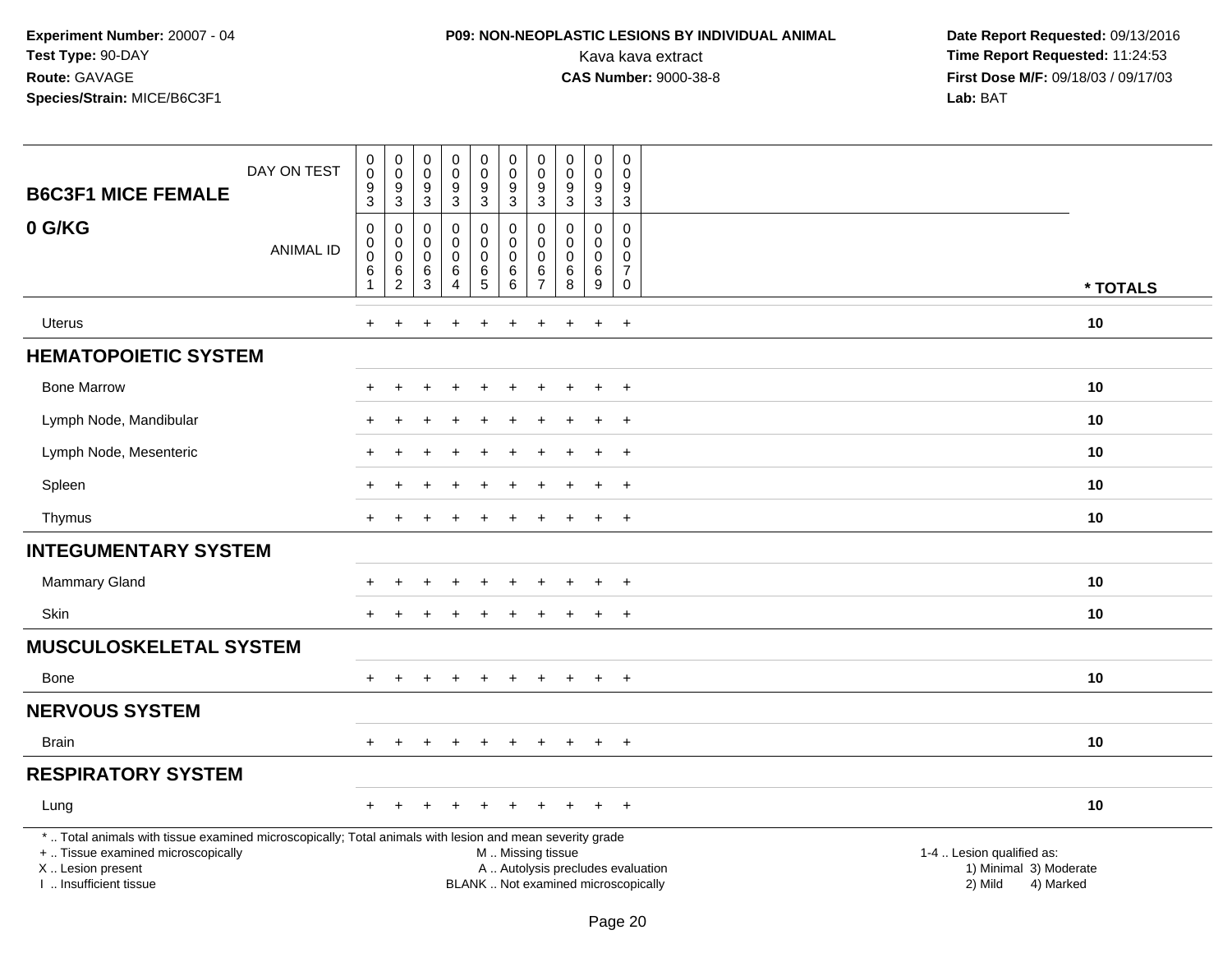### **P09: NON-NEOPLASTIC LESIONS BY INDIVIDUAL ANIMAL**

 **Date Report Requested:** 09/13/2016 Kava kava extract **Time Report Requested:** 11:24:53<br>**CAS Number:** 9000-38-8 **Time Report Requested:** 11:24:53 **First Dose M/F:** 09/18/03 / 09/17/03<br>**Lab:** BAT **Lab:** BAT

| <b>B6C3F1 MICE FEMALE</b>    | DAY ON TEST | $\begin{smallmatrix}0\\0\end{smallmatrix}$<br>$\boldsymbol{9}$<br>$\sqrt{3}$ | $\begin{smallmatrix}0\0\0\9\end{smallmatrix}$<br>$\sqrt{3}$      | $\begin{smallmatrix}0\0\0\9\end{smallmatrix}$<br>3  | $\begin{smallmatrix}0\0\0\end{smallmatrix}$<br>9<br>3                | $\begin{smallmatrix}0\0\0\9\end{smallmatrix}$<br>3                            | $\begin{smallmatrix} 0\\0 \end{smallmatrix}$<br>$\boldsymbol{9}$<br>$\mathbf{3}$ | $_{\rm 0}^{\rm 0}$<br>9<br>3 | $\begin{smallmatrix} 0\\0 \end{smallmatrix}$<br>$\boldsymbol{9}$<br>3 | $_{\rm 0}^{\rm 0}$<br>9<br>3 | 0<br>$\pmb{0}$<br>9<br>$\mathbf{3}$                  |          |
|------------------------------|-------------|------------------------------------------------------------------------------|------------------------------------------------------------------|-----------------------------------------------------|----------------------------------------------------------------------|-------------------------------------------------------------------------------|----------------------------------------------------------------------------------|------------------------------|-----------------------------------------------------------------------|------------------------------|------------------------------------------------------|----------|
| 0 G/KG                       | ANIMAL ID   | 0<br>$\begin{smallmatrix}0\\0\end{smallmatrix}$<br>$\,6$                     | $\begin{matrix} 0 \\ 0 \\ 0 \\ 6 \end{matrix}$<br>$\overline{2}$ | $\begin{matrix} 0 \\ 0 \\ 0 \\ 6 \end{matrix}$<br>3 | 0<br>$\begin{matrix} 0 \\ 0 \end{matrix}$<br>$\,6$<br>$\overline{4}$ | 0<br>$\begin{smallmatrix} 0\\0 \end{smallmatrix}$<br>$\,6$<br>$5\phantom{.0}$ | $\begin{matrix}0\0\0\end{matrix}$<br>$\,6$<br>6                                  | 0<br>$\pmb{0}$<br>6          | 0<br>0<br>$\pmb{0}$<br>6<br>8                                         | 0<br>0<br>0<br>6<br>9        | 0<br>0<br>$\pmb{0}$<br>$\overline{7}$<br>$\mathbf 0$ | * TOTALS |
| Nose                         |             | $+$                                                                          |                                                                  | $\div$                                              | $\ddot{}$                                                            | $+$                                                                           | $+$                                                                              | $+$                          | $\pm$                                                                 | $+$                          | $+$                                                  | 10       |
| Trachea                      |             | $+$                                                                          | $\pm$                                                            | $\div$                                              | $+$                                                                  | $+$                                                                           | $+$                                                                              | $+$                          | $+$                                                                   | $+$                          | $+$                                                  | 10       |
| <b>SPECIAL SENSES SYSTEM</b> |             |                                                                              |                                                                  |                                                     |                                                                      |                                                                               |                                                                                  |                              |                                                                       |                              |                                                      |          |
| Eye                          |             |                                                                              |                                                                  |                                                     |                                                                      |                                                                               | ÷                                                                                |                              |                                                                       | $\pm$                        | $+$                                                  | 10       |
| Harderian Gland              |             | $^+$                                                                         |                                                                  | $+$                                                 | $\ddot{}$                                                            | $+$                                                                           | $\pm$                                                                            | $+$                          |                                                                       | $+$                          | $+$                                                  | 10       |
| <b>URINARY SYSTEM</b>        |             |                                                                              |                                                                  |                                                     |                                                                      |                                                                               |                                                                                  |                              |                                                                       |                              |                                                      |          |
| Kidney                       |             | $\pm$                                                                        |                                                                  | $\ddot{}$                                           | $\ddot{}$                                                            | $+$                                                                           | $+$                                                                              | $+$                          | $\ddot{}$                                                             | $+$                          | $+$                                                  | 10       |
| <b>Urinary Bladder</b>       |             |                                                                              |                                                                  |                                                     |                                                                      |                                                                               |                                                                                  |                              |                                                                       | $\pm$                        | $+$                                                  | 10       |

\* .. Total animals with tissue examined microscopically; Total animals with lesion and mean severity grade

+ .. Tissue examined microscopically

X .. Lesion present

I .. Insufficient tissue

M .. Missing tissue

 Lesion present A .. Autolysis precludes evaluation 1) Minimal 3) ModerateBLANK .. Not examined microscopically 2) Mild 4) Marked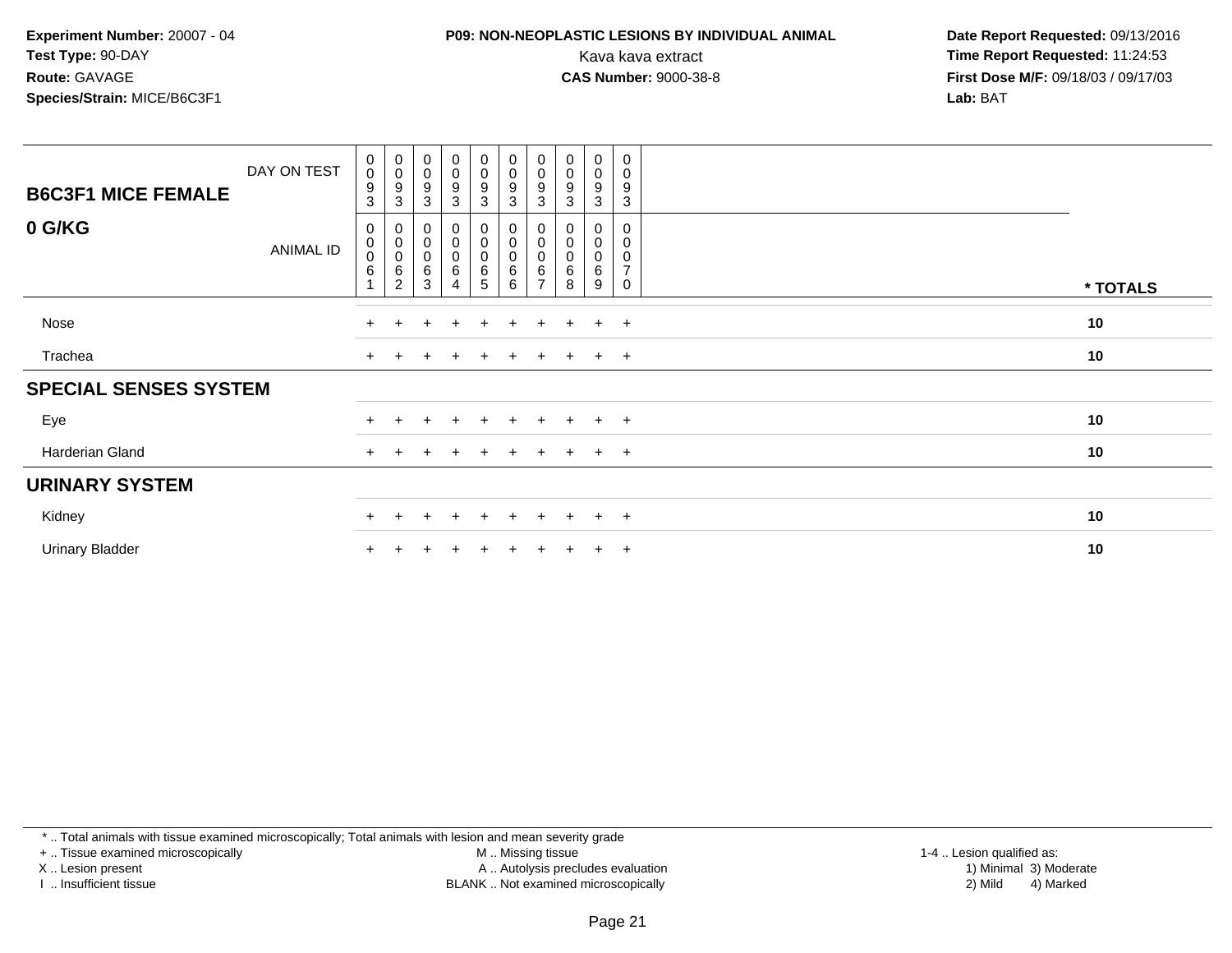# **P09: NON-NEOPLASTIC LESIONS BY INDIVIDUAL ANIMAL**

 **Date Report Requested:** 09/13/2016 Kava kava extract **Time Report Requested:** 11:24:53<br>**CAS Number:** 9000-38-8 **Time Report Requested:** 11:24:53 **First Dose M/F:** 09/18/03 / 09/17/03<br>**Lab: BAT Lab:** BAT

| <b>B6C3F1 MICE FEMALE</b>                         |                  | $\mathbf 0$<br>9<br>3                   | 0<br>0<br>9<br>$\mathbf{3}$                               | 0<br>0<br>9<br>3                   | 0<br>0<br>9<br>3              | 0<br>$\mathbf 0$<br>$\boldsymbol{9}$<br>$\mathbf{3}$            | $\mathbf 0$<br>$\mathbf 0$<br>9<br>$\mathbf{3}$              | 0<br>$\mathbf 0$<br>9<br>$\mathbf{3}$                                          | 0<br>0<br>9<br>3             | 0<br>0<br>9<br>3                          | 0<br>0<br>9<br>$\mathbf{3}$                       |                             |
|---------------------------------------------------|------------------|-----------------------------------------|-----------------------------------------------------------|------------------------------------|-------------------------------|-----------------------------------------------------------------|--------------------------------------------------------------|--------------------------------------------------------------------------------|------------------------------|-------------------------------------------|---------------------------------------------------|-----------------------------|
| 0.125 G/KG                                        | <b>ANIMAL ID</b> | 0<br>$\mathbf 0$<br>0<br>$\overline{7}$ | 0<br>0<br>$\mathbf 0$<br>$\overline{7}$<br>$\overline{2}$ | 0<br>0<br>0<br>$\overline{7}$<br>3 | 0<br>0<br>7<br>$\overline{4}$ | $\mathbf 0$<br>0<br>$\pmb{0}$<br>$\boldsymbol{7}$<br>$\sqrt{5}$ | 0<br>$\mathbf 0$<br>$\mathbf 0$<br>$\overline{7}$<br>$\,6\,$ | $\mathbf{0}$<br>$\mathbf 0$<br>$\mathbf 0$<br>$\overline{7}$<br>$\overline{7}$ | $\Omega$<br>0<br>0<br>7<br>8 | $\mathbf 0$<br>0<br>$\mathbf 0$<br>7<br>9 | $\mathbf 0$<br>0<br>0<br>8<br>$\mathsf{O}\xspace$ | * TOTALS                    |
| <b>ALIMENTARY SYSTEM</b>                          |                  |                                         |                                                           |                                    |                               |                                                                 |                                                              |                                                                                |                              |                                           |                                                   |                             |
| Liver<br>Inflammation, Chronic<br><b>Necrosis</b> |                  | $\blacktriangleleft$                    | $\overline{1}$                                            | $\mathbf +$<br>$\overline{1}$      | $\overline{1}$                | $\overline{1}$                                                  | $\overline{1}$                                               | $\overline{1}$                                                                 | $\mathbf{1}$<br>$\mathbf{1}$ | $\mathbf{1}$                              | $\ddot{}$<br>$\overline{1}$                       | 10<br>$10$ 1.0<br>$1 \t1.0$ |
| <b>CARDIOVASCULAR SYSTEM</b>                      |                  |                                         |                                                           |                                    |                               |                                                                 |                                                              |                                                                                |                              |                                           |                                                   |                             |
| <b>NONE</b>                                       |                  |                                         |                                                           |                                    |                               |                                                                 |                                                              |                                                                                |                              |                                           |                                                   |                             |
| <b>ENDOCRINE SYSTEM</b>                           |                  |                                         |                                                           |                                    |                               |                                                                 |                                                              |                                                                                |                              |                                           |                                                   |                             |
| <b>NONE</b>                                       |                  |                                         |                                                           |                                    |                               |                                                                 |                                                              |                                                                                |                              |                                           |                                                   |                             |
| <b>GENERAL BODY SYSTEM</b>                        |                  |                                         |                                                           |                                    |                               |                                                                 |                                                              |                                                                                |                              |                                           |                                                   |                             |
| <b>NONE</b>                                       |                  |                                         |                                                           |                                    |                               |                                                                 |                                                              |                                                                                |                              |                                           |                                                   |                             |
| <b>GENITAL SYSTEM</b>                             |                  |                                         |                                                           |                                    |                               |                                                                 |                                                              |                                                                                |                              |                                           |                                                   |                             |
| <b>NONE</b>                                       |                  |                                         |                                                           |                                    |                               |                                                                 |                                                              |                                                                                |                              |                                           |                                                   |                             |
| <b>HEMATOPOIETIC SYSTEM</b>                       |                  |                                         |                                                           |                                    |                               |                                                                 |                                                              |                                                                                |                              |                                           |                                                   |                             |
| <b>Bone Marrow</b>                                |                  |                                         |                                                           |                                    |                               |                                                                 |                                                              |                                                                                |                              |                                           | $\overline{+}$                                    | 10                          |
| Spleen                                            |                  |                                         |                                                           |                                    |                               |                                                                 | $\pm$                                                        |                                                                                |                              | $\pm$                                     | $+$                                               | 10                          |
| Thymus                                            |                  |                                         |                                                           |                                    |                               |                                                                 |                                                              |                                                                                |                              | $\pm$                                     | $+$                                               | 10                          |
| <b>INTEGUMENTARY SYSTEM</b>                       |                  |                                         |                                                           |                                    |                               |                                                                 |                                                              |                                                                                |                              |                                           |                                                   |                             |

\* .. Total animals with tissue examined microscopically; Total animals with lesion and mean severity grade

+ .. Tissue examined microscopically

X .. Lesion present

I .. Insufficient tissue

M .. Missing tissue

A .. Autolysis precludes evaluation

BLANK .. Not examined microscopically 2) Mild 4) Marked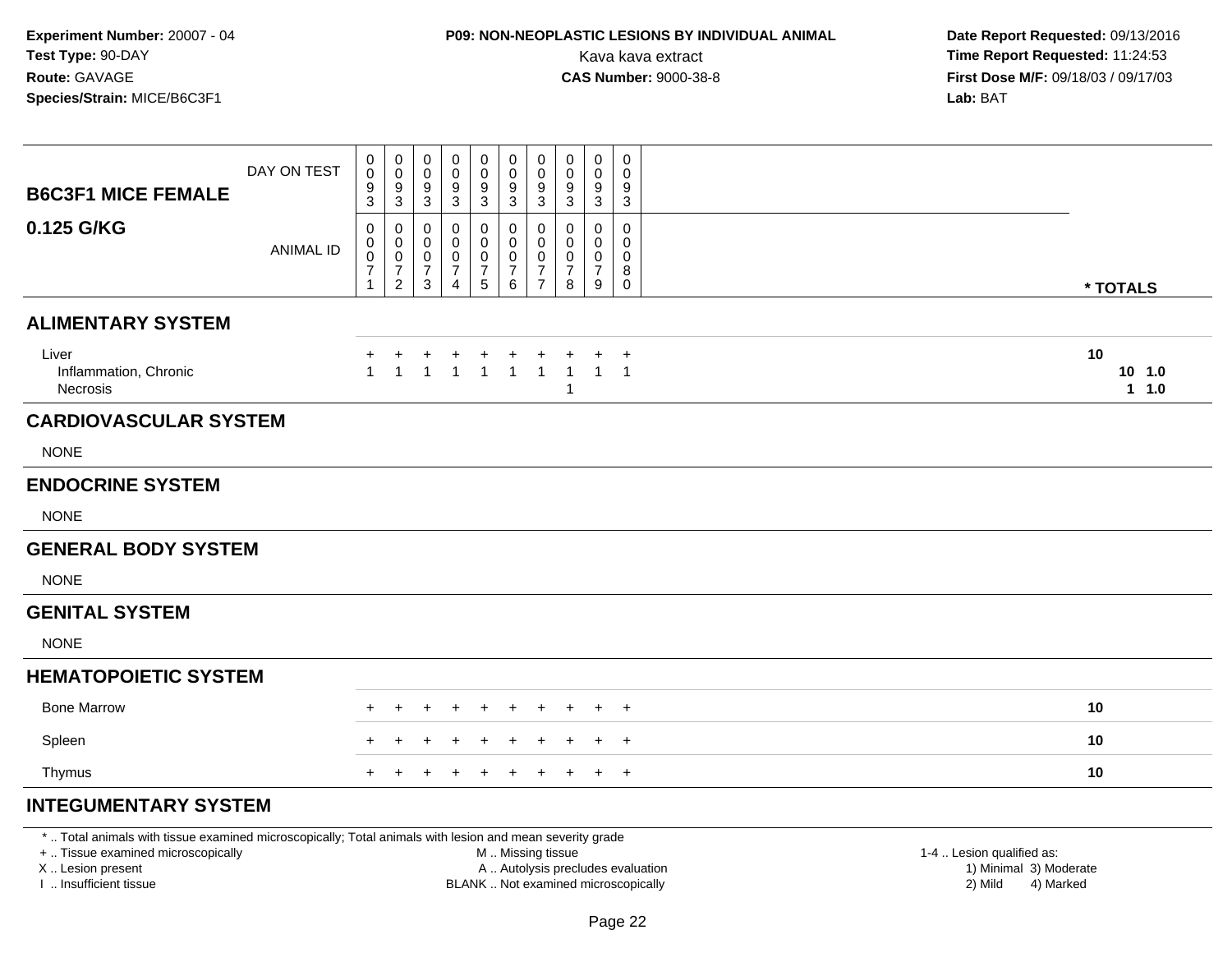## **P09: NON-NEOPLASTIC LESIONS BY INDIVIDUAL ANIMAL**

 **Date Report Requested:** 09/13/2016 Kava kava extract **Time Report Requested:** 11:24:53<br>**CAS Number:** 9000-38-8 **Time Report Requested:** 11:24:53 **First Dose M/F:** 09/18/03 / 09/17/03<br>**Lab:** BAT **Lab:** BAT

| <b>B6C3F1 MICE FEMALE</b> | DAY ON TEST      | $\mathbf{0}$<br>0<br>9<br>ົ<br>J. | $\mathbf{0}$<br>◡<br>9<br>3 | 0<br>υ<br>9<br>n<br>ບ            | 0<br>9 |  | 0<br>0<br>9<br>3 | 0<br>9<br>ົ | 0<br>0<br>9<br>3 | 0<br>0<br>9<br>ົ<br>C. | $\Omega$<br>ີ<br>u | د |
|---------------------------|------------------|-----------------------------------|-----------------------------|----------------------------------|--------|--|------------------|-------------|------------------|------------------------|--------------------|---|
| 0.125 G/KG                | <b>ANIMAL ID</b> | 0<br>0<br>0                       | U<br>U<br>v<br>2            | 0<br>υ<br>υ<br><sup>o</sup><br>◡ | 4      |  | 0<br>0<br>0<br>5 | 0<br>6      | 0<br>0<br>0      | 0<br>0<br>0<br>8       | 9                  |   |

NONE

### **MUSCULOSKELETAL SYSTEM**

NONE

#### **NERVOUS SYSTEM**

NONE

### **RESPIRATORY SYSTEM**

NONE

#### **SPECIAL SENSES SYSTEM**

NONE

### **URINARY SYSTEM**

NONE

\* .. Total animals with tissue examined microscopically; Total animals with lesion and mean severity grade

+ .. Tissue examined microscopically

X .. Lesion present

I .. Insufficient tissue

 M .. Missing tissueA .. Autolysis precludes evaluation

BLANK .. Not examined microscopically 2) Mild 4) Marked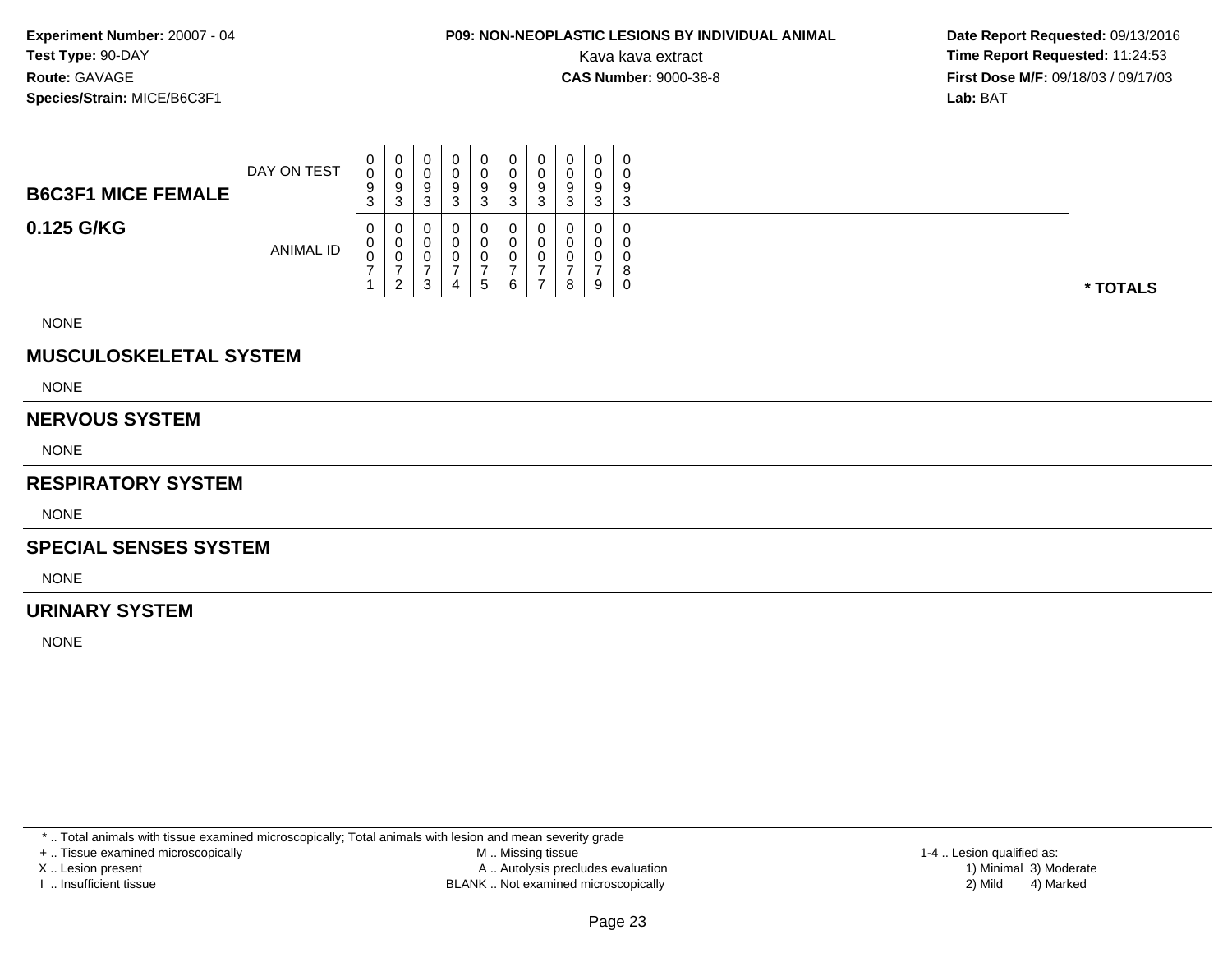# **P09: NON-NEOPLASTIC LESIONS BY INDIVIDUAL ANIMAL**

 **Date Report Requested:** 09/13/2016 Kava kava extract **Time Report Requested:** 11:24:53<br>**CAS Number:** 9000-38-8 **Time Report Requested:** 11:24:53 **First Dose M/F:** 09/18/03 / 09/17/03<br>**Lab:** BAT **Lab:** BAT

| <b>B6C3F1 MICE FEMALE</b>                                                                                | DAY ON TEST      | 0<br>0<br>9<br>3                  | 0<br>$\mathbf 0$<br>9<br>$\mathbf{3}$                                 | 0<br>0<br>9<br>$\mathbf{3}$   | 0<br>0<br>9<br>3                   | 0<br>0<br>$\boldsymbol{9}$<br>$\mathbf{3}$                   | 0<br>0<br>9<br>$\mathbf{3}$ | 0<br>$\mathbf 0$<br>9<br>3                       | 0<br>0<br>9<br>3                | 0<br>0<br>9<br>$\mathfrak{Z}$ | $\mathbf 0$<br>$\Omega$<br>9<br>$\mathbf{3}$     |                          |
|----------------------------------------------------------------------------------------------------------|------------------|-----------------------------------|-----------------------------------------------------------------------|-------------------------------|------------------------------------|--------------------------------------------------------------|-----------------------------|--------------------------------------------------|---------------------------------|-------------------------------|--------------------------------------------------|--------------------------|
| 0.25 G/KG                                                                                                | <b>ANIMAL ID</b> | 0<br>0<br>0<br>8                  | 0<br>0<br>$\pmb{0}$<br>$\begin{smallmatrix} 8 \\ 2 \end{smallmatrix}$ | 0<br>0<br>$\pmb{0}$<br>$^8_3$ | 0<br>0<br>0<br>8<br>$\overline{4}$ | 0<br>0<br>$\pmb{0}$<br>$\begin{array}{c} 8 \\ 5 \end{array}$ | 0<br>0<br>0<br>$^8_6$       | $\mathbf 0$<br>0<br>$\mathbf 0$<br>$\frac{8}{7}$ | 0<br>0<br>$\mathbf 0$<br>8<br>8 | 0<br>0<br>0<br>$\bf 8$<br>9   | $\mathbf 0$<br>$\Omega$<br>0<br>9<br>$\mathbf 0$ | * TOTALS                 |
| <b>ALIMENTARY SYSTEM</b>                                                                                 |                  |                                   |                                                                       |                               |                                    |                                                              |                             |                                                  |                                 |                               |                                                  |                          |
| Liver<br>Inflammation, Chronic<br>Necrosis                                                               |                  | ÷<br>$\mathbf{1}$<br>$\mathbf{1}$ | $\ddot{}$<br>$\mathbf{1}$                                             | $\ddot{}$<br>$\mathbf{1}$     |                                    |                                                              |                             |                                                  | + + + + + + +<br>1 1 1 1 1 1 1  |                               |                                                  | 10<br>10, 1.0<br>$1 1.0$ |
| <b>CARDIOVASCULAR SYSTEM</b>                                                                             |                  |                                   |                                                                       |                               |                                    |                                                              |                             |                                                  |                                 |                               |                                                  |                          |
| <b>NONE</b>                                                                                              |                  |                                   |                                                                       |                               |                                    |                                                              |                             |                                                  |                                 |                               |                                                  |                          |
| <b>ENDOCRINE SYSTEM</b>                                                                                  |                  |                                   |                                                                       |                               |                                    |                                                              |                             |                                                  |                                 |                               |                                                  |                          |
| <b>NONE</b>                                                                                              |                  |                                   |                                                                       |                               |                                    |                                                              |                             |                                                  |                                 |                               |                                                  |                          |
| <b>GENERAL BODY SYSTEM</b>                                                                               |                  |                                   |                                                                       |                               |                                    |                                                              |                             |                                                  |                                 |                               |                                                  |                          |
| <b>NONE</b>                                                                                              |                  |                                   |                                                                       |                               |                                    |                                                              |                             |                                                  |                                 |                               |                                                  |                          |
| <b>GENITAL SYSTEM</b>                                                                                    |                  |                                   |                                                                       |                               |                                    |                                                              |                             |                                                  |                                 |                               |                                                  |                          |
| <b>NONE</b>                                                                                              |                  |                                   |                                                                       |                               |                                    |                                                              |                             |                                                  |                                 |                               |                                                  |                          |
| <b>HEMATOPOIETIC SYSTEM</b>                                                                              |                  |                                   |                                                                       |                               |                                    |                                                              |                             |                                                  |                                 |                               |                                                  |                          |
| <b>Bone Marrow</b>                                                                                       |                  |                                   |                                                                       |                               |                                    |                                                              |                             |                                                  |                                 |                               | $^{+}$                                           | 10                       |
| Spleen                                                                                                   |                  |                                   |                                                                       |                               |                                    |                                                              |                             |                                                  |                                 |                               | $\overline{+}$                                   | 10                       |
| Thymus                                                                                                   |                  |                                   |                                                                       |                               |                                    |                                                              |                             |                                                  |                                 |                               | $+$                                              | 10                       |
| <b>INTEGUMENTARY SYSTEM</b>                                                                              |                  |                                   |                                                                       |                               |                                    |                                                              |                             |                                                  |                                 |                               |                                                  |                          |
| *  Total animals with tissue examined microscopically; Total animals with lesion and mean severity grade |                  |                                   |                                                                       |                               |                                    |                                                              |                             |                                                  |                                 |                               |                                                  |                          |

+ .. Tissue examined microscopically

X .. Lesion present

I .. Insufficient tissue

M .. Missing tissue

A .. Autolysis precludes evaluation 1) Minimal 30 (1) Minimal 30 (1) Minimal 3) Minimal 3) Minimal 3) Minimal 3<br>1) Minimal 30 (1) Minimal 3) Mild

BLANK .. Not examined microscopically 2) Mild 4) Marked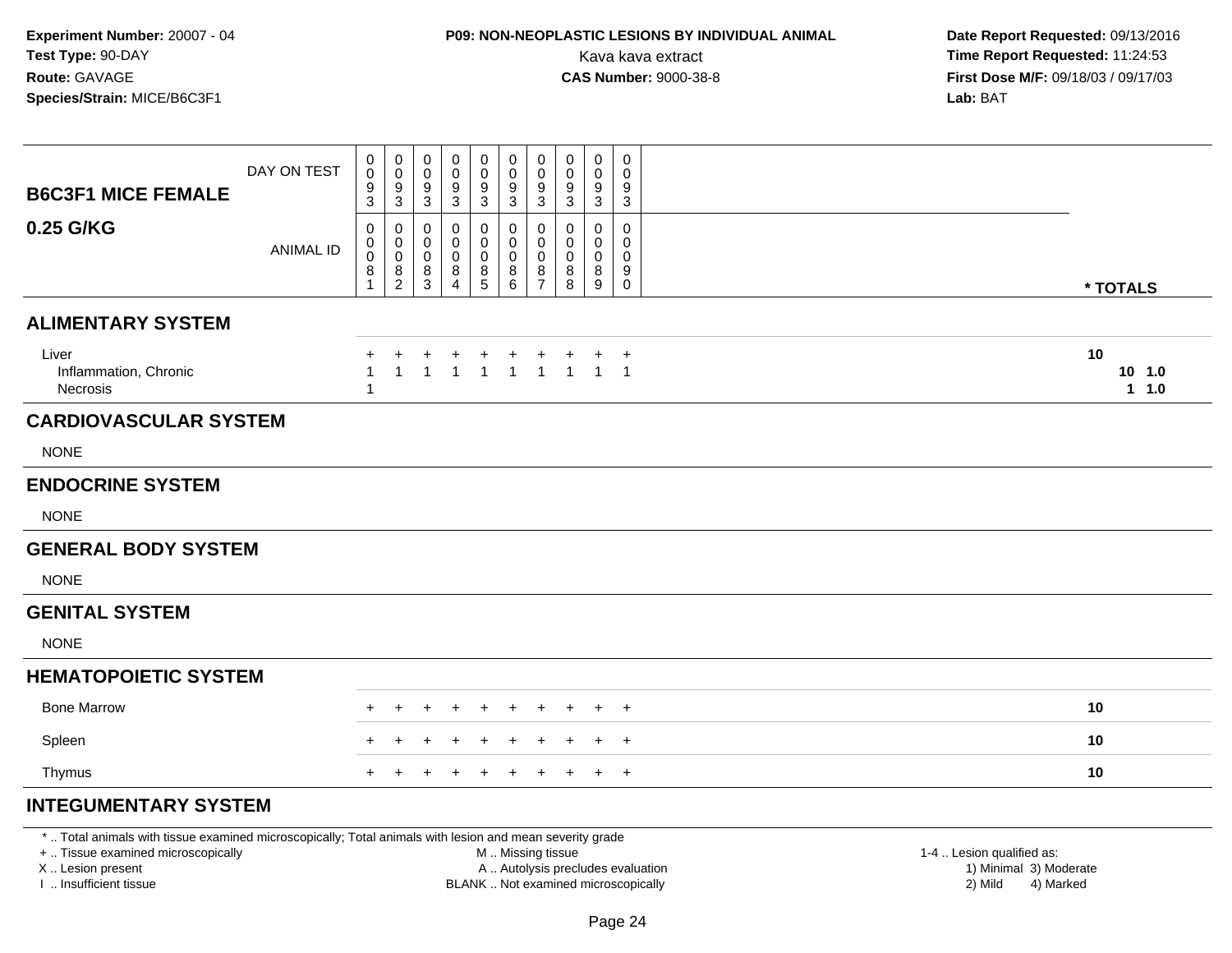## **P09: NON-NEOPLASTIC LESIONS BY INDIVIDUAL ANIMAL**

 **Date Report Requested:** 09/13/2016 Kava kava extract **Time Report Requested:** 11:24:53<br>**CAS Number:** 9000-38-8 **Time Report Requested:** 11:24:53 **First Dose M/F:** 09/18/03 / 09/17/03<br>**Lab:** BAT **Lab:** BAT

| <b>B6C3F1 MICE FEMALE</b> | DAY ON TEST      | U<br>0<br>ັ | 0<br>v<br>9                    | 0<br>v<br>9        | 0<br>9 | 0<br>0<br>9       | υ<br>a<br>×. | 9      |        | 0<br>0<br>9 |          |
|---------------------------|------------------|-------------|--------------------------------|--------------------|--------|-------------------|--------------|--------|--------|-------------|----------|
| 0.25 G/KG                 |                  | U           | ◠<br>ۍ<br>U                    | J<br>0<br>0        | 3<br>0 | C.<br>ບ<br>0<br>0 |              |        | 3<br>0 | 3<br>0<br>0 |          |
|                           | <b>ANIMAL ID</b> | U<br>U<br>O | v<br>v<br>8<br>ີ<br>$\epsilon$ | U<br>o<br><b>ن</b> | 8<br>4 | 0<br>8<br>5       | o            | о<br>о | o<br>9 | 0<br>9<br>0 | * TOTALS |

NONE

### **MUSCULOSKELETAL SYSTEM**

NONE

#### **NERVOUS SYSTEM**

NONE

### **RESPIRATORY SYSTEM**

NONE

#### **SPECIAL SENSES SYSTEM**

NONE

### **URINARY SYSTEM**

NONE

\* .. Total animals with tissue examined microscopically; Total animals with lesion and mean severity grade

+ .. Tissue examined microscopically

X .. Lesion present

I .. Insufficient tissue

 M .. Missing tissueA .. Autolysis precludes evaluation

BLANK .. Not examined microscopically 2) Mild 4) Marked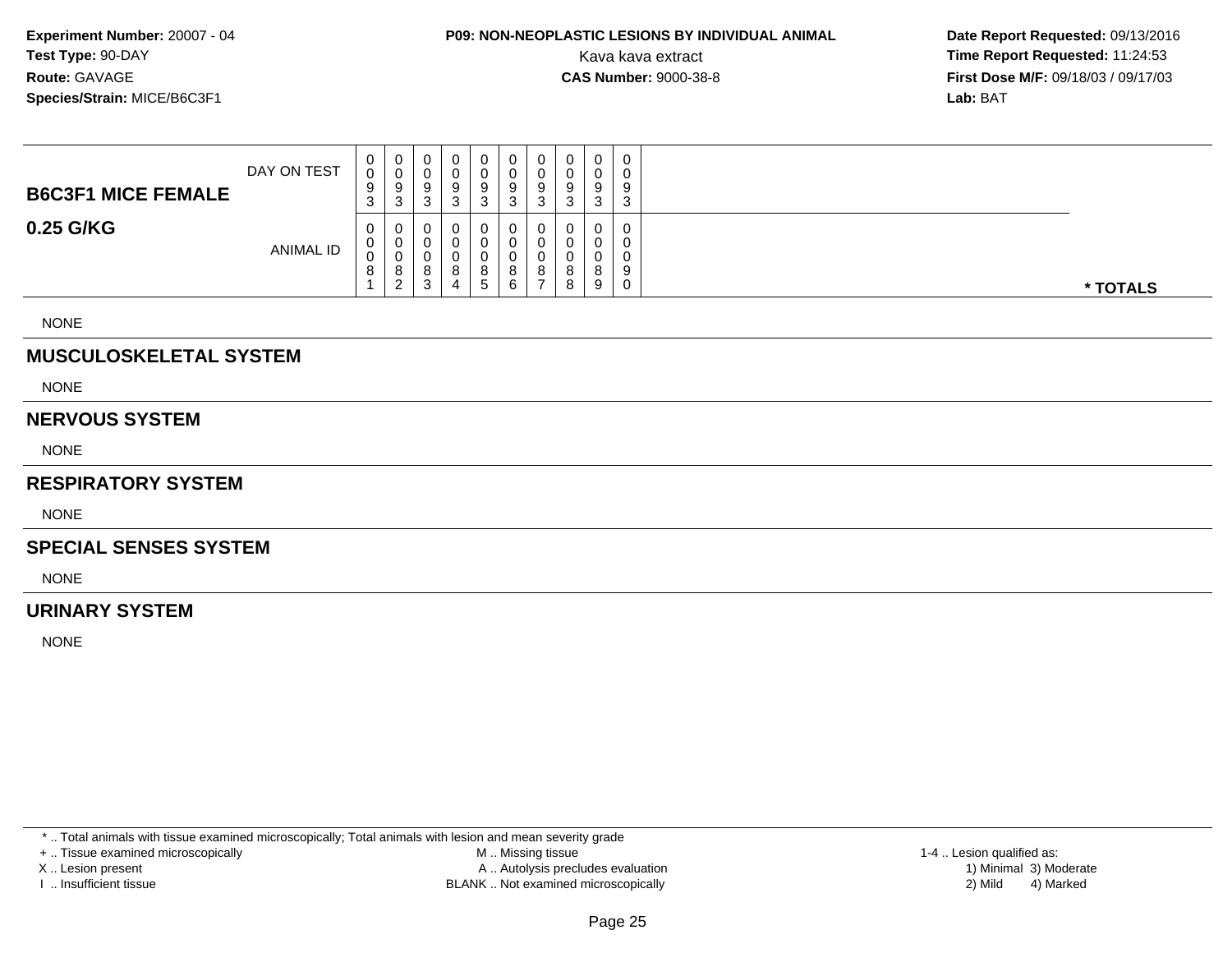# **P09: NON-NEOPLASTIC LESIONS BY INDIVIDUAL ANIMAL**

| <b>B6C3F1 MICE FEMALE</b>                                                                                                                                                                     | DAY ON TEST      | 0<br>$\ddot{\mathbf{0}}$<br>$\boldsymbol{9}$              | $\begin{smallmatrix}0\\0\end{smallmatrix}$<br>$\frac{9}{3}$ | $\pmb{0}$<br>$\ddot{\mathbf{0}}$<br>$\frac{9}{3}$         | $\mathbf 0$<br>0<br>$\frac{9}{3}$            | $_{\rm 0}^{\rm 0}$<br>$\frac{9}{3}$                                              | $\pmb{0}$<br>$\ddot{\mathbf{0}}$<br>$\frac{9}{3}$                      | $\mathbf 0$<br>$\pmb{0}$<br>$\boldsymbol{9}$                               | $\mathbf 0$<br>$\mathbf 0$<br>9                             | $\mathbf 0$<br>$\mathbf 0$<br>9                                                  | $\pmb{0}$<br>0<br>9                                                                    |                                                                             |                             |
|-----------------------------------------------------------------------------------------------------------------------------------------------------------------------------------------------|------------------|-----------------------------------------------------------|-------------------------------------------------------------|-----------------------------------------------------------|----------------------------------------------|----------------------------------------------------------------------------------|------------------------------------------------------------------------|----------------------------------------------------------------------------|-------------------------------------------------------------|----------------------------------------------------------------------------------|----------------------------------------------------------------------------------------|-----------------------------------------------------------------------------|-----------------------------|
| 0.5 G/KG                                                                                                                                                                                      | <b>ANIMAL ID</b> | $\overline{3}$<br>0<br>0<br>$\pmb{0}$<br>$\boldsymbol{9}$ | 0<br>$\mathbf 0$<br>$\pmb{0}$<br>$\frac{9}{2}$              | $\pmb{0}$<br>$\mathbf 0$<br>$\mathsf{O}$<br>$\frac{9}{3}$ | 0<br>$\mathbf 0$<br>0<br>9<br>$\overline{4}$ | $\mathbf 0$<br>$\mathbf 0$<br>$\pmb{0}$<br>$\begin{array}{c} 9 \\ 5 \end{array}$ | 0<br>$\mathbf 0$<br>$\pmb{0}$<br>$\begin{array}{c} 9 \\ 6 \end{array}$ | $\overline{3}$<br>$\pmb{0}$<br>$\mathbf 0$<br>$\mathbf 0$<br>$\frac{9}{7}$ | $\overline{3}$<br>0<br>$\mathbf 0$<br>$\mathbf 0$<br>9<br>8 | $\overline{3}$<br>$\mathbf 0$<br>$\mathbf 0$<br>$\pmb{0}$<br>9<br>$\overline{9}$ | $\overline{3}$<br>0<br>$\mathbf 0$<br>$\mathbf{1}$<br>$\pmb{0}$<br>$\mathsf{O}\xspace$ | * TOTALS                                                                    |                             |
| <b>ALIMENTARY SYSTEM</b>                                                                                                                                                                      |                  |                                                           |                                                             |                                                           |                                              |                                                                                  |                                                                        |                                                                            |                                                             |                                                                                  |                                                                                        |                                                                             |                             |
| Liver<br>Inflammation, Chronic<br><b>Necrosis</b><br>Centrilobular, Hypertrophy                                                                                                               |                  |                                                           | +                                                           | 1                                                         | 1                                            | $\overline{1}$                                                                   | $\overline{1}$<br>1                                                    | $\overline{1}$<br>$\overline{1}$                                           | $\mathbf{1}$                                                | $\mathbf{1}$                                                                     | $\ddot{}$<br>$\overline{1}$<br>$\mathbf{1}$                                            | 10                                                                          | 9 1.0<br>1.0<br>1.<br>2 1.0 |
| <b>CARDIOVASCULAR SYSTEM</b>                                                                                                                                                                  |                  |                                                           |                                                             |                                                           |                                              |                                                                                  |                                                                        |                                                                            |                                                             |                                                                                  |                                                                                        |                                                                             |                             |
| <b>NONE</b>                                                                                                                                                                                   |                  |                                                           |                                                             |                                                           |                                              |                                                                                  |                                                                        |                                                                            |                                                             |                                                                                  |                                                                                        |                                                                             |                             |
| <b>ENDOCRINE SYSTEM</b>                                                                                                                                                                       |                  |                                                           |                                                             |                                                           |                                              |                                                                                  |                                                                        |                                                                            |                                                             |                                                                                  |                                                                                        |                                                                             |                             |
| <b>NONE</b>                                                                                                                                                                                   |                  |                                                           |                                                             |                                                           |                                              |                                                                                  |                                                                        |                                                                            |                                                             |                                                                                  |                                                                                        |                                                                             |                             |
| <b>GENERAL BODY SYSTEM</b>                                                                                                                                                                    |                  |                                                           |                                                             |                                                           |                                              |                                                                                  |                                                                        |                                                                            |                                                             |                                                                                  |                                                                                        |                                                                             |                             |
| <b>NONE</b>                                                                                                                                                                                   |                  |                                                           |                                                             |                                                           |                                              |                                                                                  |                                                                        |                                                                            |                                                             |                                                                                  |                                                                                        |                                                                             |                             |
| <b>GENITAL SYSTEM</b>                                                                                                                                                                         |                  |                                                           |                                                             |                                                           |                                              |                                                                                  |                                                                        |                                                                            |                                                             |                                                                                  |                                                                                        |                                                                             |                             |
| <b>NONE</b>                                                                                                                                                                                   |                  |                                                           |                                                             |                                                           |                                              |                                                                                  |                                                                        |                                                                            |                                                             |                                                                                  |                                                                                        |                                                                             |                             |
| <b>HEMATOPOIETIC SYSTEM</b>                                                                                                                                                                   |                  |                                                           |                                                             |                                                           |                                              |                                                                                  |                                                                        |                                                                            |                                                             |                                                                                  |                                                                                        |                                                                             |                             |
| <b>Bone Marrow</b>                                                                                                                                                                            |                  |                                                           |                                                             |                                                           |                                              |                                                                                  |                                                                        |                                                                            |                                                             |                                                                                  | $\ddot{}$                                                                              | 10                                                                          |                             |
| Spleen                                                                                                                                                                                        |                  |                                                           |                                                             |                                                           |                                              |                                                                                  |                                                                        |                                                                            |                                                             |                                                                                  | $\ddot{}$                                                                              | 10                                                                          |                             |
| Thymus                                                                                                                                                                                        |                  |                                                           |                                                             |                                                           |                                              |                                                                                  |                                                                        |                                                                            |                                                             |                                                                                  | $\ddot{}$                                                                              | 10                                                                          |                             |
| *  Total animals with tissue examined microscopically; Total animals with lesion and mean severity grade<br>+  Tissue examined microscopically<br>X  Lesion present<br>I. Insufficient tissue |                  |                                                           |                                                             |                                                           |                                              |                                                                                  | M  Missing tissue                                                      |                                                                            |                                                             |                                                                                  | A  Autolysis precludes evaluation<br>BLANK  Not examined microscopically               | 1-4  Lesion qualified as:<br>1) Minimal 3) Moderate<br>2) Mild<br>4) Marked |                             |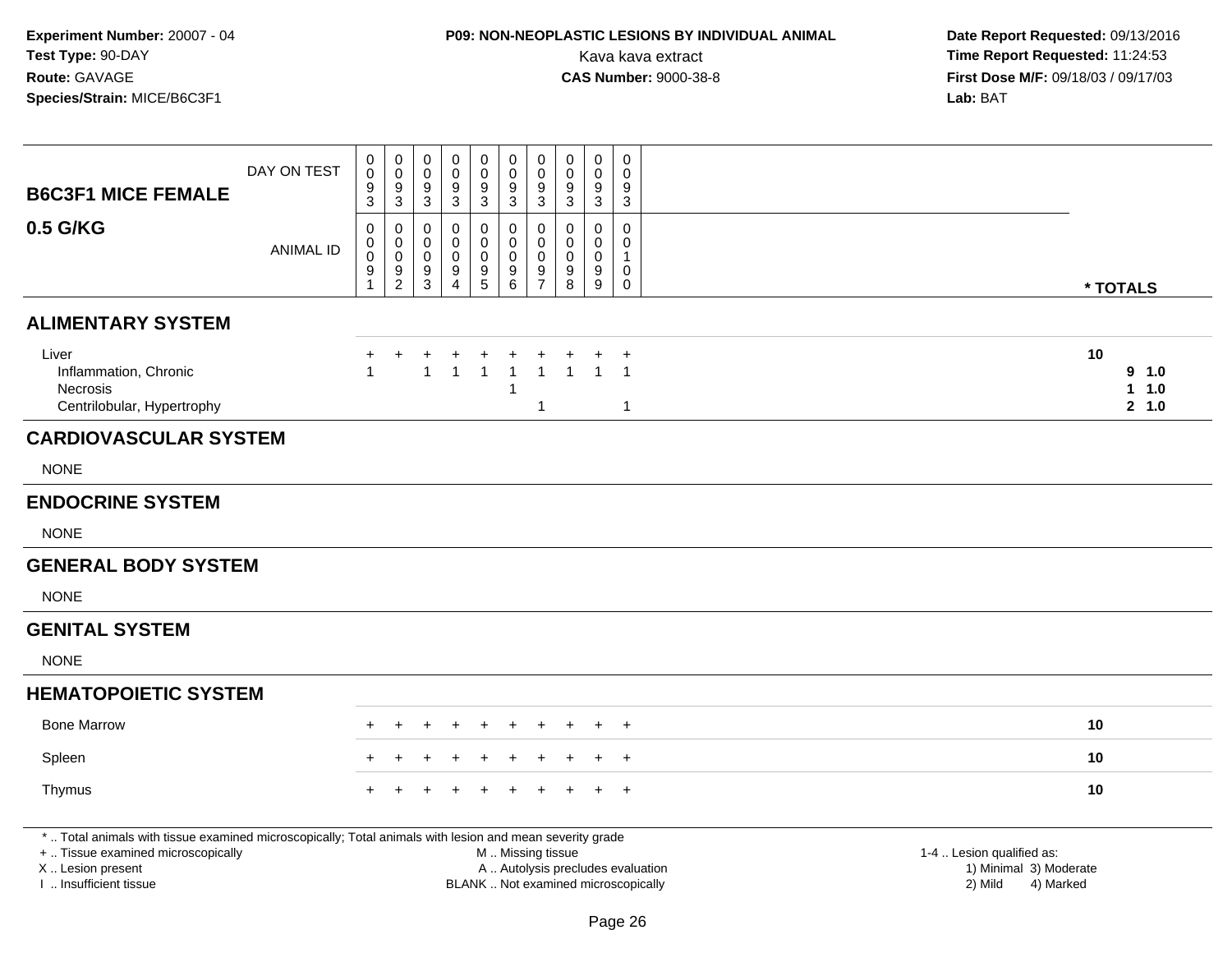## **P09: NON-NEOPLASTIC LESIONS BY INDIVIDUAL ANIMAL**

 **Date Report Requested:** 09/13/2016 Kava kava extract **Time Report Requested:** 11:24:53<br>**CAS Number:** 9000-38-8<br>**Time Report Requested:** 11:24:53 **First Dose M/F:** 09/18/03 / 09/17/03<br>**Lab:** BAT **Lab:** BAT

| <b>B6C3F1 MICE FEMALE</b> | DAY ON TEST      | $\mathbf 0$<br>0<br>9<br>$\sim$<br>- ၁ | $\mathbf 0$<br>v<br>9<br>3                   | 0<br>υ<br>9<br>ົ<br>ັ      | - 0    | 0<br>0<br>9<br>3  | 0<br>9<br>ົ<br>J | 0<br>9<br>3       | ◡<br>v<br>У<br>ົ<br>ັ | 0<br>0<br>9<br>3           | $\mathbf 0$<br>9<br>$\sim$<br>J |          |
|---------------------------|------------------|----------------------------------------|----------------------------------------------|----------------------------|--------|-------------------|------------------|-------------------|-----------------------|----------------------------|---------------------------------|----------|
| 0.5 G/KG                  | <b>ANIMAL ID</b> | $\mathbf 0$<br>$\mathbf{0}$<br>0<br>9  | $\mathbf{0}$<br>U<br>U<br>9<br>2<br><u>_</u> | 0<br>0<br>υ<br>9<br>ີ<br>ບ | a<br>д | 0<br>υ<br>9<br>5. | 0<br>9<br>6      | 0<br>0<br>-0<br>9 | U<br>9<br>8           | $\mathbf 0$<br>0<br>9<br>9 | 0                               | * TOTALS |

### **INTEGUMENTARY SYSTEM**

NONE

### **MUSCULOSKELETAL SYSTEM**

NONE

### **NERVOUS SYSTEM**

NONE

#### **RESPIRATORY SYSTEM**

NONE

#### **SPECIAL SENSES SYSTEM**

NONE

### **URINARY SYSTEM**

NONE

\* .. Total animals with tissue examined microscopically; Total animals with lesion and mean severity grade

+ .. Tissue examined microscopically

X .. Lesion present

I .. Insufficient tissue

 M .. Missing tissueA .. Autolysis precludes evaluation

BLANK .. Not examined microscopically 2) Mild 4) Marked

1-4 .. Lesion qualified as: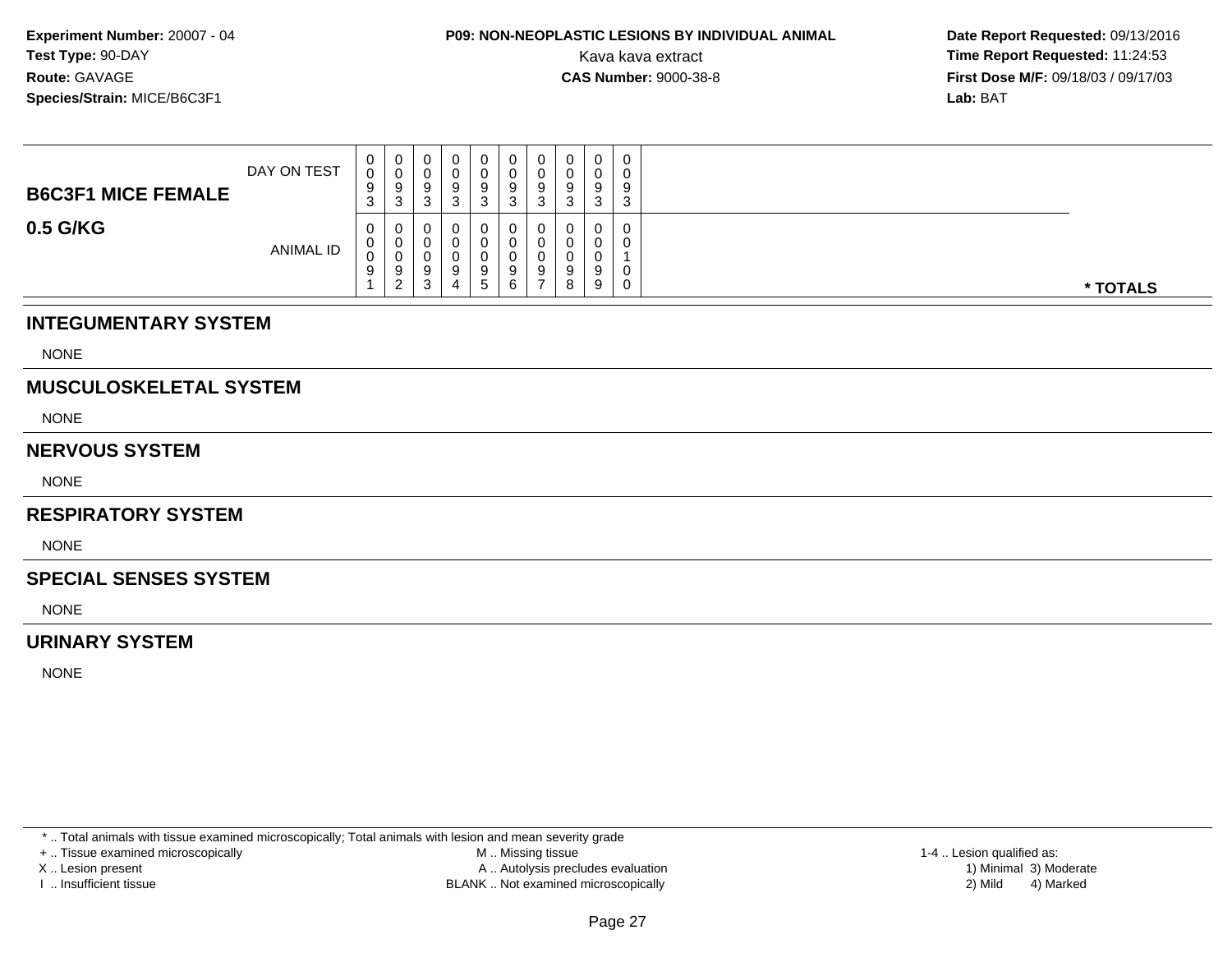# **P09: NON-NEOPLASTIC LESIONS BY INDIVIDUAL ANIMAL**

 **Date Report Requested:** 09/13/2016 Kava kava extract **Time Report Requested:** 11:24:53<br>**CAS Number:** 9000-38-8 **Time Report Requested:** 11:24:53 **First Dose M/F:** 09/18/03 / 09/17/03<br>**Lab:** BAT **Lab:** BAT

| <b>B6C3F1 MICE FEMALE</b>                                                                                                               | DAY ON TEST      | 0<br>0<br>9<br>3            | 0<br>$\pmb{0}$<br>9<br>3                                                              | 0<br>0<br>9<br>3                 | 0<br>0<br>9<br>3                            | $\mathbf 0$<br>$\pmb{0}$<br>$\frac{9}{3}$                                      | $\mathbf 0$<br>0<br>9<br>3                                     | 0<br>0<br>9<br>$\mathbf{3}$                           | 0<br>0<br>9<br>3      | 0<br>0<br>9<br>3                         | $\mathbf 0$<br>0<br>9<br>3       |                      |
|-----------------------------------------------------------------------------------------------------------------------------------------|------------------|-----------------------------|---------------------------------------------------------------------------------------|----------------------------------|---------------------------------------------|--------------------------------------------------------------------------------|----------------------------------------------------------------|-------------------------------------------------------|-----------------------|------------------------------------------|----------------------------------|----------------------|
| 1.0 G/KG                                                                                                                                | <b>ANIMAL ID</b> | 0<br>0<br>1<br>$\,0\,$<br>1 | 0<br>$\boldsymbol{0}$<br>$\mathbf{1}$<br>$\begin{smallmatrix} 0\\2 \end{smallmatrix}$ | 0<br>0<br>$\mathbf{1}$<br>0<br>3 | 0<br>0<br>-1<br>$\pmb{0}$<br>$\overline{4}$ | 0<br>$\boldsymbol{0}$<br>$\mathbf{1}$<br>$\begin{array}{c} 0 \\ 5 \end{array}$ | 0<br>0<br>$\mathbf 1$<br>$\begin{array}{c} 0 \\ 6 \end{array}$ | 0<br>0<br>$\mathbf{1}$<br>$\pmb{0}$<br>$\overline{7}$ | 0<br>0<br>1<br>0<br>8 | 0<br>0<br>$\mathbf{1}$<br>$\pmb{0}$<br>9 | 0<br>0<br>1<br>1<br>$\mathbf 0$  | * TOTALS             |
| <b>ALIMENTARY SYSTEM</b>                                                                                                                |                  |                             |                                                                                       |                                  |                                             |                                                                                |                                                                |                                                       |                       |                                          |                                  |                      |
| Liver<br>Inflammation, Chronic<br>Centrilobular, Hypertrophy                                                                            |                  | $\mathbf{1}$                | $\overline{1}$<br>1                                                                   | $\mathbf{1}$                     | $\mathbf{1}$                                | $\mathbf{1}$                                                                   | $\overline{1}$<br>1                                            | $\mathbf{1}$                                          | $\overline{1}$        | $\mathbf{1}$                             | $\overline{1}$<br>$\overline{1}$ | 10<br>8 1.0<br>5 1.0 |
| <b>CARDIOVASCULAR SYSTEM</b>                                                                                                            |                  |                             |                                                                                       |                                  |                                             |                                                                                |                                                                |                                                       |                       |                                          |                                  |                      |
| <b>NONE</b>                                                                                                                             |                  |                             |                                                                                       |                                  |                                             |                                                                                |                                                                |                                                       |                       |                                          |                                  |                      |
| <b>ENDOCRINE SYSTEM</b>                                                                                                                 |                  |                             |                                                                                       |                                  |                                             |                                                                                |                                                                |                                                       |                       |                                          |                                  |                      |
| <b>NONE</b>                                                                                                                             |                  |                             |                                                                                       |                                  |                                             |                                                                                |                                                                |                                                       |                       |                                          |                                  |                      |
| <b>GENERAL BODY SYSTEM</b>                                                                                                              |                  |                             |                                                                                       |                                  |                                             |                                                                                |                                                                |                                                       |                       |                                          |                                  |                      |
| <b>NONE</b>                                                                                                                             |                  |                             |                                                                                       |                                  |                                             |                                                                                |                                                                |                                                       |                       |                                          |                                  |                      |
| <b>GENITAL SYSTEM</b>                                                                                                                   |                  |                             |                                                                                       |                                  |                                             |                                                                                |                                                                |                                                       |                       |                                          |                                  |                      |
| <b>NONE</b>                                                                                                                             |                  |                             |                                                                                       |                                  |                                             |                                                                                |                                                                |                                                       |                       |                                          |                                  |                      |
| <b>HEMATOPOIETIC SYSTEM</b>                                                                                                             |                  |                             |                                                                                       |                                  |                                             |                                                                                |                                                                |                                                       |                       |                                          |                                  |                      |
| <b>Bone Marrow</b>                                                                                                                      |                  |                             |                                                                                       |                                  |                                             |                                                                                |                                                                |                                                       |                       |                                          | $\overline{+}$                   | 10                   |
| Spleen                                                                                                                                  |                  |                             |                                                                                       |                                  |                                             |                                                                                |                                                                |                                                       |                       |                                          | $\ddot{}$                        | 10                   |
| Thymus                                                                                                                                  |                  | $\pm$                       |                                                                                       |                                  |                                             |                                                                                |                                                                |                                                       |                       |                                          | $+$                              | 10                   |
| <b>INTEGUMENTARY SYSTEM</b><br>*  Total animals with tissue examined microscopically; Total animals with lesion and mean severity grade |                  |                             |                                                                                       |                                  |                                             |                                                                                |                                                                |                                                       |                       |                                          |                                  |                      |

+ .. Tissue examined microscopically

X .. Lesion present

I .. Insufficient tissue

M .. Missing tissue

A .. Autolysis precludes evaluation 1) Minimal 3 ... Autolysis precludes evaluation 1, and 30 ... (1) Minimal 3<br>1) Minimal 30 ... Autor microscopically 1990 ... (1) Minimal 30 ... (1) Minimal 30 ... (1) Minimal 30 ... (1)

BLANK .. Not examined microscopically 2) Mild 4) Marked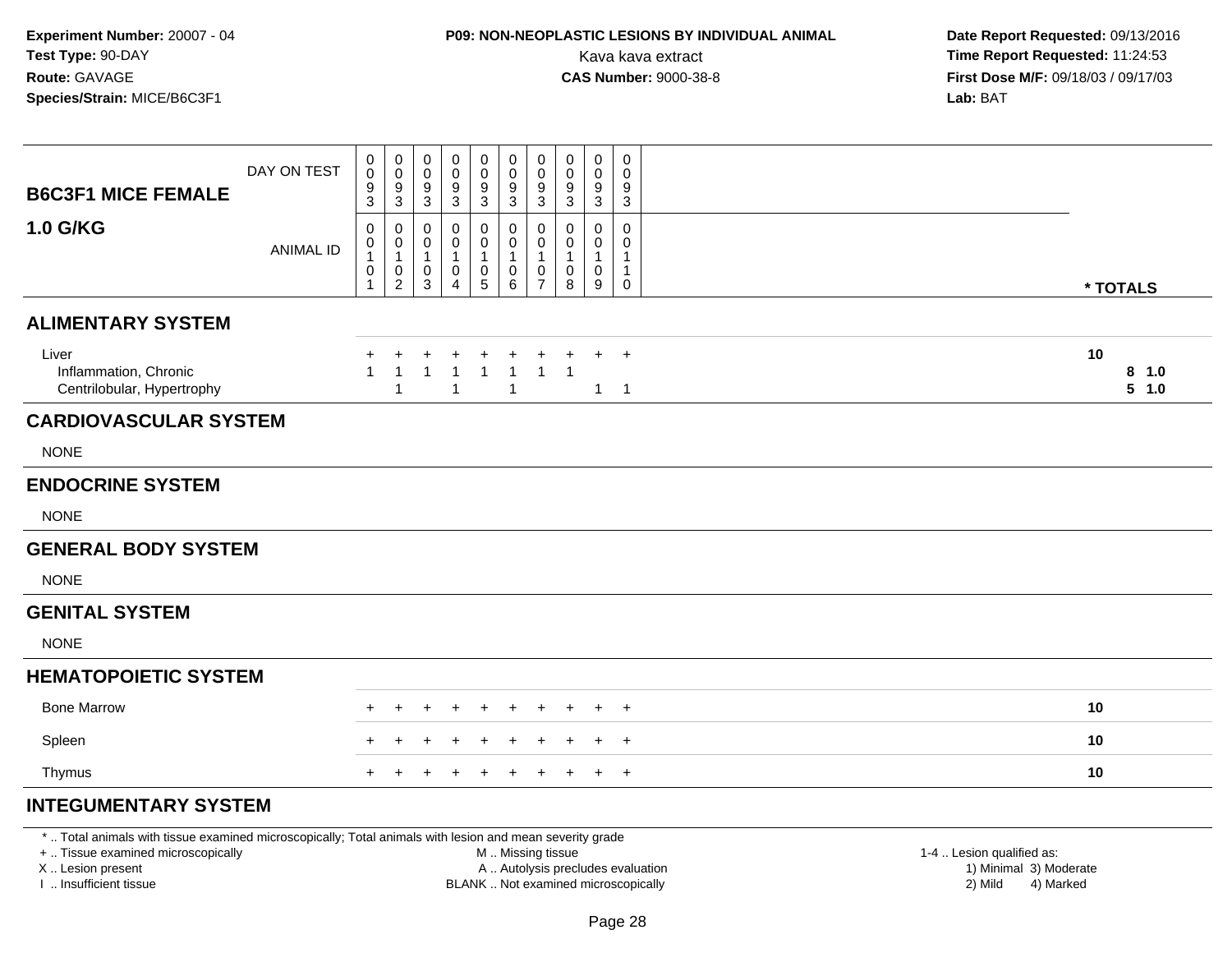## **P09: NON-NEOPLASTIC LESIONS BY INDIVIDUAL ANIMAL**

 **Date Report Requested:** 09/13/2016 Kava kava extract **Time Report Requested:** 11:24:53<br>**CAS Number:** 9000-38-8 **Time Report Requested:** 11:24:53 **First Dose M/F:** 09/18/03 / 09/17/03<br>**Lab:** BAT **Lab:** BAT

| <b>B6C3F1 MICE FEMALE</b> | DAY ON TEST | υ<br>J<br>9<br>3 | U<br>U<br>9<br>3          | U<br>9<br>3 | 0<br>ν<br>9<br>3 | 9  | υ<br>U<br>9<br>ື | 0<br>0<br>9<br>J. | 0<br>0<br>9<br>3           | 0<br>0<br>9<br>ີ<br>ັ |          |
|---------------------------|-------------|------------------|---------------------------|-------------|------------------|----|------------------|-------------------|----------------------------|-----------------------|----------|
| <b>1.0 G/KG</b>           | ANIMAL ID   | U<br>U<br>U      | U<br>υ<br>υ<br>$\epsilon$ | 0<br>3      | 0<br>0<br>0<br>4 | 5. | U<br>U<br>U      | 0<br>0<br>0<br>8  | $\mathbf 0$<br>0<br>0<br>9 | 0<br>0<br>0           | * TOTALS |

NONE

### **MUSCULOSKELETAL SYSTEM**

NONE

#### **NERVOUS SYSTEM**

NONE

### **RESPIRATORY SYSTEM**

NONE

#### **SPECIAL SENSES SYSTEM**

NONE

### **URINARY SYSTEM**

NONE

\* .. Total animals with tissue examined microscopically; Total animals with lesion and mean severity grade

+ .. Tissue examined microscopically

X .. Lesion present

I .. Insufficient tissue

 M .. Missing tissueA .. Autolysis precludes evaluation

BLANK .. Not examined microscopically 2) Mild 4) Marked

1-4 .. Lesion qualified as: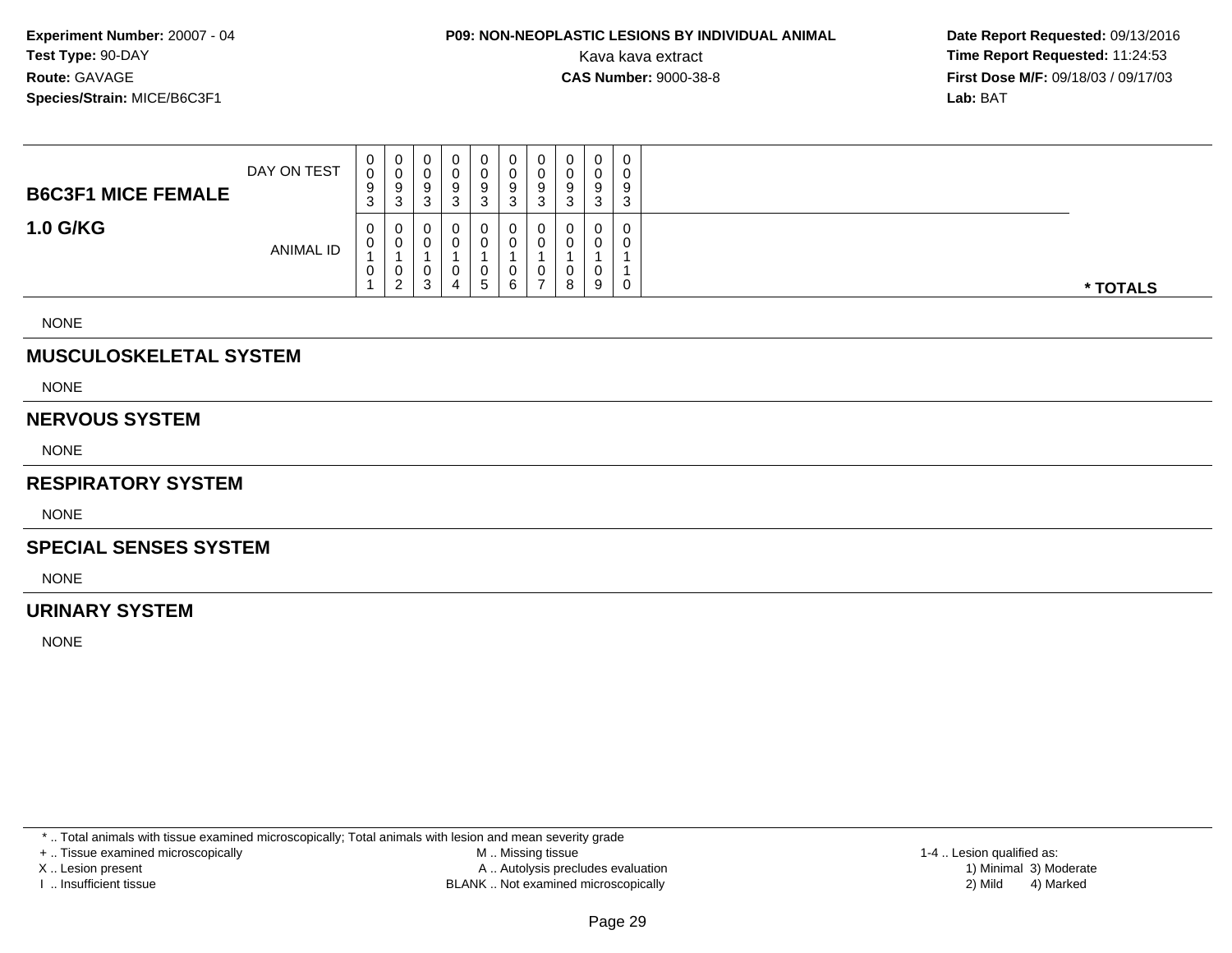### **P09: NON-NEOPLASTIC LESIONS BY INDIVIDUAL ANIMAL**

 **Date Report Requested:** 09/13/2016 Kava kava extract **Time Report Requested:** 11:24:53<br>**CAS Number:** 9000-38-8 **Time Report Requested:** 11:24:53 **First Dose M/F:** 09/18/03 / 09/17/03<br>Lab: BAT **Lab:** BAT

| <b>B6C3F1 MICE FEMALE</b>                                                                                                                      | DAY ON TEST      | $_{\rm 0}^{\rm 0}$<br>$\boldsymbol{9}$<br>$\mathbf{3}$                     | $\pmb{0}$<br>$\ddot{\mathbf{0}}$<br>$\mathsf 0$<br>$\overline{c}$  | 0<br>$\pmb{0}$<br>$\boldsymbol{9}$<br>$\ensuremath{\mathsf{3}}$ | $\pmb{0}$<br>$\ddot{\mathbf{0}}$<br>$\boldsymbol{9}$<br>$\ensuremath{\mathsf{3}}$ | $\pmb{0}$<br>$\overline{0}$<br>$\boldsymbol{9}$<br>$\mathbf{3}$   | $\pmb{0}$<br>$\ddot{\mathbf{0}}$<br>$\mathsf{O}\xspace$<br>$\overline{2}$ | $\pmb{0}$<br>$\ddot{\mathbf{0}}$<br>$\mathbf 0$<br>$\overline{2}$            | 0<br>$\pmb{0}$<br>9<br>$\sqrt{3}$ | $\pmb{0}$<br>$\pmb{0}$<br>$\boldsymbol{9}$<br>$\mathbf{3}$      | 0<br>$\mathbf 0$<br>3<br>$\overline{7}$                          |                           |                  |
|------------------------------------------------------------------------------------------------------------------------------------------------|------------------|----------------------------------------------------------------------------|--------------------------------------------------------------------|-----------------------------------------------------------------|-----------------------------------------------------------------------------------|-------------------------------------------------------------------|---------------------------------------------------------------------------|------------------------------------------------------------------------------|-----------------------------------|-----------------------------------------------------------------|------------------------------------------------------------------|---------------------------|------------------|
| <b>2.0 G/KG</b>                                                                                                                                | <b>ANIMAL ID</b> | $\pmb{0}$<br>$\pmb{0}$<br>$\mathbf{1}$<br>$\overline{1}$<br>$\overline{1}$ | 0<br>$\mathbf 0$<br>$\mathbf{1}$<br>$\mathbf{1}$<br>$\overline{2}$ | 0<br>0<br>$\mathbf{1}$<br>1<br>$\mathbf{3}$                     | $\mathbf 0$<br>$\mathbf 0$<br>$\mathbf{1}$<br>$\mathbf{1}$<br>$\overline{4}$      | $\mathsf{O}$<br>$\mathsf{O}$<br>$\mathbf{1}$<br>$\mathbf{1}$<br>5 | 0<br>0<br>$\mathbf{1}$<br>$\mathbf{1}$<br>$\,6\,$                         | $\mathbf 0$<br>$\mathbf 0$<br>$\mathbf{1}$<br>$\mathbf{1}$<br>$\overline{7}$ | 0<br>0<br>$\mathbf{1}$<br>-1<br>8 | $\mathbf 0$<br>$\mathbf 0$<br>$\mathbf{1}$<br>$\mathbf{1}$<br>9 | $\mathbf 0$<br>$\mathbf 0$<br>1<br>$\overline{a}$<br>$\mathbf 0$ |                           | * TOTALS         |
| <b>ALIMENTARY SYSTEM</b>                                                                                                                       |                  |                                                                            |                                                                    |                                                                 |                                                                                   |                                                                   |                                                                           |                                                                              |                                   |                                                                 |                                                                  |                           |                  |
| Esophagus<br>Hemorrhage<br>Inflammation, Acute                                                                                                 |                  | $+$                                                                        | $\ddot{}$<br>3<br>$\overline{2}$                                   |                                                                 |                                                                                   |                                                                   |                                                                           |                                                                              |                                   |                                                                 | $\ddot{}$                                                        | 10                        | 13.0<br>$12.0$   |
| Gallbladder                                                                                                                                    |                  | $+$                                                                        |                                                                    |                                                                 |                                                                                   | $\ddot{}$                                                         |                                                                           |                                                                              |                                   |                                                                 | $+$                                                              | 10                        |                  |
| Intestine Large, Cecum                                                                                                                         |                  |                                                                            |                                                                    |                                                                 |                                                                                   |                                                                   |                                                                           |                                                                              |                                   |                                                                 |                                                                  | 10                        |                  |
| Intestine Large, Colon                                                                                                                         |                  |                                                                            |                                                                    |                                                                 |                                                                                   |                                                                   |                                                                           |                                                                              |                                   |                                                                 | $^{+}$                                                           | 10                        |                  |
| Intestine Large, Rectum                                                                                                                        |                  |                                                                            |                                                                    |                                                                 |                                                                                   |                                                                   |                                                                           |                                                                              |                                   |                                                                 | $\ddot{}$                                                        | 10                        |                  |
| Intestine Small, Duodenum                                                                                                                      |                  |                                                                            |                                                                    |                                                                 |                                                                                   |                                                                   |                                                                           |                                                                              |                                   |                                                                 | $\overline{1}$                                                   | 10                        |                  |
| Intestine Small, Ileum                                                                                                                         |                  |                                                                            |                                                                    |                                                                 |                                                                                   |                                                                   |                                                                           |                                                                              |                                   |                                                                 | $\ddot{}$                                                        | 10                        |                  |
| Intestine Small, Jejunum                                                                                                                       |                  |                                                                            |                                                                    |                                                                 |                                                                                   |                                                                   |                                                                           |                                                                              |                                   |                                                                 | $\ddot{}$                                                        | 10                        |                  |
| Liver<br>Inflammation, Chronic<br>Centrilobular, Hypertrophy                                                                                   |                  | $\overline{1}$                                                             |                                                                    | 1<br>$\overline{c}$                                             | $\mathbf{1}$                                                                      | -1<br>$\overline{2}$                                              |                                                                           |                                                                              | -1                                |                                                                 | $\ddot{}$                                                        | 10                        | 4 1.0<br>$4$ 1.5 |
| Pancreas<br>Acinus, Vacuolization Cytoplasmic                                                                                                  |                  |                                                                            | $\ddot{}$                                                          | $\ddot{}$                                                       | 2                                                                                 | $\ddot{}$                                                         | $\ddot{}$                                                                 | $\overline{ }$                                                               | $\ddot{}$<br>2                    | $+$                                                             | $+$                                                              | 10                        | 22.0             |
| Salivary Glands                                                                                                                                |                  |                                                                            |                                                                    |                                                                 |                                                                                   |                                                                   |                                                                           |                                                                              |                                   |                                                                 | $\ddot{}$                                                        | 10                        |                  |
| Stomach, Forestomach                                                                                                                           |                  |                                                                            |                                                                    |                                                                 |                                                                                   |                                                                   |                                                                           |                                                                              |                                   |                                                                 | $\overline{1}$                                                   | 10                        |                  |
| *  Total animals with tissue examined microscopically; Total animals with lesion and mean severity grade<br>+  Tissue examined microscopically |                  |                                                                            |                                                                    |                                                                 |                                                                                   |                                                                   | M  Missing tissue                                                         |                                                                              |                                   |                                                                 |                                                                  | 1-4  Lesion qualified as: |                  |

X .. Lesion present

I .. Insufficient tissue

BLANK .. Not examined microscopically

A .. Autolysis precludes evaluation and the series of the series of the series of the series of the series of the series of the series of the series of the series of the series of the series of the series of the series of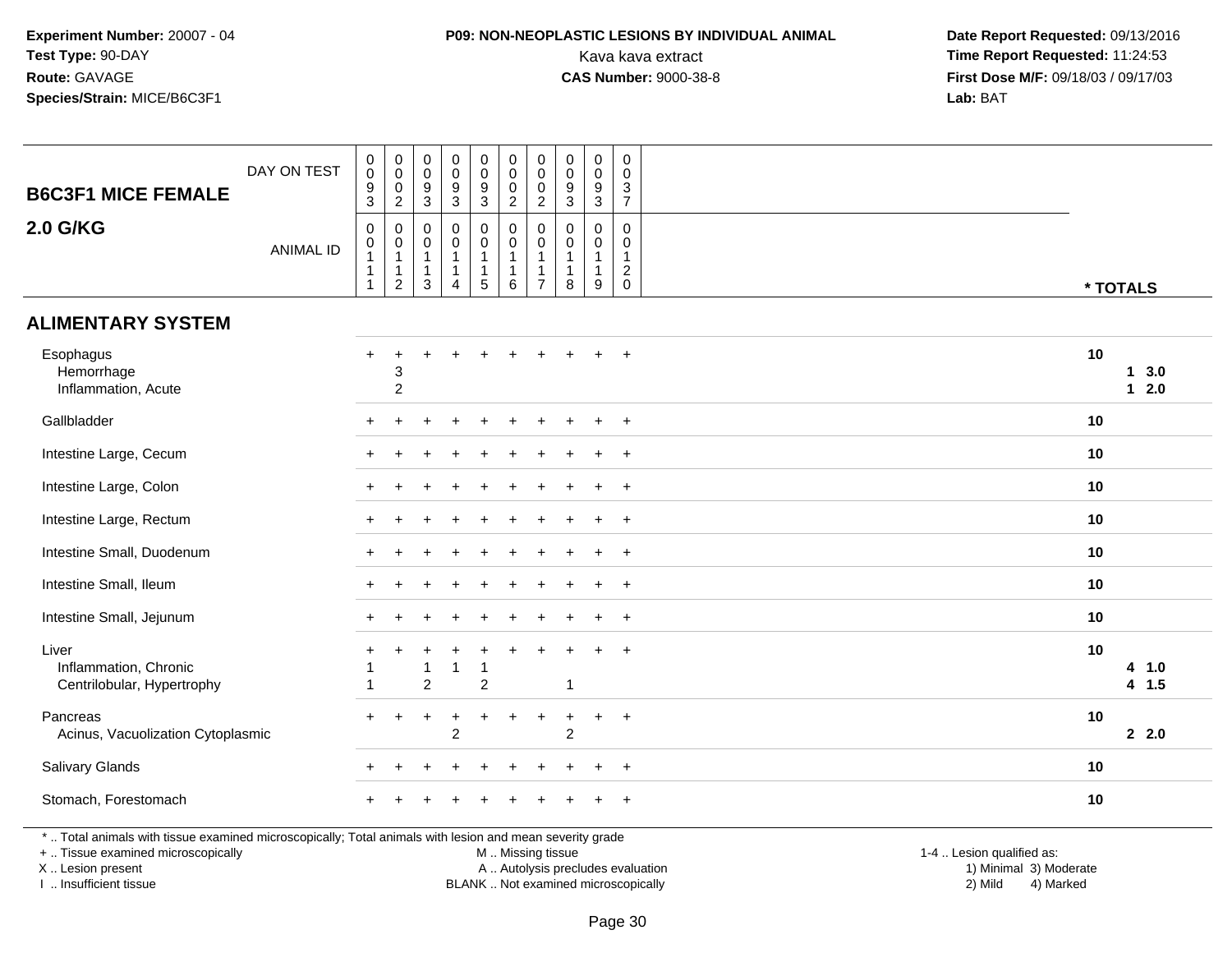### **P09: NON-NEOPLASTIC LESIONS BY INDIVIDUAL ANIMAL**

 **Date Report Requested:** 09/13/2016 Kava kava extract **Time Report Requested:** 11:24:53<br>**CAS Number:** 9000-38-8 **Time Report Requested:** 11:24:53 **First Dose M/F:** 09/18/03 / 09/17/03<br>**Lab:** BAT **Lab:** BAT

| <b>B6C3F1 MICE FEMALE</b>                                             | DAY ON TEST      | $_{\rm 0}^{\rm 0}$<br>$\frac{9}{3}$                                      | $\pmb{0}$<br>$\mathbf 0$<br>$\pmb{0}$<br>2                             | $\begin{smallmatrix} 0\\0 \end{smallmatrix}$<br>$\frac{9}{3}$            | $\pmb{0}$<br>$\pmb{0}$<br>$\frac{9}{3}$                                   | $\begin{array}{c} 0 \\ 0 \\ 9 \\ 3 \end{array}$                | $\pmb{0}$<br>$\pmb{0}$<br>$\pmb{0}$<br>$\overline{2}$      | $\mathbf 0$<br>$\mathbf 0$<br>$\mathbf 0$<br>$\overline{2}$ | $\mathbf 0$<br>$\pmb{0}$<br>$\boldsymbol{9}$<br>3    | $\pmb{0}$<br>$\pmb{0}$<br>$\boldsymbol{9}$<br>3 | $\pmb{0}$<br>$\mathbf 0$<br>$\frac{3}{7}$        |                                           |  |
|-----------------------------------------------------------------------|------------------|--------------------------------------------------------------------------|------------------------------------------------------------------------|--------------------------------------------------------------------------|---------------------------------------------------------------------------|----------------------------------------------------------------|------------------------------------------------------------|-------------------------------------------------------------|------------------------------------------------------|-------------------------------------------------|--------------------------------------------------|-------------------------------------------|--|
| <b>2.0 G/KG</b>                                                       | <b>ANIMAL ID</b> | $\mathbf 0$<br>$\pmb{0}$<br>$\mathbf{1}$<br>$\mathbf{1}$<br>$\mathbf{1}$ | $\mathbf 0$<br>$\pmb{0}$<br>$\mathbf{1}$<br>$\mathbf{1}$<br>$\sqrt{2}$ | $\pmb{0}$<br>$\pmb{0}$<br>$\overline{1}$<br>$\mathbf{1}$<br>$\mathbf{3}$ | $\mathbf 0$<br>$\mathsf{O}\xspace$<br>$\mathbf{1}$<br>1<br>$\overline{4}$ | $\begin{matrix} 0 \\ 0 \\ 1 \end{matrix}$<br>$\mathbf{1}$<br>5 | $\pmb{0}$<br>$\pmb{0}$<br>$\mathbf{1}$<br>$\mathbf 1$<br>6 | $\mathbf 0$<br>0<br>$\overline{1}$                          | 0<br>$\mathbf 0$<br>$\mathbf{1}$<br>$\mathbf 1$<br>8 | 0<br>$\mathbf 0$<br>$\mathbf{1}$<br>9           | 0<br>$\mathbf 0$<br>$\mathbf{1}$<br>$^2_{\rm 0}$ | * TOTALS                                  |  |
| Mineralization                                                        |                  |                                                                          |                                                                        |                                                                          |                                                                           |                                                                |                                                            |                                                             |                                                      |                                                 |                                                  | 1 1.0                                     |  |
| Stomach, Glandular<br>Cyst<br>Inflammation, Chronic<br>Mineralization |                  | $+$                                                                      | $\overline{2}$                                                         |                                                                          |                                                                           | 1                                                              |                                                            | X                                                           |                                                      | ÷                                               | $\ddot{}$                                        | 10<br>-1<br>$\mathbf{1}$<br>1.0<br>$12.0$ |  |
| <b>CARDIOVASCULAR SYSTEM</b>                                          |                  |                                                                          |                                                                        |                                                                          |                                                                           |                                                                |                                                            |                                                             |                                                      |                                                 |                                                  |                                           |  |
| <b>Blood Vessel</b>                                                   |                  |                                                                          |                                                                        |                                                                          |                                                                           |                                                                |                                                            |                                                             |                                                      |                                                 | $\div$                                           | 10                                        |  |
| Heart                                                                 |                  | $+$                                                                      |                                                                        |                                                                          |                                                                           |                                                                |                                                            |                                                             |                                                      | $\div$                                          | $\overline{+}$                                   | 10                                        |  |
| <b>ENDOCRINE SYSTEM</b>                                               |                  |                                                                          |                                                                        |                                                                          |                                                                           |                                                                |                                                            |                                                             |                                                      |                                                 |                                                  |                                           |  |
| <b>Adrenal Cortex</b><br>Subcapsular, Hyperplasia                     |                  |                                                                          |                                                                        | $\overline{1}$                                                           | $\ddot{}$<br>1                                                            | 1                                                              | $\ddot{}$<br>$\overline{1}$                                |                                                             |                                                      | $\ddot{}$                                       | $\overline{+}$<br>1                              | 10<br>8 1.0                               |  |
| Adrenal Medulla                                                       |                  | $\div$                                                                   |                                                                        |                                                                          |                                                                           |                                                                |                                                            |                                                             |                                                      |                                                 | $\div$                                           | 10                                        |  |
| Islets, Pancreatic                                                    |                  |                                                                          |                                                                        |                                                                          |                                                                           |                                                                |                                                            |                                                             |                                                      |                                                 | $\overline{+}$                                   | 10                                        |  |
| Parathyroid Gland                                                     |                  | $\div$                                                                   |                                                                        |                                                                          |                                                                           |                                                                |                                                            |                                                             |                                                      |                                                 | $\ddot{}$                                        | 10                                        |  |
| <b>Pituitary Gland</b>                                                |                  | $\div$                                                                   |                                                                        |                                                                          |                                                                           |                                                                |                                                            |                                                             |                                                      | ÷                                               | $\overline{+}$                                   | 10                                        |  |
| <b>Thyroid Gland</b><br>Cyst                                          |                  | $\div$                                                                   |                                                                        |                                                                          |                                                                           |                                                                | $\ddot{}$                                                  | X                                                           |                                                      | $\ddot{}$                                       | $\ddot{}$                                        | $10$<br>-1                                |  |

### **GENERAL BODY SYSTEM**

\* .. Total animals with tissue examined microscopically; Total animals with lesion and mean severity grade

+ .. Tissue examined microscopically

X .. Lesion present

I .. Insufficient tissue

 M .. Missing tissueA .. Autolysis precludes evaluation

1-4 .. Lesion qualified as:<br>1) Minimal 3) Moderate BLANK .. Not examined microscopically 2) Mild 4) Marked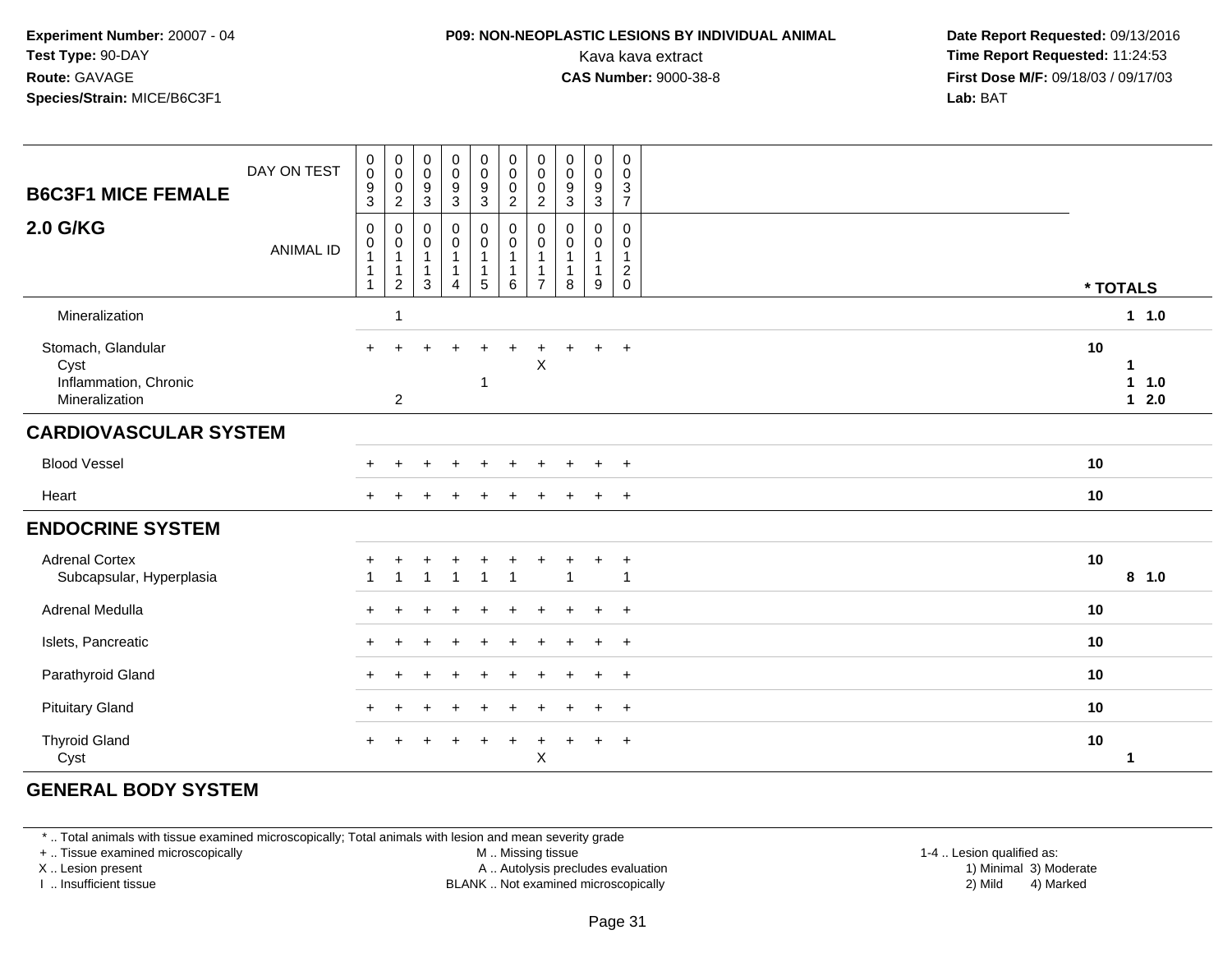## **P09: NON-NEOPLASTIC LESIONS BY INDIVIDUAL ANIMAL**

 **Date Report Requested:** 09/13/2016 Kava kava extract **Time Report Requested:** 11:24:53<br>**CAS Number:** 9000-38-8 **Time Report Requested:** 11:24:53 **First Dose M/F:** 09/18/03 / 09/17/03<br>**Lab:** BAT **Lab:** BAT

| <b>B6C3F1 MICE FEMALE</b>   | DAY ON TEST      | $\pmb{0}$<br>$\mathsf{O}\xspace$<br>$\boldsymbol{9}$<br>$\mathbf{3}$ | 0<br>$\mathbf 0$<br>$\pmb{0}$<br>$\overline{2}$ | $_{\rm 0}^{\rm 0}$<br>$\boldsymbol{9}$<br>$\mathfrak{Z}$ | $\pmb{0}$<br>$\mathsf{O}\xspace$<br>$\overline{9}$<br>$\mathbf{3}$ | $\pmb{0}$<br>$\frac{0}{9}$<br>3                                                    | $\boldsymbol{0}$<br>$\mathbf 0$<br>$\pmb{0}$<br>$\overline{2}$            | $\pmb{0}$<br>$\mathbf 0$<br>$\pmb{0}$<br>2              | $\pmb{0}$<br>$\pmb{0}$<br>$\boldsymbol{9}$<br>$\mathbf{3}$ | $\begin{smallmatrix}0\0\0\end{smallmatrix}$<br>$\boldsymbol{9}$<br>3 | $\pmb{0}$<br>$\mathbf 0$<br>$\mathbf{3}$<br>$\overline{7}$ |             |
|-----------------------------|------------------|----------------------------------------------------------------------|-------------------------------------------------|----------------------------------------------------------|--------------------------------------------------------------------|------------------------------------------------------------------------------------|---------------------------------------------------------------------------|---------------------------------------------------------|------------------------------------------------------------|----------------------------------------------------------------------|------------------------------------------------------------|-------------|
| <b>2.0 G/KG</b>             | <b>ANIMAL ID</b> | $\mathsf 0$<br>0<br>$\mathbf{1}$<br>$\mathbf{1}$<br>$\mathbf{1}$     | 0<br>$\mathbf 0$<br>1<br>1<br>$\overline{c}$    | $\mathbf 0$<br>0<br>$\mathbf{1}$<br>$\mathbf{1}$<br>3    | $\pmb{0}$<br>$\boldsymbol{0}$<br>$\mathbf{1}$<br>$\mathbf{1}$<br>4 | $\boldsymbol{0}$<br>$\mathsf 0$<br>$\mathbf{1}$<br>$\mathbf{1}$<br>$5\phantom{.0}$ | $\mathbf 0$<br>$\mathbf 0$<br>$\overline{1}$<br>$\overline{1}$<br>$\,6\,$ | $\mathbf 0$<br>0<br>1<br>$\mathbf{1}$<br>$\overline{7}$ | 0<br>0<br>$\mathbf{1}$<br>$\mathbf{1}$<br>8                | $\mathsf{O}$<br>0<br>$\mathbf{1}$<br>$\mathbf{1}$<br>9               | 0<br>0<br>$\mathbf{1}$<br>$\overline{c}$<br>$\mathbf 0$    | * TOTALS    |
| <b>NONE</b>                 |                  |                                                                      |                                                 |                                                          |                                                                    |                                                                                    |                                                                           |                                                         |                                                            |                                                                      |                                                            |             |
| <b>GENITAL SYSTEM</b>       |                  |                                                                      |                                                 |                                                          |                                                                    |                                                                                    |                                                                           |                                                         |                                                            |                                                                      |                                                            |             |
| <b>Clitoral Gland</b>       |                  | $+$                                                                  | $\ddot{}$                                       |                                                          | $\div$                                                             | $\div$                                                                             |                                                                           |                                                         |                                                            | $+$                                                                  | $+$                                                        | 10          |
| Ovary                       |                  | $\div$                                                               |                                                 |                                                          |                                                                    |                                                                                    |                                                                           |                                                         |                                                            | $\overline{+}$                                                       | $+$                                                        | 10          |
| <b>Uterus</b>               |                  |                                                                      |                                                 |                                                          |                                                                    |                                                                                    |                                                                           |                                                         |                                                            | $+$                                                                  | $+$                                                        | 10          |
| <b>HEMATOPOIETIC SYSTEM</b> |                  |                                                                      |                                                 |                                                          |                                                                    |                                                                                    |                                                                           |                                                         |                                                            |                                                                      |                                                            |             |
| <b>Bone Marrow</b>          |                  |                                                                      |                                                 |                                                          | $\overline{ }$                                                     | $\pm$                                                                              | $\pm$                                                                     | $\ddot{}$                                               | $\pm$                                                      | $\ddot{}$                                                            | $+$                                                        | 10          |
| Lymph Node, Mandibular      |                  |                                                                      |                                                 |                                                          |                                                                    |                                                                                    |                                                                           |                                                         |                                                            | $+$                                                                  | $+$                                                        | 10          |
| Lymph Node, Mesenteric      |                  | $+$                                                                  |                                                 |                                                          |                                                                    |                                                                                    |                                                                           |                                                         |                                                            | $\ddot{}$                                                            | $+$                                                        | 10          |
| Spleen                      |                  | $+$                                                                  | $\div$                                          |                                                          |                                                                    |                                                                                    |                                                                           |                                                         |                                                            | $\ddot{}$                                                            | $+$                                                        | 10          |
| Thymus<br>Necrosis          |                  | $\ddot{}$                                                            | $\ddot{}$<br>3                                  |                                                          | $\ddot{}$                                                          | $\ddot{}$                                                                          | $\ddot{}$                                                                 | $\ddot{}$<br>1                                          | $\ddot{}$                                                  | $+$                                                                  | $+$                                                        | 10<br>22.0  |
| <b>INTEGUMENTARY SYSTEM</b> |                  |                                                                      |                                                 |                                                          |                                                                    |                                                                                    |                                                                           |                                                         |                                                            |                                                                      |                                                            |             |
| <b>Mammary Gland</b>        |                  | $+$                                                                  | $\ddot{}$                                       | $\pm$                                                    | $\ddot{}$                                                          | $+$                                                                                | $+$                                                                       | M                                                       | $+$                                                        | $+$                                                                  | $+$                                                        | 9           |
| Skin<br>Inflammation        |                  | +<br>$\overline{1}$                                                  | ٠                                               |                                                          | $\pm$                                                              | ٠                                                                                  |                                                                           |                                                         |                                                            | $\overline{+}$                                                       | $+$                                                        | 10<br>1 1.0 |

### **MUSCULOSKELETAL SYSTEM**

\* .. Total animals with tissue examined microscopically; Total animals with lesion and mean severity grade

+ .. Tissue examined microscopically

X .. Lesion present

I .. Insufficient tissue

M .. Missing tissue

A .. Autolysis precludes evaluation

BLANK .. Not examined microscopically 2) Mild 4) Marked